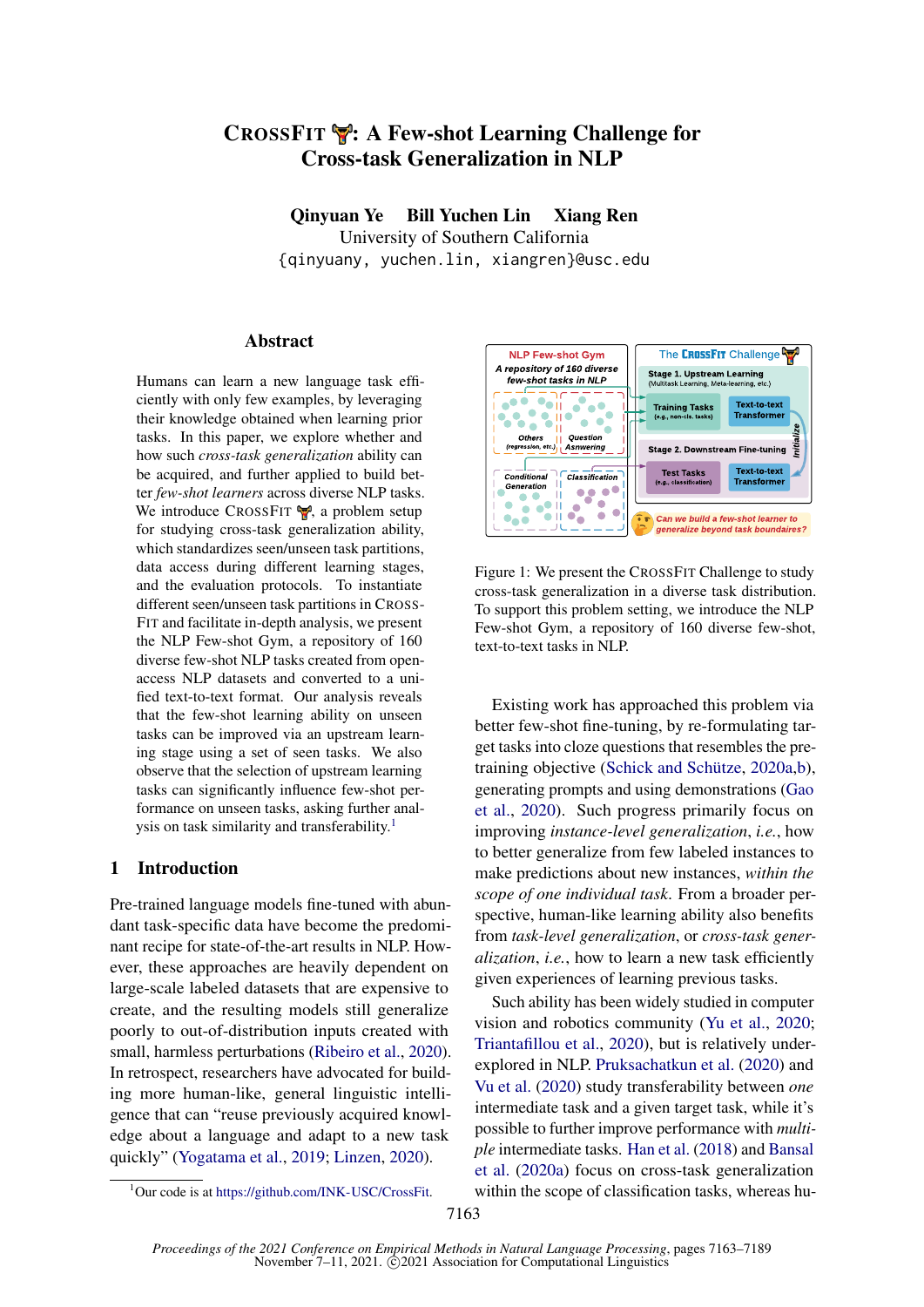mans can generalize across different task formats (classification, multiple choice, generation, etc.), goals (question answering, fact checking, etc.) and domains (biomedical, social media, etc.).

Towards developing general linguistic intelligence, we present CROSSFIT, a few-shot learning challenge to acquire, evaluate and analyze crosstask generalization in a realistic setting, with standardized training pipeline, data access and evaluation protocol. The CROSSFIT challenge requires a model to first learn from a set of seen tasks in an upstream learning stage, and then perform fewshot learning on a set of unseen tasks, as illustrated in Fig. [1.](#page-0-1) In accompany, we introduce the NLP Few-shot Gym, a repository of 160 few-shot NLP tasks gathered from open-access resources, covering a wide range of capabilities and goals, and formulated into a unified text-to-text format. To analyze the capability and limitation of existing approaches to the CROSSFIT challenge, we design eight specific seen/unseen task partitions.

With the CROSSFIT Challenge and the NLP Fewshot Gym, we aim to investigate the following research questions:

- Q1. Can we teach cross-task generalization ability to pre-trained models with existing methods?
- **Q2.** During upstream learning, is it better to be "well-rounded" (learning from diverse tasks) or be "specialized and targeted" (learning from tasks in the same category with unseen tasks)?
- Q3. Does it help if we have more labelled data for seen tasks during upstream learning?

To address the above questions, we empirically analyze the performance of multi-task learning and three meta-learning algorithms (MAML [\(Finn](#page-11-2) [et al.,](#page-11-2) [2017\)](#page-11-2), first-order MAML and Reptile [\(Nichol](#page-14-1) [et al.,](#page-14-1) [2018\)](#page-14-1)). We observe that these approaches can indeed lead to better few-shot performance on unseen tasks. Interestingly, simple multi-task learning outperforms existing meta-learning methods in many cases, encouraging future research on identifying the reasons and developing improved meta-learning methods. For Q2, we observe that performance of individual unseen tasks varies with different selection of seen tasks, calling for more thorough investigation of the relationship between task similarity and transferability. As for Q3, we find that enlarging the size of upstream data does not necessitate better cross-task generalization abilities. We envision cross-task generalization to be an integral component towards general linguistic

intelligence, and we hope CROSSFIT serves as a useful testbed for driving related progress.

## 2 Related Work

Few-shot Fine-tuning. Few-shot learning refers to teaching models a new task with a small number of annotated examples. Large-scale pre-trained language models (e.g., BERT [\(Devlin et al.,](#page-10-0) [2019\)](#page-10-0)) have demonstrated great ability to learn new tasks efficiently via *fine-tuning* [\(Zhang et al.,](#page-18-0) [2021\)](#page-18-0). [Schick and Schütze](#page-15-1) [\(2020a,](#page-15-1)[b\)](#page-15-2) proposed *patternexploiting training* (PET), which formulates text classification and NLI tasks into cloze questions (or "prompts") that resemble masked language modeling. PET can be further improved by generating prompts *automatically* and incorporating demonstrations into the input [\(Gao et al.,](#page-11-0) [2020\)](#page-11-0); and by densifying the supervision signal with label conditioning [\(Tam et al.,](#page-16-2) [2021\)](#page-16-2). While successful, in these approaches the downstream tasks are learned in isolation. Our work aims to boost few-shot learning ability on unseen tasks via acquiring cross-task generalization ability from diverse seen tasks.

Meta-learning in NLP. Recent works have explored meta-learning methods for relation classification [\(Han et al.,](#page-11-1) [2018;](#page-11-1) [Gao et al.,](#page-11-3) [2019\)](#page-11-3), general text classification [\(Dou et al.,](#page-10-1) [2019;](#page-10-1) [Bansal](#page-9-0) [et al.,](#page-9-0) [2020a,](#page-9-0)[b\)](#page-9-1), low-resource machine translation [\(Gu et al.,](#page-11-4) [2018\)](#page-11-4), cross-lingual NLI/QA [\(Nooralahzadeh et al.,](#page-14-2) [2020\)](#page-14-2). In general, these works apply meta-learning algorithms to a set of sub-tasks; however the sub-tasks are either *synthetic* (*e.g.*, classifying a new set of five relations is a new sub-task) or drawn from a rather *narrow* distribution (*e.g.*, QA in one language is a sub-task). In our work, we explore a more realistic setting – learning from a set of NLP tasks with *diverse* goals: classification, question answering, conditional generation, etc. This setting is attracting attention in NLP community rapidly and is also explored in very recent work [\(Zhong et al.,](#page-18-1) [2021;](#page-18-1) [Mishra et al.,](#page-14-3) [2021;](#page-14-3) [Bragg et al.,](#page-9-2) [2021;](#page-9-2) [Wei et al.,](#page-16-3) [2021\)](#page-16-3).

Unifying NLP Task Formats. Researchers have explored unifying the formats of different tasks, in order to better enable knowledge transfer, *e.g.*, DecaNLP [\(McCann et al.,](#page-13-1) [2018\)](#page-13-1), UFO-Entail [\(Yin](#page-17-2) [et al.,](#page-17-2) [2020\)](#page-17-2) and EFL [\(Wang et al.,](#page-16-4) [2021\)](#page-16-4). Following T5 [\(Raffel et al.,](#page-14-4) [2020\)](#page-14-4), we adopt a unified text-to-text format that subsumes all text-based tasks of interest. Related to our work, UnifiedQA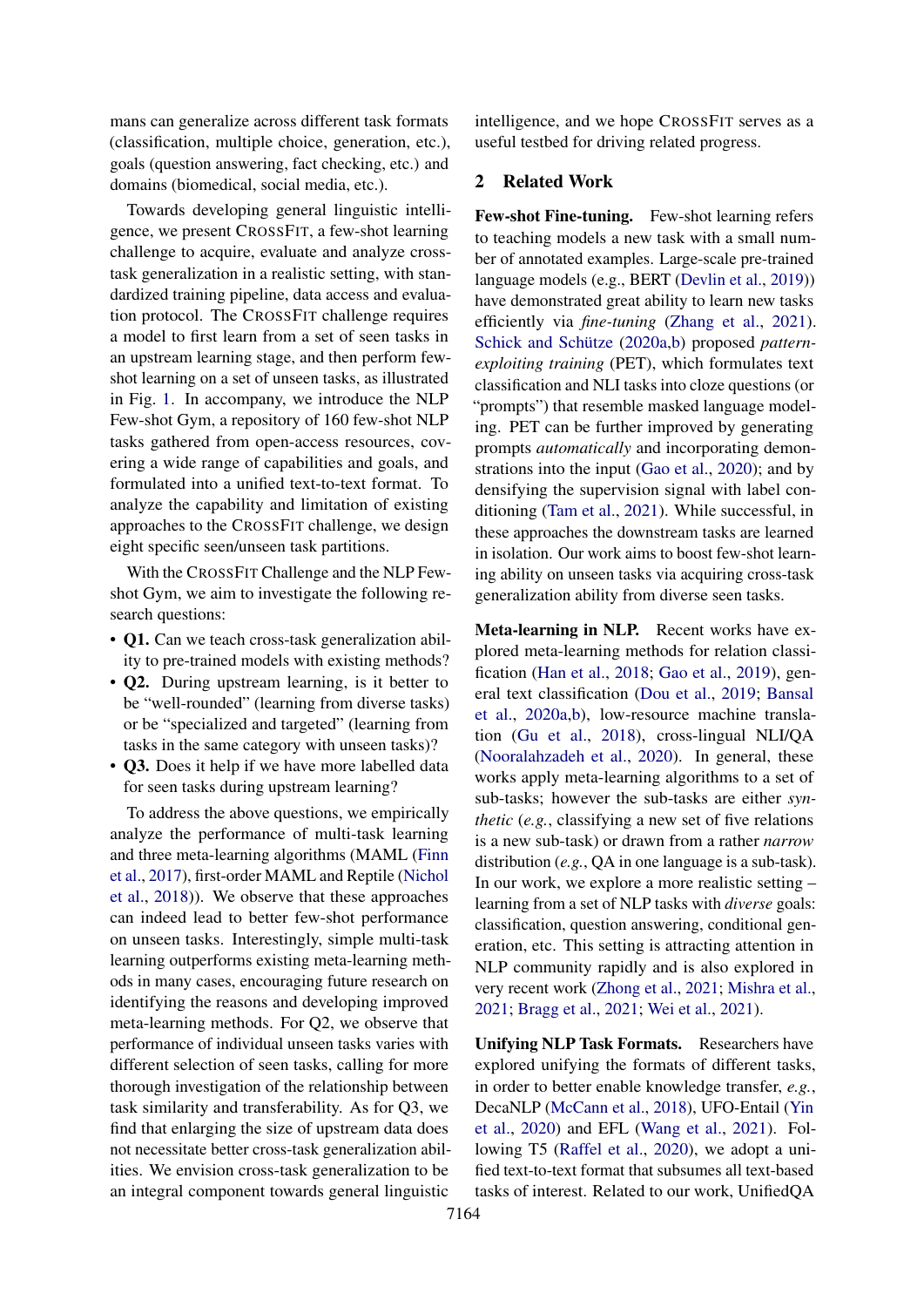[\(Khashabi et al.,](#page-12-0) [2020\)](#page-12-0) examines the feasibility of training a general cross-format QA model with multi-task learning. Our work extends from these ideas, and we significantly enlarge the task repository to 160 to broaden the coverage, in hopes to build a general-purpose few-shot learner.

## 3 The CROSSFIT Challenge

In this section, we present the CROSSFIT Challenge, a problem setting for acquiring and evaluating cross-task generalization. Ideally, a strong CROSSFIT system can capture cross-task generalization ability from a set of seen tasks and thus adapts to new unseen tasks efficiently.

## 3.1 Preliminaries

The meaning of "task" is overloaded: "tasks" can be categorized at different granularity (*e.g.*, text classification vs. QA, yes/no QA vs. machine reading comprehension), and from different aspects (*e.g.*, domain, label space). Herein we take a general formulation by defining a "task" with its training and testing examples. We define a task  $T$  as a tuple of  $(\mathcal{D}_{train}, \mathcal{D}_{dev}, \mathcal{D}_{test})$ . Each set  $\mathcal D$  is a set of annotated examples  $\{(x_i, y_i)\}\)$  in text-to-text format. In few-shot setting, the size of  $\mathcal{D}_{train}$  and  $D_{dev}$  are required to be small (*e.g.*, 16 example per class for classification tasks).

Existing work mostly focuses on improving *instance-level* generalization for individual task by using *task-specific* templates. Performance on individual tasks is used as the measure of success. For the CROSSFIT Challenge, we aim to acquire *cross-task generalization* and build better *generalpurpose* few-shot learners, which calls for a different problem setting with distinct training procedure and evaluation protocol.

## <span id="page-2-1"></span>3.2 Problem Setting

Tasks and Data. To acquire and evaluate crosstask generalization, we first gather a large repository of few-shot tasks  $T$ , and partition them into three non-overlapping sets  $\mathcal{T}_{train}$ ,  $\mathcal{T}_{dev}$ ,  $\mathcal{T}_{test}$ . In hopes to examine the capability and limitation of an approach in different settings, and to answer our research questions, we design multiple task partitions with different focuses. Details of the repository and partitions, or as we name them, the NLP Few-shot Gym, are deferred to [§4.](#page-3-0)

Learning Stages. A CROSSFIT method may learn from  $\mathcal{T}_{train}$  and perform necessary tuning

with  $\mathcal{T}_{dev}$  in the upstream learning stage; it is then evaluated with few-shot tasks in  $\mathcal{T}_{test}$ :

- Upstream learning stage. Here, the algorithm has access to the  $\mathcal{D}_{train}$  and  $\mathcal{D}_{dev}$  for each training task in  $\mathcal{T}_{train}$ , while  $\mathcal{D}_{test}$  is unavailable. The algorithm also has access to all data in  $\mathcal{T}_{dev}$ , but for validation purpose only (*i.e.*, it is not allowed to use  $\mathcal{T}_{dev}$  to update model weights).
- Few-shot learning stage. In this stage,  $\mathcal{T}_{test}$  became available. Models resulting from the upstream learning stage are required to learn from  $D_{train}$  via a particular few-shot learning method (*e.g.*, direct fine-tuning). The final few-shot learning performance is evaluated on  $\mathcal{D}_{test}$ .<sup>[2](#page-2-0)</sup>

Evaluation Metric. Evaluating the performance of a model on a diverse collection of NLP tasks is inherently challenging, as different tasks use different metrics. It is thus not reasonable to simply aggregate performance of classification tasks (*e.g.*, accuracy, F1) and generation tasks (*e.g.*, ROUGE, BLEU) by taking the average.

To address this problem, we first narrow down to a collection of 7 evaluation metrics: classification F1, accuracy, QA F1, exact match (EM), Rogue-L, Matthew correlation, and Pearson correlation, which cover all tasks in our experiments. Then, we define *Average Relative Gain* (ARG), a metric that computes relative performance changes before and after the *upstream learning stage* for each test task, and finally take the average across all test tasks.

For example, suppose we have  $\mathcal{T}_{test}$  =  ${T_A, T_B}$ . If an upstream learning algorithm helps improve the few-shot learning performance from 50% F1 score to 70% on task  $T_A$  (*i.e.*, a 40%) relative improvement), and from 40% accuracy to 30% on task  $T_B$  (*i.e.*,  $-25\%$  relative improvement), the final ARG on  $\mathcal{T}_{test}$  would be computed as  $\frac{40\% + (-25\%)}{2} = 7.5\%$ .

The ARG metric reflects the *overall* performance gain on all tasks in  $\mathcal{T}_{test}$ , no matter what specific metrics each task uses. We use ARG for a highlevel comparison, and we still analyze the performance for each task (*e.g.*, absolute performance metrics, performance growth with "more shots", sensitivity to different selection of  $\mathcal{T}_{train}$ ) in our in-depth analysis.

<span id="page-2-0"></span><sup>&</sup>lt;sup>2</sup>For clarification, the performance on the  $\mathcal{D}_{dev}$  of a task in  $\mathcal{T}_{dev}$  or  $\mathcal{T}_{test}$  will be used for tuning hyper-parameters during fine-tuning. The overall performance on  $\hat{\mathcal{T}}_{dev}$  is used for tuning tuning hyper-parameters during upstream learning.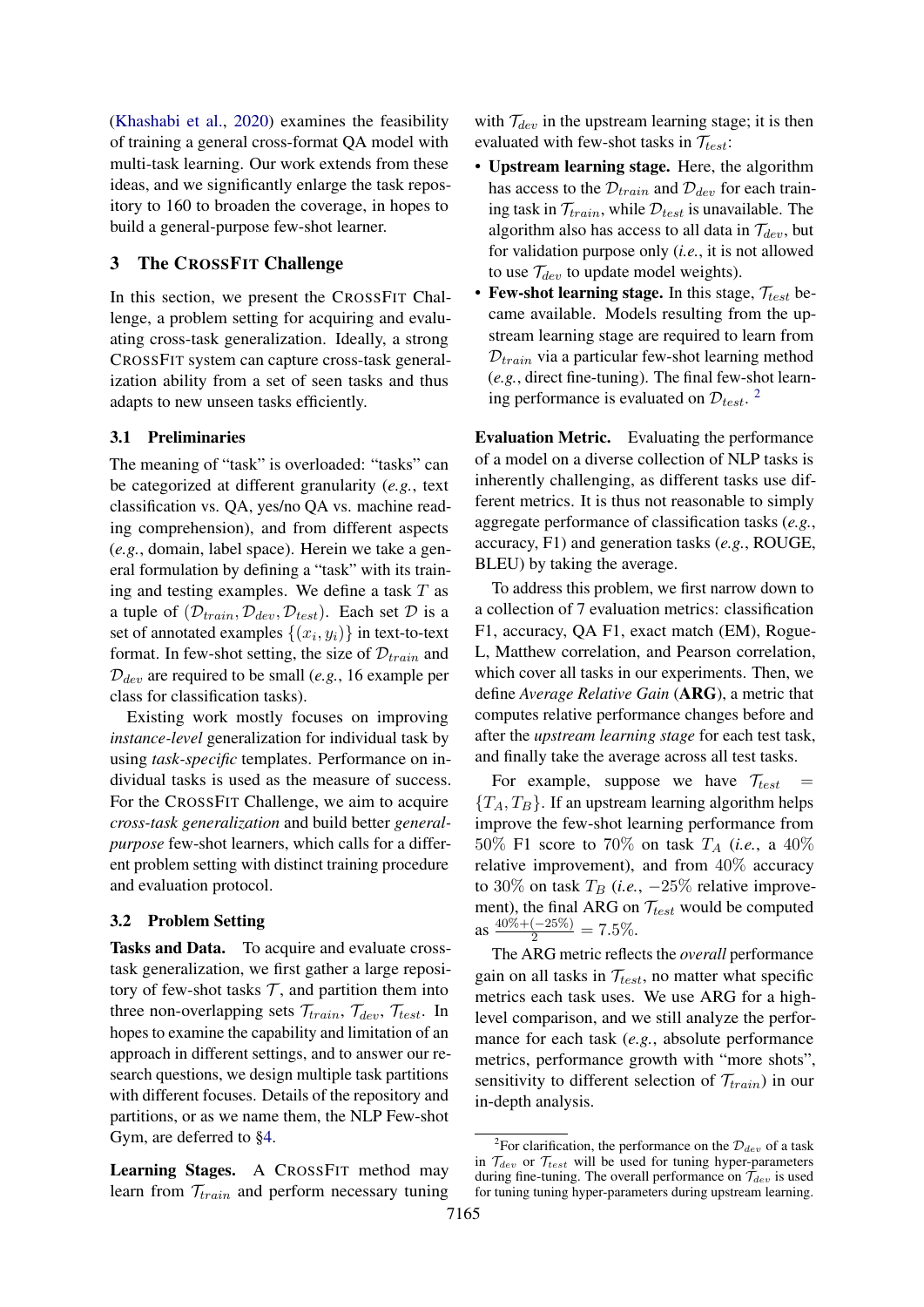## <span id="page-3-0"></span>4 NLP Few-shot Gym

Towards learning to generalize across tasks in CROSSFIT challenge, we need a resource that contains sufficient number of tasks, covering a wide range of NLP applications, and presented in a unified text-to-text format. Herein, we introduce the NLP Few-shot Gym, a repository of 160 few-shot tasks gathered from existing open-access datasets.

## 4.1 Dataset Selection

We choose to use Huggingface Datasets<sup>[3](#page-3-1)</sup> [\(Lhoest](#page-13-2) [et al.,](#page-13-2) [2021\)](#page-13-2) as the pool of our candidate tasks. We filter these datasets on a case-by-case basis, mainly using the following criteria: (1) We focus on English monolingual datasets. (2) We exclude datasets that require information retrieval, as they require a separate retriever. (3) We exclude sequence labeling tasks (*e.g.*, dependency parsing, NER), which are highly dependent on tokenization, and are hard to evaluate in text-to-text format. (4) We exclude datasets dealing with extremely long documents (*e.g.*, a scientific paper) as input, as most pre-trained models cannot process such long input sequences. We finalize our selection with 160 datasets which are detailed in Appendix [A.](#page-19-0)

## 4.2 A Unified Text-to-Text Format

We follow [Raffel et al.](#page-14-4) [\(2020\)](#page-14-4) and convert all of our datasets into a unified text-to-text format. For example, the task of natural language inference (originally a sentence-pair classification problem) becomes: premise: <premise> hypothesis: <hypothesis>, and the target sequence is either the word entailment, contradiction or neutral. As for machine reading comprehension tasks, the input format is question: <question> context: <context> and the target sequence is the correct answer span. We also reference the format for QA tasks from UnifiedQA [\(Khashabi et al.,](#page-12-0) [2020\)](#page-12-0).

## <span id="page-3-4"></span>4.3 Formulating Few-shot Tasks

We mainly follow the practice in [\(Gao et al.,](#page-11-0) [2020\)](#page-11-0) for few-shot sampling. For classification and regression tasks, we include 16 training examples *per class* in  $D_{train}$ . For other types of tasks, we include 32 examples in  $D_{train}$ . In conformity with real-world situations where labeled data are scarce,

<span id="page-3-2"></span>

Figure 2: Task Ontology for the NLP Few-shot Gym. Full information is listed in Appendix [A.](#page-19-0)

we assume a development set  $D_{dev}$  which shares the same size with  $D_{train}$ .

We sample  $\mathcal{D}_{train}$  and  $\mathcal{D}_{dev}$  splits from each dataset's original train set with 5 different random seeds. This helps us reduce variance during fewshot evaluation, and also enlarges the number of few-shot tasks used for learning. Consequently, the "effective size" of our NLP Few-shot Gym is  $160 \times 5 = 800$ , while we use the number 160 throughout the paper to avoid possible confusion.

We use the original development set for each dataset as  $\mathcal{D}_{test}$ , or withhold 20% of the dataset when the official development split is not available. The held-out test examples are sampled *once* before sampling  $\mathcal{D}_{train}$  and  $\mathcal{D}_{dev}$ .

## <span id="page-3-3"></span>4.4 Task Ontology and Partitions

As mentioned in [§3.2,](#page-2-1) a CROSSFIT method is expected to first acquire cross-task generalization on a set of  $\mathcal{T}_{train}$  and evaluate such ability on  $\mathcal{T}_{test}$ . To comprehensively analyze to what extent a trained model can generalize, and how its behavior differs in different scenarios, we need to build different partitions of  $(\mathcal{T}_{train}, \mathcal{T}_{dev}, \mathcal{T}_{test})$ .

Towards this goal, we first manually classify the 160 tasks and form a task ontology with categories and sub-categories, as shown in Fig. [2.](#page-3-2) The first-level categories include classification, question answering, conditional generation, and oth-

<span id="page-3-1"></span><sup>&</sup>lt;sup>3</sup>[https://huggingface.co/datasets.](https://huggingface.co/datasets) It is an extensible library that provides access to 626 open-access NLP datasets (as of Feb 25th, 2021) with a unified, open-source API.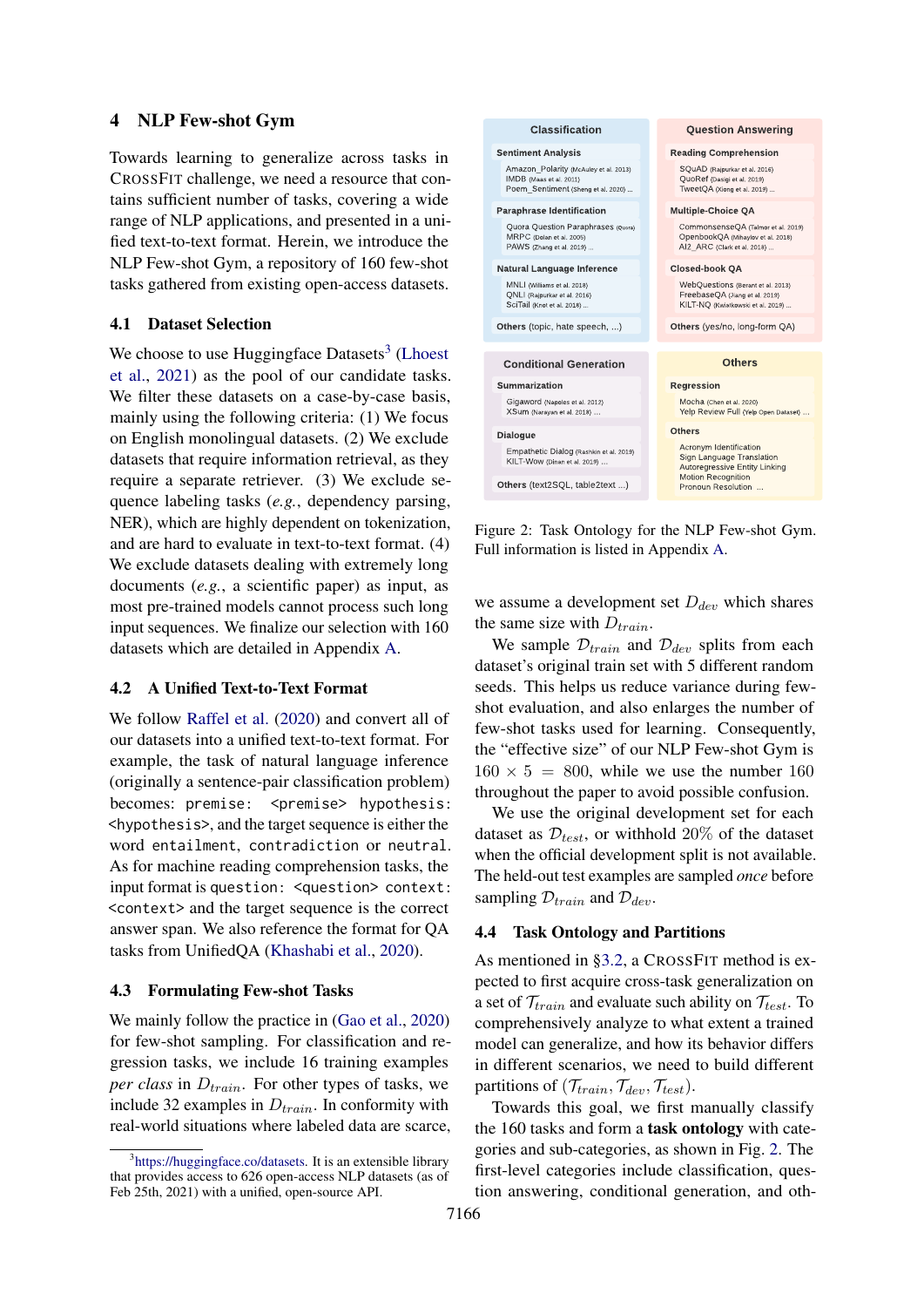ers.[4](#page-4-0) Further, we design eight different partitions of  $(\mathcal{T}_{train}, \mathcal{T}_{dev}, \mathcal{T}_{test})$ . We illustrate four partitions in Fig. [3](#page-4-1) and provide more details in Table [1.](#page-5-0)

Our Partition 1 randomly split all 160 few-shot tasks into the three sets, where  $|\mathcal{T}_{train}| = 120$  and  $|\mathcal{T}_{dev}| = |\mathcal{T}_{test}| = 20$ . The design of Partition 1 mimics the real-world language learning environment where the goal is to build a general-purpose few-shot learner, and a set of diverse tasks  $(\mathcal{T}_{train})$ are used to train the learner. Our Partition 2.1-2.3 withhold 10 classification tasks for development and 10 more for testing. The  $\mathcal{T}_{train}$  is controlled to have either 100% classification tasks, 100% non-classification tasks, or half-and-half. These three partitions help us to understand the influence brought by different task distribution in  $\mathcal{T}_{train}$ . The remaining four partitions still focus on crossing task boundaries, but in a finer granularity: seen and unseen tasks are in the same category, but not the same sub-category. For example, Partition 3.1 has 57 non-NLI classification tasks as  $\mathcal{T}_{train}$ , and 8 NLI tasks as  $\mathcal{T}_{test}$ . These partitions help us to understand whether cross-task generalization in this finer granularity is easier for model to acquire.

## 5 Methods to CROSSFIT

We mainly use BART-Base [\(Lewis et al.,](#page-12-1) [2020\)](#page-12-1) as the text-to-text transformer for our analysis in the CROSSFIT setup. We leave confirmatory experiments with T5-v1.1-Base and BART-Large model in Appendix [C.](#page-24-0)

Direct Fine-tuning on Test Tasks. This serves as the basic baseline method for the CROSSFIT challenge, which does not make use of  $\mathcal{T}_{train}$  or  $\mathcal{T}_{dev}$ , or go through the upstream learning stage. For each task  $T \in \mathcal{T}_{test}$ , we directly fine-tune the text-to-text model with its  $\mathcal{D}_{train}$ , tune the hyperparameters with  $\mathcal{D}_{dev}$ , and assess its performance with the test set  $\mathcal{D}_{test}$ . We use the performance of direct fine-tuning as the base for computing ARG scores of other CROSSFIT approaches. We expect a model trained with upstream learning would capture cross-task generalization ability and thus have better ARG scores.

Multi-task Learning (MTL). A straightforward yet effective method is to combine the data<sup>[5](#page-4-2)</sup> in the training tasks to learn a multi-task

<span id="page-4-1"></span>

Figure 3: Illustration for different task partitions. We evaluate a CROSSFIT approach on different task partitions to examine its generalization ability in different scenarios. Full details in Table [1.](#page-5-0) The locations and distances in this figure are hypothetical and for illustrative purposes only.

model, before fine-tuning it on each test task. Specifically, we gather source-target examples for all tasks in  $\mathcal{T}_{train}$  and fine-tune the text-to-text model with these examples. Then we use the resulting checkpoint as initialization and perform the same procedure in "direct fine-tuning" for each test task in  $\mathcal{T}_{test}$ . The performance gain over the *direct fine-tuning* is used for computing its overall ARG score.

Model-Agnostic Meta-learning (MAML). Cross-task generalization ability, closely aligns with the concept of learning to learn. Hence, we use MAML [\(Finn et al.,](#page-11-2) [2017\)](#page-11-2), a representative meta-learning approach during upstream learning. The core concept of MAML is to learn a set of initialization weight, from which the model adapts fast to a new task within few gradient updates. In MAML training, we iterate through tasks in  $\mathcal{T}_{train}$  to update the model. For each train task  $(\mathcal{D}_{train}, \mathcal{D}_{dev})$ , we first sample a support batch  $B_{\text{support}}$  from  $\mathcal{D}_{\text{train}}$  and a query batch  $B_{\text{query}}$ from  $\mathcal{D}_{dev}$ . We use  $f_{\theta}$  to denote the text-to-text model with parameters  $\theta$ . Using  $\mathcal{B}_{support}$ , we first compute the updated parameters  $\theta'$  with gradient descent (*i.e.*, the inner loop). Due to the large size of pre-trained text-to-text models, we

<span id="page-4-2"></span><span id="page-4-0"></span> $4$ We later discuss the limitation of this design in [§6-](#page-5-1)Q2

<sup>&</sup>lt;sup>5</sup>Both  $\mathcal{D}_{train}$  and  $\mathcal{D}_{dev}$  are used, as  $\mathcal{D}_{dev}$  is used for gradient updates in meta-learning algorithm. We do so to make sure that the data access for the two methods is fair.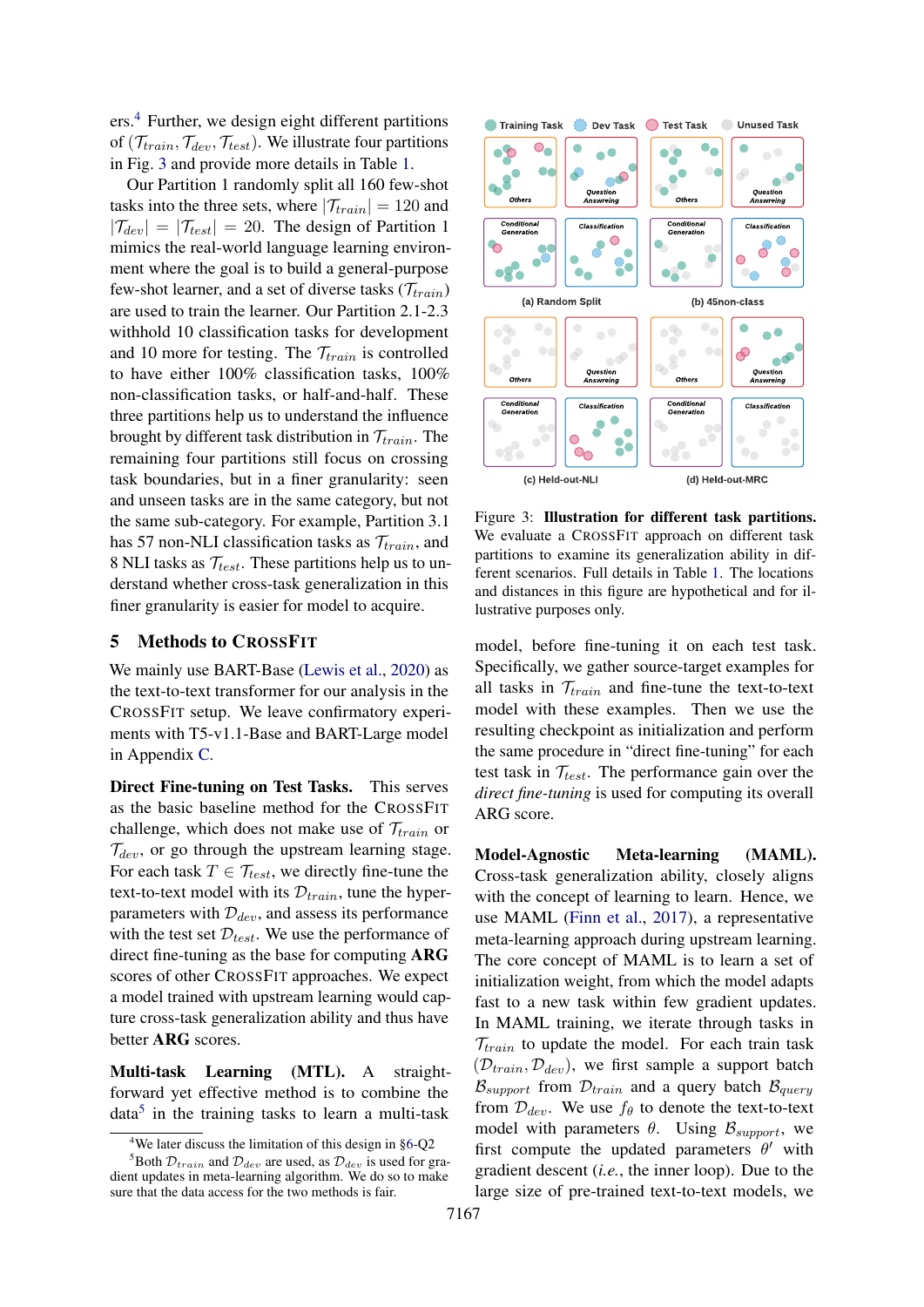<span id="page-5-0"></span>

| No. | Shorthand         | $\mathcal{T}_{train}$                   | $\mathcal{T}_{dev}$ | $\mathcal{T}_{test}$ | ARG(Multi) | ARG(MAML) | ARG(FoMAML) | ARG(Rept.) | Details     |
|-----|-------------------|-----------------------------------------|---------------------|----------------------|------------|-----------|-------------|------------|-------------|
|     | Random            | 120                                     | 20                  | 20                   | 35.06%     | 28.50%    | 22.69%      | 25.90%     | Fig. $4(a)$ |
| 2.1 | 45cls             | 45 cls.                                 | $10$ cls.           | $10$ cls.            | 11.68%     | 9.37%     | 10.28\%     | $13.36\%$  |             |
| 2.2 | $23cls+22non-cls$ | $23 \text{ cls.} + 22 \text{ non-cls.}$ | $10$ cls.           | $10$ cls.            | 11.82%     | $9.69\%$  | 13.75%      | 14.34%     | Fig. $5$    |
| 2.3 | 45 non-cls        | 45 non-cls.                             | $10$ cls.           | $10$ cls.            | 11.91%     | $9.33\%$  | 11.20%      | 14.14%     |             |
| 3.1 | Held-out-NLI      | 57 non-NLI cls.                         |                     | <b>8 NLI</b>         | 16.94%     | 12.30%    | 12.33%      | 14.46%     | Fig. $4(b)$ |
| 3.2 | Held-out-Para     | 61 non-Paraphrase cls.                  |                     | 4 Para. Iden.        | 18.21\%    | 17.90%    | 21.57%      | 19.72%     | Fig. $4(c)$ |
| 4.1 | Held-out-MRC      | 42 non-MRC OA                           |                     | 9 MRC                | 32.81\%    | 27.28%    | 28.85%      | 28.85%     | Fig. $4(d)$ |
| 4.2 | Held-out-MCOA     | 29 non-MC OA                            |                     | 22 MC OA             | 12.20%     | 4.69%     | $6.73\%$    | 7.67%      | Fig. $4(e)$ |

Table 1:  $(\mathcal{T}_{train}, \mathcal{T}_{dev}, \mathcal{T}_{test})$  partitions used in the study (full lists in Appendix [B\)](#page-21-0), and their ARG scores when upstream learning methods are applied. "cls." stands for "classification", "Para. Iden." for "paraphrase identification", "MRC" for "machine reading comprehension" and "MCQA" for "multiple-choice QA".

use one gradient update in the inner loop, *i.e.*,  $\theta' = \theta - \alpha \nabla_{\theta} \mathcal{L}(f_{\theta}, \mathcal{B}_{support})$ . Then we apply the updated text-to-text model  $f_{\theta'}$  to  $\mathcal{B}_{query}$ , and do one step of meta-optimization (*i.e.*, the outer loop), with  $\theta \leftarrow \theta - \beta \nabla_{\theta} \mathcal{L}(f_{\theta'}, \mathcal{B}_{query}).$ 

First-order MAML. First-order MAML [\(Finn](#page-11-2) [et al.,](#page-11-2) [2017\)](#page-11-2) avoids second-order optimization and improves training stability using the first-order approximation by differentiating with respect to the fast weights  $\theta'$  instead of the original parameters  $\theta$  for the gradient  $\nabla_{\theta} \mathcal{L}(f_{\theta}, \mathcal{B}_{query}), i.e., \theta \leftarrow$  $\theta - \beta \nabla_{\theta} \mathcal{L}(f_{\theta'}, \mathcal{B}_{query}).$ 

Reptile. Reptile [\(Nichol et al.,](#page-14-1) [2018\)](#page-14-1) is another memory-efficient, first-order meta-learning algorithm that first makes multiple gradient updates in the inner loop, then directly uses  $\theta' - \theta$  to approximate  $\nabla_{\theta} \mathcal{L}(\hat{f}_{\theta'}, \mathcal{B}_{query}),$  i.e.,  $\theta \leftarrow \theta + \beta(\theta' - \theta)$ .

## <span id="page-5-1"></span>6 Empirical Analysis

In this section we look to interpret the results and answer our research questions. We summarize the ARG scores in Table [1](#page-5-0) and plot the performance of each test task (for each partition) in Fig. [4-](#page-6-0)[5.](#page-7-0)

 $\frac{1}{2}Q^2$  Q1. Can we teach pre-trained LMs to generalize across tasks with existing methods?

Overall Performance. From Table [1,](#page-5-0) we observe that, on average, the tested upstream learning methods indeed improve cross-task generalization: their ARG scores are positive, meaning that they are better than *direct fine-tuning* (ARG=0%). Further, by aggregating results from all upstream learning methods and task partitions, we find that the performance on 51.47% test tasks are significantly improved (> 5% relative improvement compared to direct fine-tuning); 35.93% tasks are relatively unaffected (between  $\pm 5\%$ ); and 12.60% tasks suffer from worse performance ( $<-5\%$ ).

Correlated Performance Gains. The performance gain obtained with different upstream learning methods are correlated with each other – *i.e.*, tasks that benefit from multi-task learning is likely to also benefit from meta-learning. For the *Random partition*, the Spearman Correlation between the relative improvement brought by MTL and MAML is 0.66, with  $p$  value equals to 0.0015. This suggests that different upstream learning methods, while taking different optimization objectives, capture similar inductive bias from  $\mathcal{T}_{train}$ .

MTL is a strong baseline. Surprisingly, the most straight-forward multi-task learning method is hard to beat. This could be counter-intuitive, as meta-learning methods are specifically designed for rapid generalization to unseen tasks, sharing the same goal with our CROSSFIT challenge. We think there are three possible reasons: (1) Due to memory constraints, we limit the number of innerloop updates to be one, which may be insufficient. Also, meta-learning methods are highly sensitive to hyper-parameters and even random seeds [\(An](#page-9-3)[toniou et al.,](#page-9-3) [2019\)](#page-9-3), which we do not tune exhaustively for practical reasons. (2) Text-to-text transformers have much more complex architectures, while most meta-learning methods are typically applied to small feed-forward/convolutional networks. (3) The CROSSFIT challenge has a highly diverse set upstream tasks, which may introduce under-explored difficulties. That being said, we believe it is important to identify the true cause, and to develop improved meta-learning methods for the CROSSFIT challenge as future work.

Forgetting Pre-Trained Knowledge. A few test tasks have negative performance gain after upstream learning, including Glue-COLA (measuring linguistic acceptability) and Domain Crawl (separating domain names into tokens) in the Random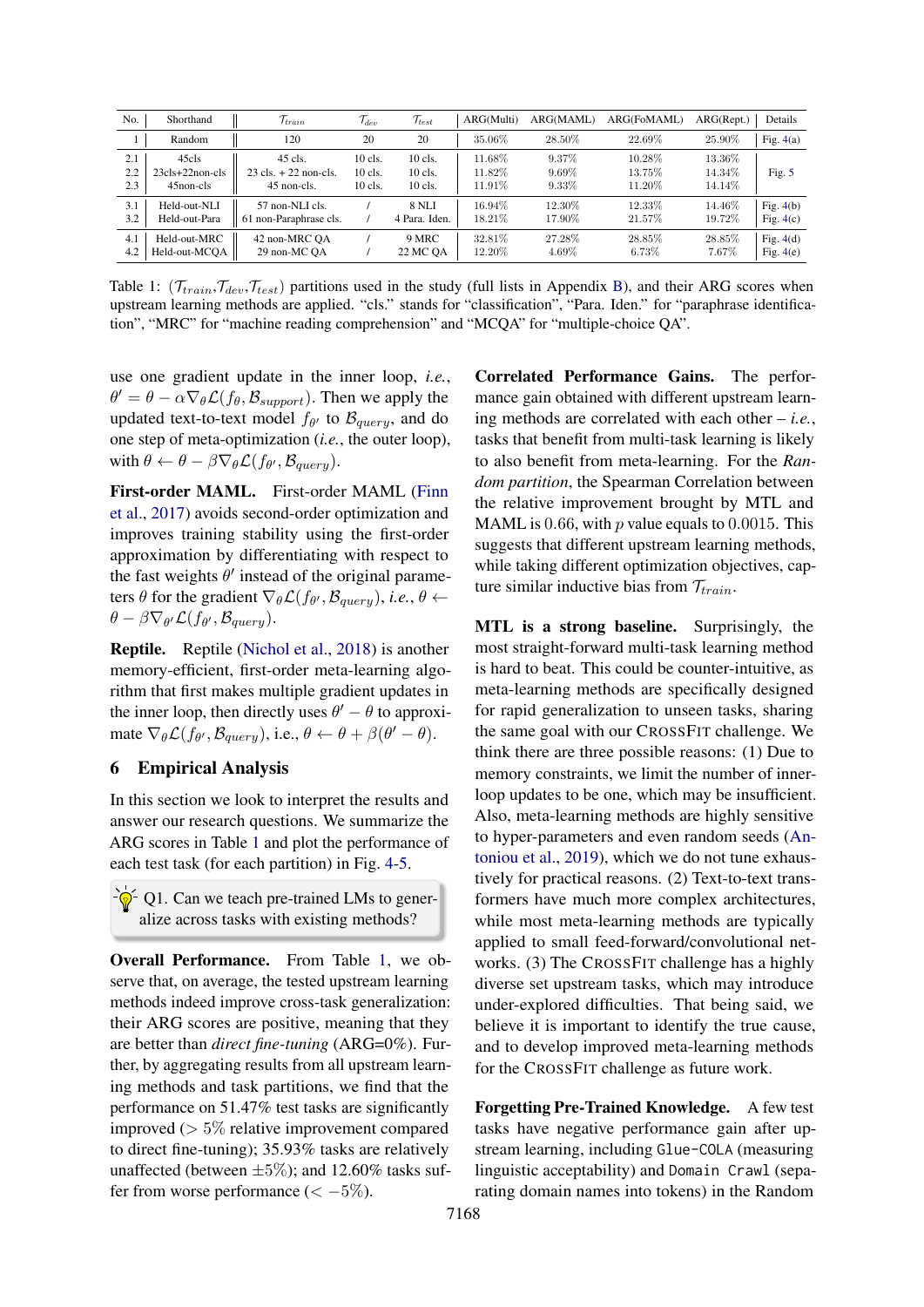<span id="page-6-0"></span>

Figure 4: Experimental results for the CROSSFIT challenge with different task partitions. The details of each partition is shown in Table [1.](#page-5-0) Relative performance gain is computed based on the results of *direct fine-tuning*. Best viewed in color. Green color is used to highlight the Average Relative Gain (ARG) for each method.

Partition setting. For Glue-COLA, similar observations are reported by [Pruksachatkun et al.](#page-14-0) [\(2020\)](#page-14-0) in an intermediate-task transfer learning setting, where the authors conjecture *catastrophic forgetting* of the masked language modeling (MLM) tasks may be the cause. BART uses denoising pretraining objective, a variant of MLM. Intuitively, Domain Crawl is also one of the most similar tasks to denoising in all test tasks, which further supports this hypothesis. We thus conjecture that for test tasks that resemble pre-training objectives, upstream learning could hurt performance due to the *catastrophic forgetting* phenomena.

Understanding negative transfer [\(Wu et al.,](#page-17-3) [2020\)](#page-17-3) and selecting source tasks to avoid negative transfer [\(Vu et al.,](#page-16-1) [2020\)](#page-16-1) are also growing research topics. In this work we refrain from further investigation; however we believe combating negative transfer and thus improving CROSSFIT performance is a promising future direction.

Q2. Well-rounded or specialized? Which is a better strategy of upstream learning?

"Learning to be well-rounded vs. learning to be specialized" is a common dilemma that human learners struggles with. For the CROSSFIT challenge, the former refers to learning from a set of diverse tasks in upstream learning; the latter refers to learning from a set of tasks closer to target fewshot tasks. To study this research question, we want to find out which option works better in upstream learning. Put differently, we aim to analyze the influence of upstream task selection for a fixed set of the downstream tasks.

Setup. We first conduct controlled experiments with *Partition 2.1-2.3*, where  $\mathcal{T}_{test}$  is a fixed set of classification tasks, and  $\mathcal{T}_{train}$  varies. In Partition 2.1, all tasks in  $\mathcal{T}_{train}$  are *classification* tasks (*i.e.*, "specialized and targeted"); in Partition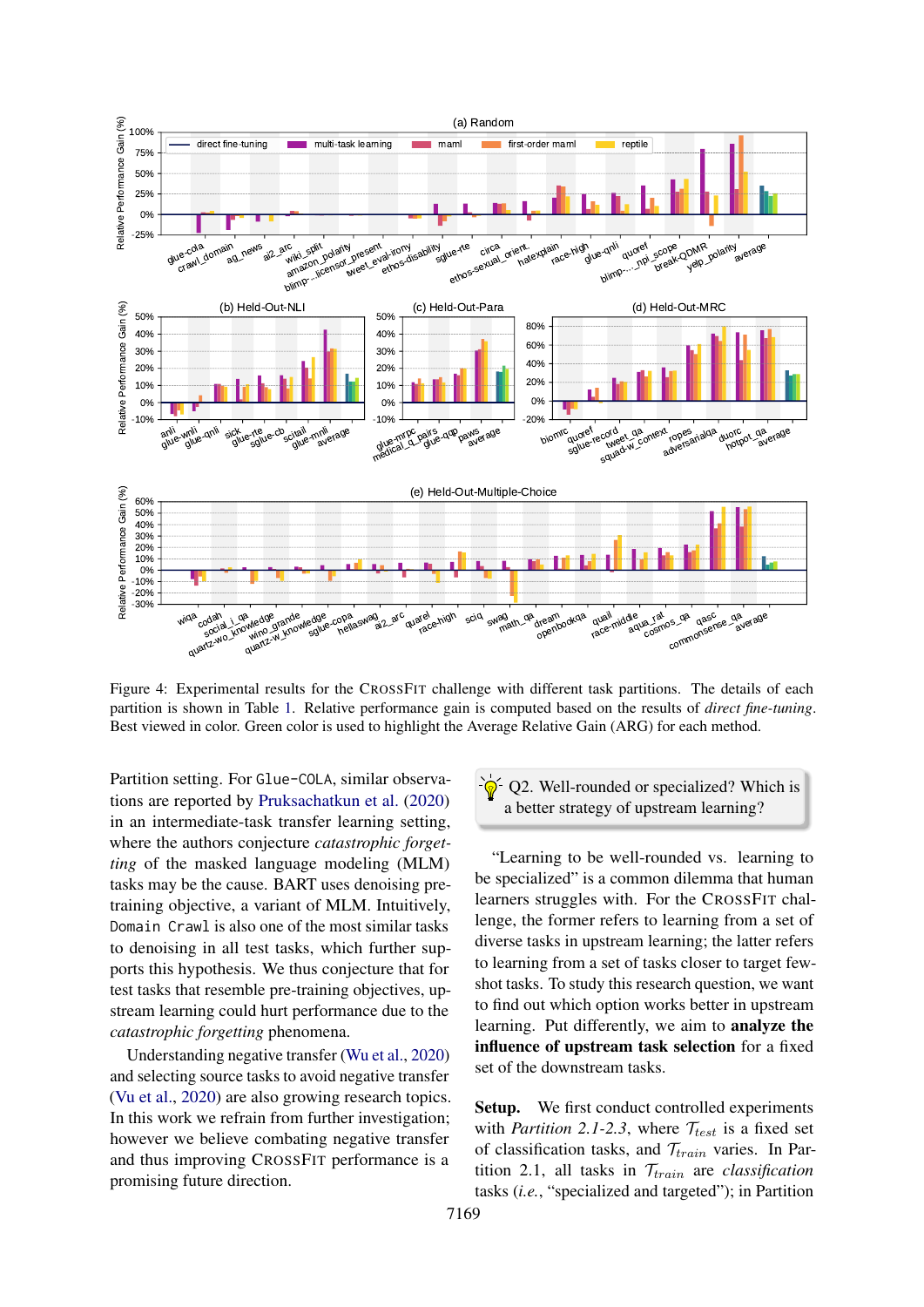<span id="page-7-0"></span>

Figure 5: Comparison for the controlled experiment on Partition 2.1-2.3.  $\mathcal{T}_{test}$  is a fixed set of 10 classification tasks, while  $\mathcal{T}_{train}$  varies.

2.2, half of the tasks are *classification* tasks (*i.e.*, "well-rounded"); in Partition 2.3, all tasks are *nonclassification* tasks (*i.e.*, "specialized in an opposite direction", for a controlled experiment).

Analysis and Discussion. It is surprising at first that non-classification tasks and classification tasks are equivalently helpful in terms of ARG scores (see Fig. [5\)](#page-7-0). On a second thought, this observation is encouraging as it demonstrates that acquiring cross-task generalization is feasible and promising, even when  $\mathcal{T}_{train}$  and  $\mathcal{T}_{test}$  are drastically different. It also suggests that our categorization of tasks ([§4.4\)](#page-3-3) may not align with how models learn transferable skills: selecting  $\mathcal{T}_{train}$  tasks that have the same format and goal as the test task may not lead to optimal transfer.

In retrospect, we acknowledge that our design of ontology and partitions based on task format and goal is flawed. This is merely one aspect of "task similarity". However, understanding the complex relationship between tasks is another challenging and under-explored problem. We consider our ontology as a starting point, rather than a fixed final one. We use the current ontology to guide our experiment and analysis, and we hope future analysis could help build a more informative ontology.

Case Studies. We further look at cases where a test task appear in  $\mathcal{T}_{test}$  of multiple partitions. For example, AI2\_ARC and Race-High are in the  $\mathcal{T}_{test}$ of both Random partition and Held-out-MCQA partition. We present the results in Table [2.](#page-7-1) In general, the performance of these tasks varies when

<span id="page-7-1"></span>

| <b>Test Task</b> | <b>Partition</b> | $\Delta_{multi}$ | $\Delta_{meta}$ |
|------------------|------------------|------------------|-----------------|
| Glue-QNLI        | Random           | 15.89%           | 11.55%          |
|                  | Held-Out-NLI     | 10.88%           | 10.94%          |
| AI2 ARC          | Random           | $1.30\%$         | 4.22%           |
|                  | Held-Out-MCOA    | 6.49%            | $-6.22%$        |
| Race-High        | Random           | 26.71%           | $6.59\%$        |
|                  | Held-Out-MCOA    | 7.27%            | $-6.28%$        |
| OuoRef           | Random           | 25.47%           | 3.99%           |
|                  | Held-Out-MRC     | 12.25%           | 4.64%           |

Table 2: Performance comparison of test task performance when different  $\mathcal{T}_{train}$  sets are used in upstream learning. See text in Q2 for in-depth analysis.

<span id="page-7-2"></span>

Figure 6: Controlling upstream learning data size in with Held-out-Para Partition. Enlarging the size of data during upstream learning *does not* necessitate better cross-task generalization ability.

different  $\mathcal{T}_{train}$  sets are used. However, we have not found consistent patterns of what type of  $\mathcal{T}_{train}$ lead to better performance for a specific test task.

 $-\frac{1}{2}$ Q3. Does it help if we have more labelled data for upstream tasks?

As described in [§4.3,](#page-3-4) we limit our upstream tasks to be also few-shot: classification tasks have 16 examples per class, and non-classification tasks have 32 examples. This decision is empirically determined following prior works [\(Schick and Schütze,](#page-15-1) [2020a](#page-15-1)[,b;](#page-15-2) [Gao et al.,](#page-11-0) [2020\)](#page-11-0) and makes our extensive analysis practical and efficient. It is possible that using more data for each upstream task can significantly improve cross-task generalization. To investigate this, we conduct a set of controlled experiments where the number of examples in upstream tasks are changed to [2, 4, 8] times of the original size. We use the Held-out-Para Partition and multi-task learning for the experiments, and present the result in Fig. [6.](#page-7-2) Surprisingly, we find that the effect from using more upstream data is inconsistent on different target tasks. The overall ARG for all sizes are close: even 8x larger up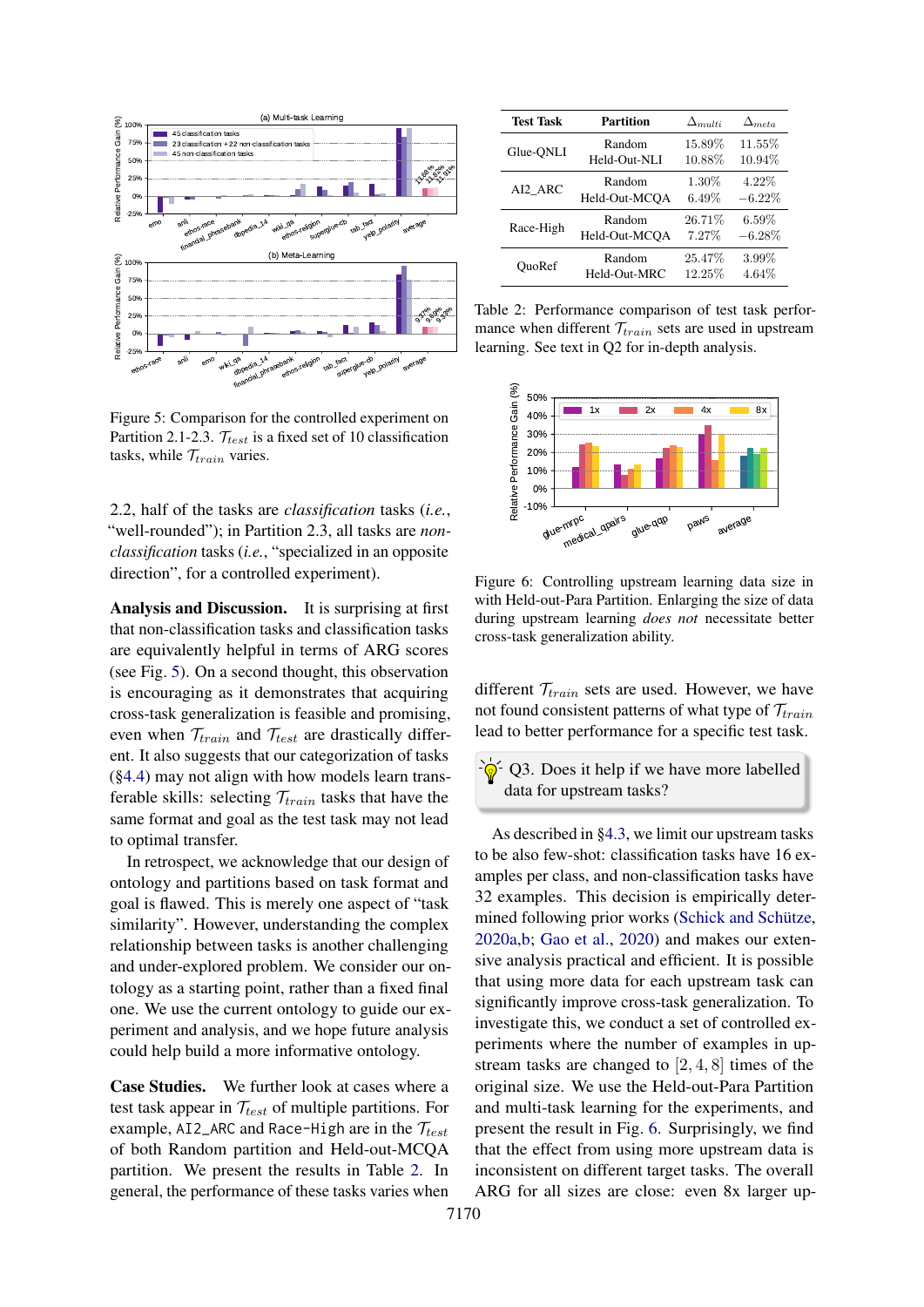stream data leads to only 4% improvement in ARG. We conclude that enlarging the size of data during upstream learning *does not* necessitate better crosstask generalization ability. This also justifies our decision to keep upstream tasks few-shot.

 $-\hat{\mathcal{Q}}$  Q4-Q6. Additional Analysis

Due to space limit, we summarize our other findings below and defer the details to Appendix [C.](#page-24-0)

 $Few-Short \rightarrow More-Short (Q4)$ . In practice, users may continue to collect data over time. We wonder if cross-task generalization ability is still helpful for medium/high-resource target tasks. We find that the performance gain from upstream learning is still evident when 1024 shots are available. The performance gap diminishes with millions of training examples.

Using Different Base Models (Q5). We extend our analysis on BART-base (139M) to larger pretrained text-to-text Transformers: BART-Large (406M) and T5-v1.1-Base (248M). Generally, the performance grows with models sizes with only few exceptions, which suggests that upstream learning methods we use are model-agnostic, and can be applied to larger models to further improve fewshot performance.

Integration with PET Training (Q6). Patternexploiting training (PET) [\(Schick and Schütze,](#page-15-1) [2020a,](#page-15-1)[b\)](#page-15-2) was originally proposed for classification tasks and *encoder* language models. We test a few variants of PET training with BART-Base and try applying PET training after upstream learning. In general we observe deteriorated performance compared to direct fine-tuning. We hypothesize that PET methods are not directly applicable to *encoderdecoder* language models used in our study.

## 7 Conclusion and Future Work

In this paper, we study the problem of building better few-shot learners via acquiring cross-task generalization ability from diverse NLP tasks. Towards our goal, we introduce the CROSSFIT Challenge, an task setup that standardizes the training pipeline, data access and evaluation protocol. We also present the NLP Few-shot Gym, a repository of 160 diverse few-shot NLP tasks, to support CROSSFIT learning in different scenarios. We empirically demonstrated that cross-task generalization can be acquired via multi-task learning and

meta-learning; confirmed that the selection of seen tasks would influence the few-shot performance on unseen tasks.

We have highlighted several unexpected or undesired observations in our analysis, for which we invite future work in understanding and combating related issues. In addition, we envision the CROSSFIT Challenge and the NLP Few-shot Gym to serve as the testbed for many interesting "meta-problems", such as (1) learning to generate prompt for diverse task formats and further improve learning efficiency [\(Shin et al.,](#page-15-3) [2020;](#page-15-3) [Gao et al.,](#page-11-0) [2020\)](#page-11-0); (2) learning to select appropriate source tasks to learn from during upstream learning [\(Za](#page-17-4)[mir et al.,](#page-17-4) [2018;](#page-17-4) [Standley et al.,](#page-15-4) [2020\)](#page-15-4), potentially with task2vec methods [\(Achille et al.,](#page-8-0) [2019;](#page-8-0) [Vu](#page-16-1) [et al.,](#page-16-1) [2020\)](#page-16-1); (3) applying task augmentation strategies to prevent over-fitting [\(Murty et al.,](#page-14-5) [2021\)](#page-14-5); (4) learning to accumulate knowledge and avoid catastrophic forgetting in an continual learning setup [\(Jin et al.,](#page-12-2) [2021\)](#page-12-2); (5) decomposing complex tasks into atomic tasks and exploring cross-task generalization through the lens of compositionality [\(An](#page-9-4)[dreas et al.,](#page-9-4) [2016;](#page-9-4) [Khot et al.,](#page-12-3) [2021\)](#page-12-3).

## Acknowledgments

We thank authors and crowd-workers of all datasets used in our study. We thank huggingface datasets team for making datasets more accessible. We thank anonymous reviewers and members of USC INK Lab for their valuable feedback. This work is supported in part by the Office of the Director of National Intelligence (ODNI), Intelligence Advanced Research Projects Activity (IARPA), via Contract No. 2019-19051600007; the DARPA MCS program under Contract No. N660011924033; the Defense Advanced Research Projects Agency with award W911NF-19-20271; NSF IIS 2048211.

### References

<span id="page-8-0"></span>A. Achille, Michael Lam, Rahul Tewari, A. Ravichandran, Subhransu Maji, Charless C. Fowlkes, Stefano Soatto, and P. Perona. 2019. Task2vec: Task embedding for meta-learning. *2019 IEEE/CVF International Conference on Computer Vision (ICCV)*, pages 6429–6438.

<span id="page-8-1"></span>Tiago A. Almeida, José María G. Hidalgo, and Akebo Yamakami. 2011. [Contributions to the study of sms](https://doi.org/10.1145/2034691.2034742) [spam filtering: New collection and results.](https://doi.org/10.1145/2034691.2034742) In *Proceedings of the 11th ACM Symposium on Document*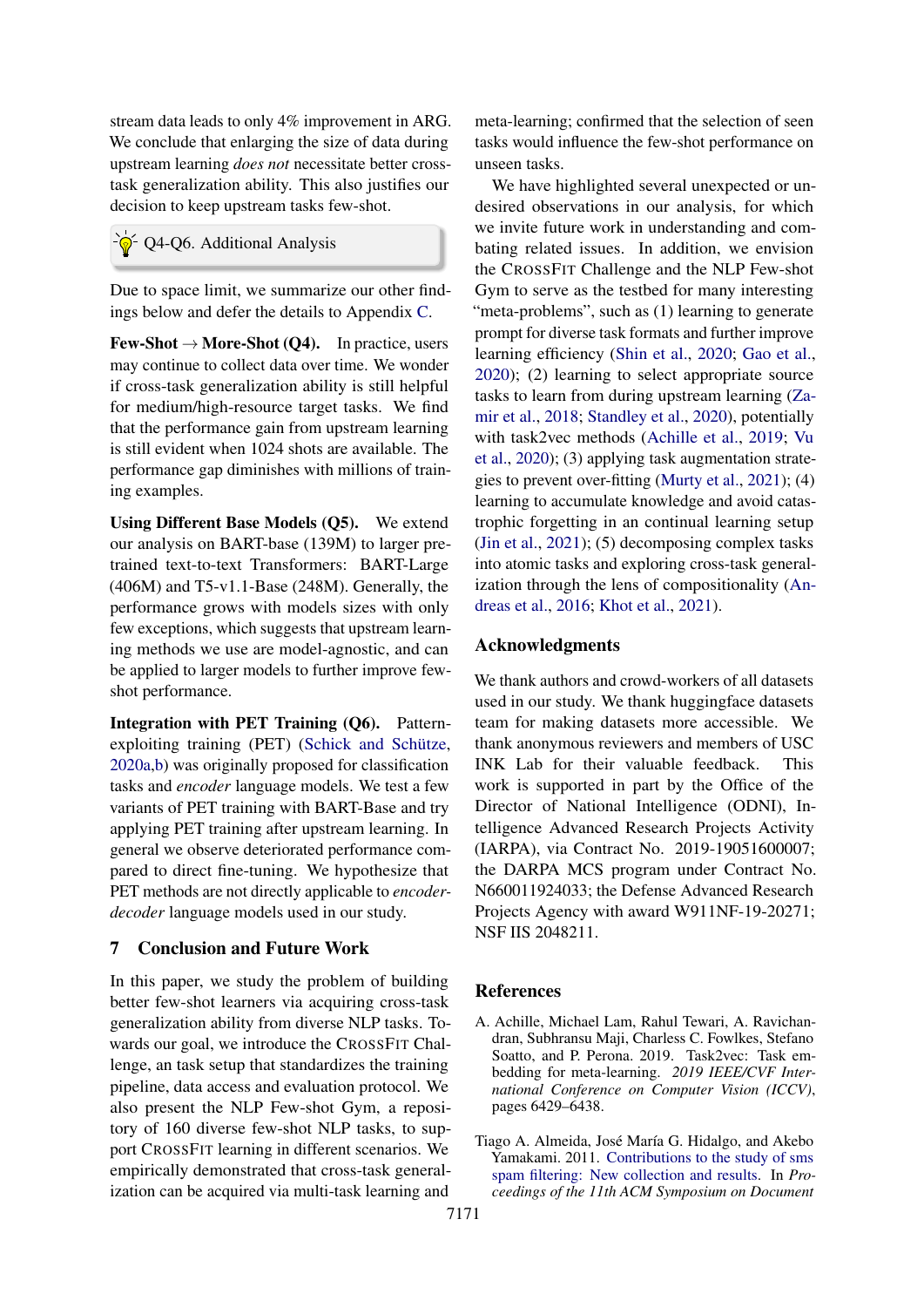*Engineering*, DocEng '11, page 259–262, New York, NY, USA. Association for Computing Machinery.

- <span id="page-9-10"></span>Aida Amini, Saadia Gabriel, Shanchuan Lin, Rik Koncel-Kedziorski, Yejin Choi, and Hannaneh Hajishirzi. 2019. [MathQA: Towards interpretable](https://doi.org/10.18653/v1/N19-1245) [math word problem solving with operation-based](https://doi.org/10.18653/v1/N19-1245) [formalisms.](https://doi.org/10.18653/v1/N19-1245) In *Proceedings of the 2019 Conference of the North American Chapter of the Association for Computational Linguistics: Human Language Technologies, Volume 1 (Long and Short Papers)*, pages 2357–2367, Minneapolis, Minnesota. Association for Computational Linguistics.
- <span id="page-9-4"></span>Jacob Andreas, Marcus Rohrbach, Trevor Darrell, and Dan Klein. 2016. [Learning to compose neural net](https://doi.org/10.18653/v1/N16-1181)[works for question answering.](https://doi.org/10.18653/v1/N16-1181) In *Proceedings of the 2016 Conference of the North American Chapter of the Association for Computational Linguistics: Human Language Technologies*, pages 1545– 1554, San Diego, California. Association for Computational Linguistics.
- <span id="page-9-3"></span>Antreas Antoniou, Harrison Edwards, and Amos Storkey. 2019. [How to train your MAML.](https://openreview.net/forum?id=HJGven05Y7) In *International Conference on Learning Representations*.
- <span id="page-9-0"></span>Trapit Bansal, Rishikesh Jha, and Andrew McCallum. 2020a. [Learning to few-shot learn across diverse](https://doi.org/10.18653/v1/2020.coling-main.448) [natural language classification tasks.](https://doi.org/10.18653/v1/2020.coling-main.448) In *Proceedings of the 28th International Conference on Computational Linguistics*, pages 5108–5123, Barcelona, Spain (Online). International Committee on Computational Linguistics.
- <span id="page-9-1"></span>Trapit Bansal, Rishikesh Jha, Tsendsuren Munkhdalai, and Andrew McCallum. 2020b. [Self-supervised](https://doi.org/10.18653/v1/2020.emnlp-main.38) [meta-learning for few-shot natural language classifi](https://doi.org/10.18653/v1/2020.emnlp-main.38)[cation tasks.](https://doi.org/10.18653/v1/2020.emnlp-main.38) In *Proceedings of the 2020 Conference on Empirical Methods in Natural Language Processing (EMNLP)*, pages 522–534, Online. Association for Computational Linguistics.
- <span id="page-9-8"></span>Roy Bar-Haim, Ido Dagan, Bill Dolan, Lisa Ferro, Danilo Giampiccolo, Bernardo Magnini, and Idan Szpektor. 2006. The second pascal recognising textual entailment challenge. In *Proceedings of the second PASCAL challenges workshop on recognising textual entailment*, volume 6, pages 6–4. Venice.
- <span id="page-9-14"></span>Francesco Barbieri, Jose Camacho-Collados, Luis Espinosa Anke, and Leonardo Neves. 2020. [TweetE](https://doi.org/10.18653/v1/2020.findings-emnlp.148)[val: Unified benchmark and comparative evaluation](https://doi.org/10.18653/v1/2020.findings-emnlp.148) [for tweet classification.](https://doi.org/10.18653/v1/2020.findings-emnlp.148) In *Findings of the Association for Computational Linguistics: EMNLP 2020*, pages 1644–1650, Online. Association for Computational Linguistics.
- <span id="page-9-5"></span>Max Bartolo, Alastair Roberts, Johannes Welbl, Sebastian Riedel, and Pontus Stenetorp. 2020. [Beat the](https://doi.org/10.1162/tacl_a_00338) [AI: Investigating adversarial human annotation for](https://doi.org/10.1162/tacl_a_00338) [reading comprehension.](https://doi.org/10.1162/tacl_a_00338) *Transactions of the Association for Computational Linguistics*, 8:662–678.
- <span id="page-9-9"></span>Luisa Bentivogli, Peter Clark, Ido Dagan, and Danilo Giampiccolo. 2009. The fifth pascal recognizing textual entailment challenge. In *TAC*.
- <span id="page-9-15"></span>Jonathan Berant, Andrew Chou, Roy Frostig, and Percy Liang. 2013. [Semantic parsing on Freebase from](https://www.aclweb.org/anthology/D13-1160) [question-answer pairs.](https://www.aclweb.org/anthology/D13-1160) In *Proceedings of the 2013 Conference on Empirical Methods in Natural Language Processing*, pages 1533–1544, Seattle, Washington, USA. Association for Computational Linguistics.
- <span id="page-9-6"></span>Chandra Bhagavatula, Ronan Le Bras, Chaitanya Malaviya, Keisuke Sakaguchi, Ari Holtzman, Hannah Rashkin, Doug Downey, Wen tau Yih, and Yejin Choi. 2020. [Abductive commonsense reasoning.](https://openreview.net/forum?id=Byg1v1HKDB) In *International Conference on Learning Representations*.
- <span id="page-9-12"></span>Yonatan Bisk, Rowan Zellers, Ronan Le Bras, Jianfeng Gao, and Yejin Choi. 2020. Piqa: Reasoning about physical commonsense in natural language. In *Thirty-Fourth AAAI Conference on Artificial Intelligence*.
- <span id="page-9-13"></span>Michael Boratko, Xiang Li, Tim O'Gorman, Rajarshi Das, Dan Le, and Andrew McCallum. 2020. [Pro](https://doi.org/10.18653/v1/2020.emnlp-main.85)[toQA: A question answering dataset for prototypi](https://doi.org/10.18653/v1/2020.emnlp-main.85)[cal common-sense reasoning.](https://doi.org/10.18653/v1/2020.emnlp-main.85) In *Proceedings of the 2020 Conference on Empirical Methods in Natural Language Processing (EMNLP)*, pages 1122–1136, Online. Association for Computational Linguistics.
- <span id="page-9-16"></span>Jan A. Botha, Manaal Faruqui, John Alex, Jason Baldridge, and Dipanjan Das. 2018. [Learning to](https://doi.org/10.18653/v1/D18-1080) [split and rephrase from Wikipedia edit history.](https://doi.org/10.18653/v1/D18-1080) In *Proceedings of the 2018 Conference on Empirical Methods in Natural Language Processing*, pages 732–737, Brussels, Belgium. Association for Computational Linguistics.
- <span id="page-9-2"></span>Jonathan Bragg, Arman Cohan, Kyle Lo, and Iz Beltagy. 2021. [Flex: Unifying evaluation for few-shot](http://arxiv.org/abs/2107.07170) [nlp.](http://arxiv.org/abs/2107.07170)
- <span id="page-9-17"></span>Tom B Brown, Benjamin Mann, Nick Ryder, Melanie Subbiah, Jared Kaplan, Prafulla Dhariwal, Arvind Neelakantan, Pranav Shyam, Girish Sastry, Amanda Askell, et al. 2020. Language models are few-shot learners. *arXiv preprint arXiv:2005.14165*.
- <span id="page-9-7"></span>Ankush Chatterjee, Kedhar Nath Narahari, Meghana Joshi, and Puneet Agrawal. 2019. [SemEval-2019](https://doi.org/10.18653/v1/S19-2005) [task 3: EmoContext contextual emotion detection in](https://doi.org/10.18653/v1/S19-2005) [text.](https://doi.org/10.18653/v1/S19-2005) In *Proceedings of the 13th International Workshop on Semantic Evaluation*, pages 39–48, Minneapolis, Minnesota, USA. Association for Computational Linguistics.
- <span id="page-9-11"></span>Anthony Chen, Gabriel Stanovsky, Sameer Singh, and Matt Gardner. 2020a. [MOCHA: A dataset for train](https://doi.org/10.18653/v1/2020.emnlp-main.528)[ing and evaluating generative reading comprehen](https://doi.org/10.18653/v1/2020.emnlp-main.528)[sion metrics.](https://doi.org/10.18653/v1/2020.emnlp-main.528) In *Proceedings of the 2020 Conference on Empirical Methods in Natural Language Processing (EMNLP)*, pages 6521–6532, Online. Association for Computational Linguistics.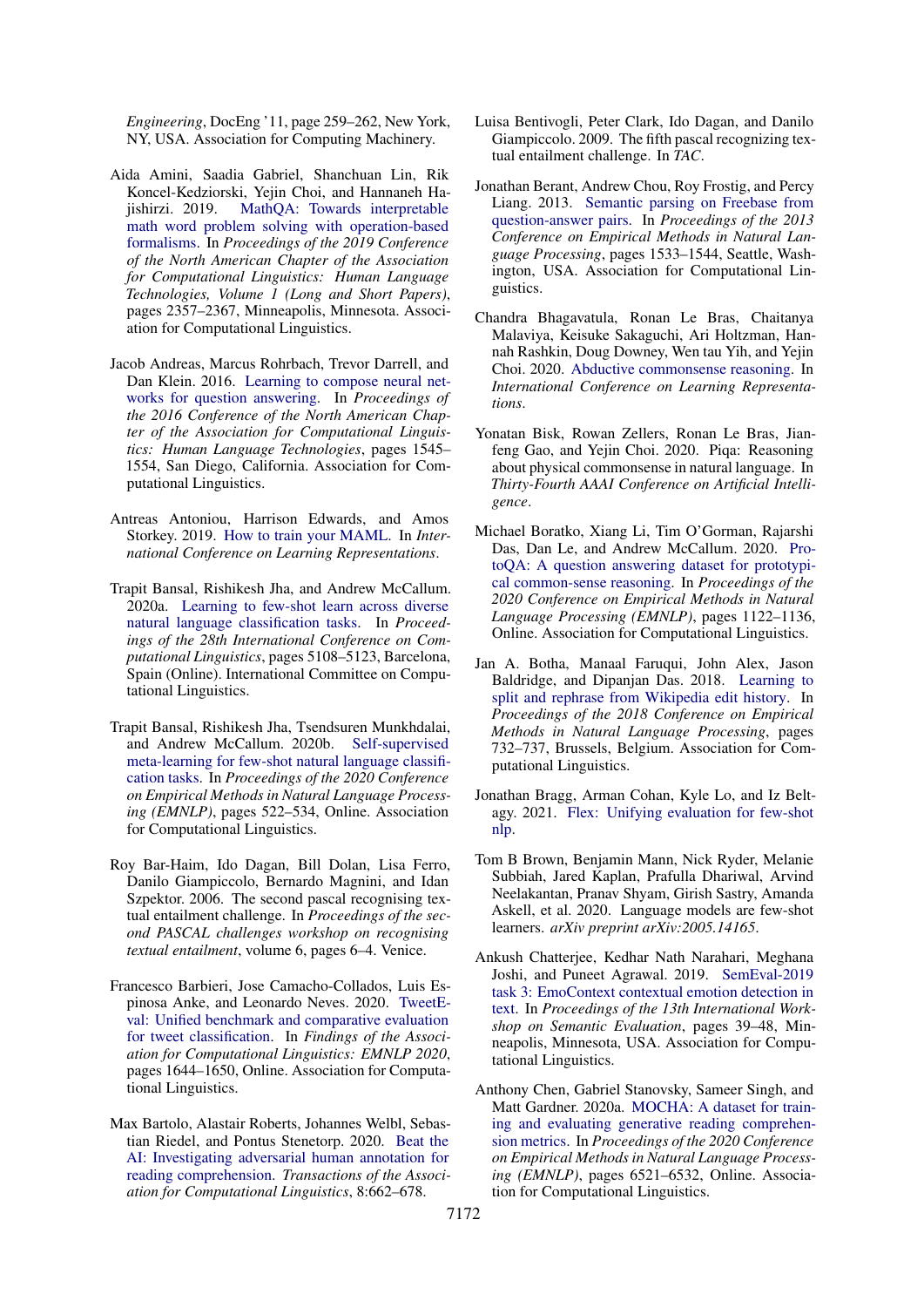- <span id="page-10-5"></span>Michael Chen, Mike D'Arcy, Alisa Liu, Jared Fernandez, and Doug Downey. 2019. [CODAH: An](https://doi.org/10.18653/v1/W19-2008) [adversarially-authored question answering dataset](https://doi.org/10.18653/v1/W19-2008) [for common sense.](https://doi.org/10.18653/v1/W19-2008) In *Proceedings of the 3rd Workshop on Evaluating Vector Space Representations for NLP*, pages 63–69, Minneapolis, USA. Association for Computational Linguistics.
- <span id="page-10-17"></span>Wenhu Chen, Hongmin Wang, Jianshu Chen, Yunkai Zhang, Hong Wang, Shiyang Li, Xiyou Zhou, and William Yang Wang. 2020b. [Tabfact: A large-scale](https://openreview.net/forum?id=rkeJRhNYDH) [dataset for table-based fact verification.](https://openreview.net/forum?id=rkeJRhNYDH) In *International Conference on Learning Representations*.
- <span id="page-10-3"></span>Christopher Clark, Kenton Lee, Ming-Wei Chang, Tom Kwiatkowski, Michael Collins, and Kristina Toutanova. 2019. [BoolQ: Exploring the surprising](https://doi.org/10.18653/v1/N19-1300) [difficulty of natural yes/no questions.](https://doi.org/10.18653/v1/N19-1300) In *Proceedings of the 2019 Conference of the North American Chapter of the Association for Computational Linguistics: Human Language Technologies, Volume 1 (Long and Short Papers)*, pages 2924–2936, Minneapolis, Minnesota. Association for Computational Linguistics.
- <span id="page-10-2"></span>Peter Clark, Isaac Cowhey, Oren Etzioni, Tushar Khot, Ashish Sabharwal, Carissa Schoenick, and Oyvind Tafjord. 2018. Think you have solved question answering? try arc, the ai2 reasoning challenge. *ArXiv*, abs/1803.05457.
- <span id="page-10-15"></span>Arman Cohan, Waleed Ammar, Madeleine van Zuylen, and Field Cady. 2019. [Structural scaffolds for ci](https://doi.org/10.18653/v1/N19-1361)[tation intent classification in scientific publications.](https://doi.org/10.18653/v1/N19-1361) In *Proceedings of the 2019 Conference of the North American Chapter of the Association for Computational Linguistics: Human Language Technologies, Volume 1 (Long and Short Papers)*, pages 3586–3596, Minneapolis, Minnesota. Association for Computational Linguistics.
- <span id="page-10-9"></span>Ido Dagan, Oren Glickman, and Bernardo Magnini. 2005. The pascal recognising textual entailment challenge. In *Machine Learning Challenges Workshop*, pages 177–190. Springer.
- <span id="page-10-14"></span>Pradeep Dasigi, Nelson F. Liu, Ana Marasovic,´ Noah A. Smith, and Matt Gardner. 2019. [Quoref:](https://doi.org/10.18653/v1/D19-1606) [A reading comprehension dataset with questions re](https://doi.org/10.18653/v1/D19-1606)[quiring coreferential reasoning.](https://doi.org/10.18653/v1/D19-1606) In *Proceedings of the 2019 Conference on Empirical Methods in Natural Language Processing and the 9th International Joint Conference on Natural Language Processing (EMNLP-IJCNLP)*, pages 5925–5932, Hong Kong, China. Association for Computational Linguistics.
- <span id="page-10-10"></span>Thomas Davidson, Dana Warmsley, Michael Macy, and Ingmar Weber. 2017. Automated hate speech detection and the problem of offensive language. In *Proceedings of the 11th International AAAI Conference on Web and Social Media*, ICWSM '17, pages 512–515.
- <span id="page-10-0"></span>Jacob Devlin, Ming-Wei Chang, Kenton Lee, and Kristina Toutanova. 2019. [BERT: Pre-training of](https://doi.org/10.18653/v1/N19-1423)

[deep bidirectional transformers for language under](https://doi.org/10.18653/v1/N19-1423)[standing.](https://doi.org/10.18653/v1/N19-1423) In *Proceedings of the 2019 Conference of the North American Chapter of the Association for Computational Linguistics: Human Language Technologies, Volume 1 (Long and Short Papers)*, pages 4171–4186, Minneapolis, Minnesota. Association for Computational Linguistics.

- <span id="page-10-4"></span>T. Diggelmann, Jordan L. Boyd-Graber, Jannis Bulian, Massimiliano Ciaramita, and Markus Leippold. 2020. Climate-fever: A dataset for verification of real-world climate claims. *ArXiv*, abs/2012.00614.
- <span id="page-10-12"></span>Emily Dinan, Stephen Roller, Kurt Shuster, Angela Fan, Michael Auli, and Jason Weston. 2019. [Wizard](https://openreview.net/forum?id=r1l73iRqKm) [of wikipedia: Knowledge-powered conversational](https://openreview.net/forum?id=r1l73iRqKm) [agents.](https://openreview.net/forum?id=r1l73iRqKm) In *International Conference on Learning Representations*.
- <span id="page-10-8"></span>William B. Dolan and Chris Brockett. 2005. [Automati](https://www.aclweb.org/anthology/I05-5002)[cally constructing a corpus of sentential paraphrases.](https://www.aclweb.org/anthology/I05-5002) In *Proceedings of the Third International Workshop on Paraphrasing (IWP2005)*.
- <span id="page-10-1"></span>Zi-Yi Dou, Keyi Yu, and Antonios Anastasopoulos. 2019. [Investigating meta-learning algorithms for](https://doi.org/10.18653/v1/D19-1112) [low-resource natural language understanding tasks.](https://doi.org/10.18653/v1/D19-1112) In *Proceedings of the 2019 Conference on Empirical Methods in Natural Language Processing and the 9th International Joint Conference on Natural Language Processing (EMNLP-IJCNLP)*, pages 1192– 1197, Hong Kong, China. Association for Computational Linguistics.
- <span id="page-10-16"></span>Matthew Dunn, Levent Sagun, Mike Higgins, V. U. Güney, Volkan Cirik, and Kyunghyun Cho. 2017. Searchqa: A new q&a dataset augmented with context from a search engine. *ArXiv*, abs/1704.05179.
- <span id="page-10-7"></span>Ondřej Dušek, David M. Howcroft, and Verena Rieser. 2019. [Semantic noise matters for neural natural lan](https://doi.org/10.18653/v1/W19-8652)[guage generation.](https://doi.org/10.18653/v1/W19-8652) In *Proc. of the 12th International Conference on Natural Language Generation*, pages 421–426, Tokyo, Japan. Association for Computational Linguistics.
- <span id="page-10-6"></span>Ondřej Dušek, Jekaterina Novikova, and Verena Rieser. 2020. [Evaluating the State-of-the-Art of End-to-End](https://doi.org/10.1016/j.csl.2019.06.009) [Natural Language Generation: The E2E NLG Chal](https://doi.org/10.1016/j.csl.2019.06.009)[lenge.](https://doi.org/10.1016/j.csl.2019.06.009) *Computer Speech & Language*, 59:123–156.
- <span id="page-10-11"></span>Hady Elsahar, Pavlos Vougiouklis, Arslen Remaci, Christophe Gravier, Jonathon Hare, Frederique Laforest, and Elena Simperl. 2018. [T-REx: A large](https://www.aclweb.org/anthology/L18-1544) [scale alignment of natural language with knowledge](https://www.aclweb.org/anthology/L18-1544) [base triples.](https://www.aclweb.org/anthology/L18-1544) In *Proceedings of the Eleventh International Conference on Language Resources and Evaluation (LREC-2018)*, Miyazaki, Japan. European Languages Resources Association (ELRA).
- <span id="page-10-13"></span>Alexander Fabbri, Irene Li, Tianwei She, Suyi Li, and Dragomir Radev. 2019. [Multi-news: A large-scale](https://doi.org/10.18653/v1/P19-1102) [multi-document summarization dataset and abstrac](https://doi.org/10.18653/v1/P19-1102)[tive hierarchical model.](https://doi.org/10.18653/v1/P19-1102) In *Proceedings of the 57th*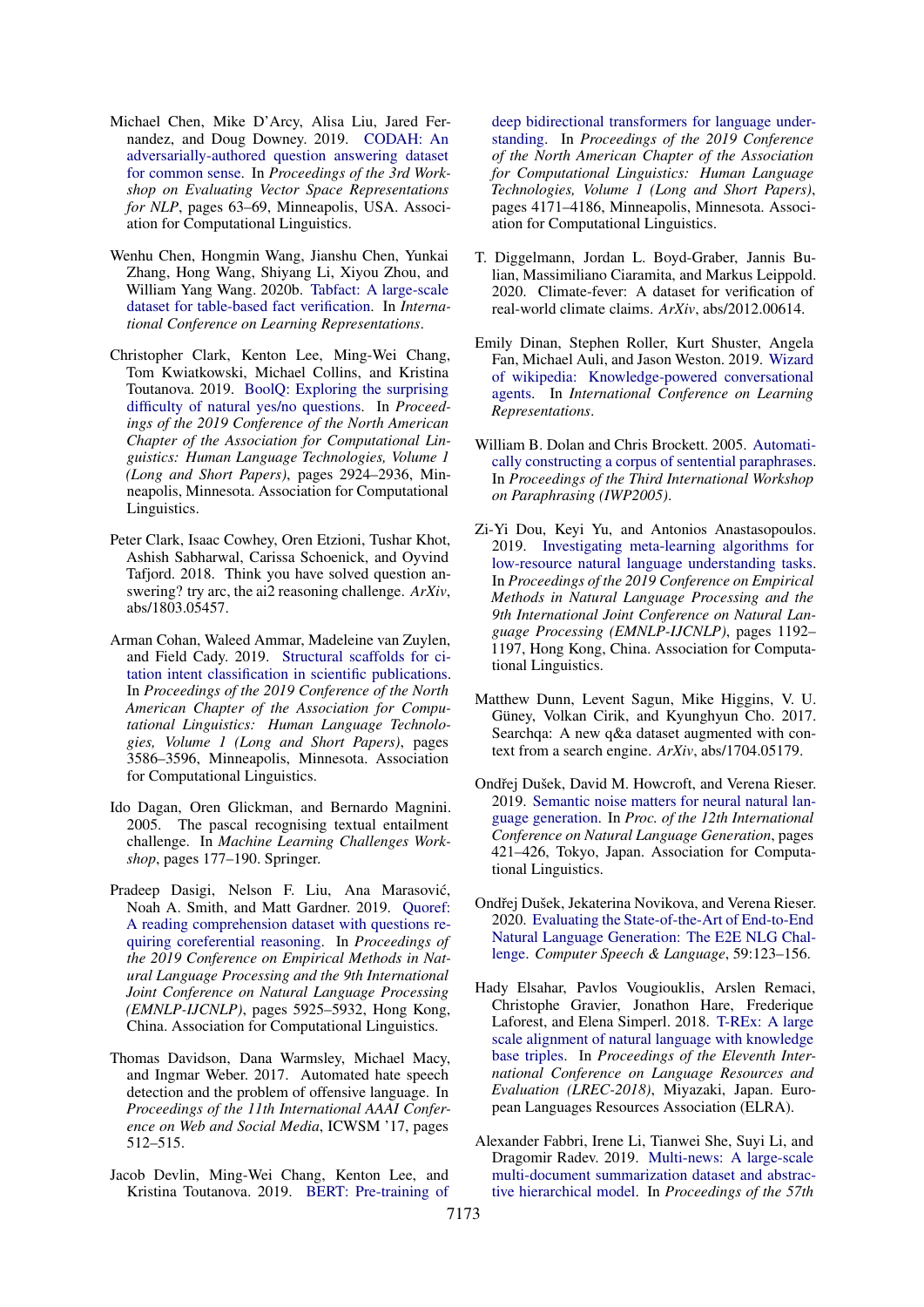*Annual Meeting of the Association for Computational Linguistics*, pages 1074–1084, Florence, Italy. Association for Computational Linguistics.

- <span id="page-11-7"></span>Angela Fan, Yacine Jernite, Ethan Perez, David Grangier, Jason Weston, and Michael Auli. 2019. [ELI5:](https://doi.org/10.18653/v1/P19-1346) [Long form question answering.](https://doi.org/10.18653/v1/P19-1346) In *Proceedings of the 57th Annual Meeting of the Association for Computational Linguistics*, pages 3558–3567, Florence, Italy. Association for Computational Linguistics.
- <span id="page-11-9"></span>Manaal Faruqui and Dipanjan Das. 2018. [Identifying](https://doi.org/10.18653/v1/D18-1091) [well-formed natural language questions.](https://doi.org/10.18653/v1/D18-1091) In *Proceedings of the 2018 Conference on Empirical Methods in Natural Language Processing*, pages 798–803, Brussels, Belgium. Association for Computational Linguistics.
- <span id="page-11-2"></span>Chelsea Finn, Pieter Abbeel, and Sergey Levine. 2017. [Model-agnostic meta-learning for fast adaptation of](http://proceedings.mlr.press/v70/finn17a.html) [deep networks.](http://proceedings.mlr.press/v70/finn17a.html) In *Proceedings of the 34th International Conference on Machine Learning*, volume 70 of *Proceedings of Machine Learning Research*, pages 1126–1135. PMLR.
- <span id="page-11-0"></span>Tianyu Gao, A. Fisch, and Danqi Chen. 2020. Making pre-trained language models better few-shot learners. *ArXiv*, abs/2012.15723.
- <span id="page-11-3"></span>Tianyu Gao, Xu Han, Hao Zhu, Zhiyuan Liu, Peng Li, Maosong Sun, and Jie Zhou. 2019. [FewRel 2.0:](https://doi.org/10.18653/v1/D19-1649) [Towards more challenging few-shot relation classifi](https://doi.org/10.18653/v1/D19-1649)[cation.](https://doi.org/10.18653/v1/D19-1649) In *Proceedings of the 2019 Conference on Empirical Methods in Natural Language Processing and the 9th International Joint Conference on Natural Language Processing (EMNLP-IJCNLP)*, pages 6250–6255, Hong Kong, China. Association for Computational Linguistics.
- <span id="page-11-8"></span>Danilo Giampiccolo, Bernardo Magnini, Ido Dagan, and Bill Dolan. 2007. The third pascal recognizing textual entailment challenge. In *Proceedings of the ACL-PASCAL workshop on textual entailment and paraphrasing*, pages 1–9. Association for Computational Linguistics.
- <span id="page-11-10"></span>Ona de Gibert, Naiara Perez, Aitor García-Pablos, and Montse Cuadros. 2018. [Hate Speech Dataset from](https://doi.org/10.18653/v1/W18-5102) [a White Supremacy Forum.](https://doi.org/10.18653/v1/W18-5102) In *Proceedings of the 2nd Workshop on Abusive Language Online (ALW2)*, pages 11–20, Brussels, Belgium. Association for Computational Linguistics.
- <span id="page-11-13"></span>Bogdan Gliwa, Iwona Mochol, Maciej Biesek, and Aleksander Wawer. 2019. [SAMSum corpus: A](https://doi.org/10.18653/v1/D19-5409) [human-annotated dialogue dataset for abstractive](https://doi.org/10.18653/v1/D19-5409) [summarization.](https://doi.org/10.18653/v1/D19-5409) In *Proceedings of the 2nd Workshop on New Frontiers in Summarization*, pages 70–79, Hong Kong, China. Association for Computational Linguistics.
- <span id="page-11-14"></span>Andrew Gordon, Zornitsa Kozareva, and Melissa Roemmele. 2012. [SemEval-2012 task 7: Choice](https://www.aclweb.org/anthology/S12-1052) [of plausible alternatives: An evaluation of common](https://www.aclweb.org/anthology/S12-1052)[sense causal reasoning.](https://www.aclweb.org/anthology/S12-1052) In *\*SEM 2012: The First*

*Joint Conference on Lexical and Computational Semantics – Volume 1: Proceedings of the main conference and the shared task, and Volume 2: Proceedings of the Sixth International Workshop on Semantic Evaluation (SemEval 2012)*, pages 394–398, Montréal, Canada. Association for Computational Linguistics.

- <span id="page-11-4"></span>Jiatao Gu, Yong Wang, Yun Chen, Victor O. K. Li, and Kyunghyun Cho. 2018. [Meta-learning for low](https://doi.org/10.18653/v1/D18-1398)[resource neural machine translation.](https://doi.org/10.18653/v1/D18-1398) In *Proceedings of the 2018 Conference on Empirical Methods in Natural Language Processing*, pages 3622–3631, Brussels, Belgium. Association for Computational Linguistics.
- <span id="page-11-5"></span>Harsha Gurulingappa, Abdul Mateen Rajput, Angus Roberts, Juliane Fluck, Martin Hofmann-Apitius, and Luca Toldo. 2012. [Development of a benchmark](https://doi.org/https://doi.org/10.1016/j.jbi.2012.04.008) [corpus to support the automatic extraction of drug](https://doi.org/https://doi.org/10.1016/j.jbi.2012.04.008)[related adverse effects from medical case reports.](https://doi.org/https://doi.org/10.1016/j.jbi.2012.04.008) *Journal of Biomedical Informatics*, 45(5):885–892. Text Mining and Natural Language Processing in Pharmacogenomics.
- <span id="page-11-1"></span>Xu Han, Hao Zhu, Pengfei Yu, Ziyun Wang, Yuan Yao, Zhiyuan Liu, and Maosong Sun. 2018. [FewRel:](https://doi.org/10.18653/v1/D18-1514) [A large-scale supervised few-shot relation classifica](https://doi.org/10.18653/v1/D18-1514)[tion dataset with state-of-the-art evaluation.](https://doi.org/10.18653/v1/D18-1514) In *Proceedings of the 2018 Conference on Empirical Methods in Natural Language Processing*, pages 4803– 4809, Brussels, Belgium. Association for Computational Linguistics.
- <span id="page-11-12"></span>Luheng He, Mike Lewis, and Luke Zettlemoyer. 2015. [Question-answer driven semantic role labeling: Us](https://doi.org/10.18653/v1/D15-1076)[ing natural language to annotate natural language.](https://doi.org/10.18653/v1/D15-1076) In *Proceedings of the 2015 Conference on Empirical Methods in Natural Language Processing*, pages 643–653, Lisbon, Portugal. Association for Computational Linguistics.
- <span id="page-11-11"></span>Johannes Hoffart, Mohamed Amir Yosef, Ilaria Bordino, Hagen Fürstenau, Manfred Pinkal, Marc Spaniol, Bilyana Taneva, Stefan Thater, and Gerhard Weikum. 2011. [Robust disambiguation of named en](https://www.aclweb.org/anthology/D11-1072)[tities in text.](https://www.aclweb.org/anthology/D11-1072) In *Proceedings of the 2011 Conference on Empirical Methods in Natural Language Processing*, pages 782–792, Edinburgh, Scotland, UK. Association for Computational Linguistics.
- <span id="page-11-15"></span>Eduard Hovy, Laurie Gerber, Ulf Hermjakob, Chin-Yew Lin, and Deepak Ravichandran. 2001. [Toward](https://www.aclweb.org/anthology/H01-1069) [semantics-based answer pinpointing.](https://www.aclweb.org/anthology/H01-1069) In *Proceedings of the First International Conference on Human Language Technology Research*.
- <span id="page-11-6"></span>Lifu Huang, Ronan Le Bras, Chandra Bhagavatula, and Yejin Choi. 2019. [Cosmos QA: Machine reading](https://doi.org/10.18653/v1/D19-1243) [comprehension with contextual commonsense rea](https://doi.org/10.18653/v1/D19-1243)[soning.](https://doi.org/10.18653/v1/D19-1243) In *Proceedings of the 2019 Conference on Empirical Methods in Natural Language Processing and the 9th International Joint Conference on Natural Language Processing (EMNLP-IJCNLP)*, pages 2391–2401, Hong Kong, China. Association for Computational Linguistics.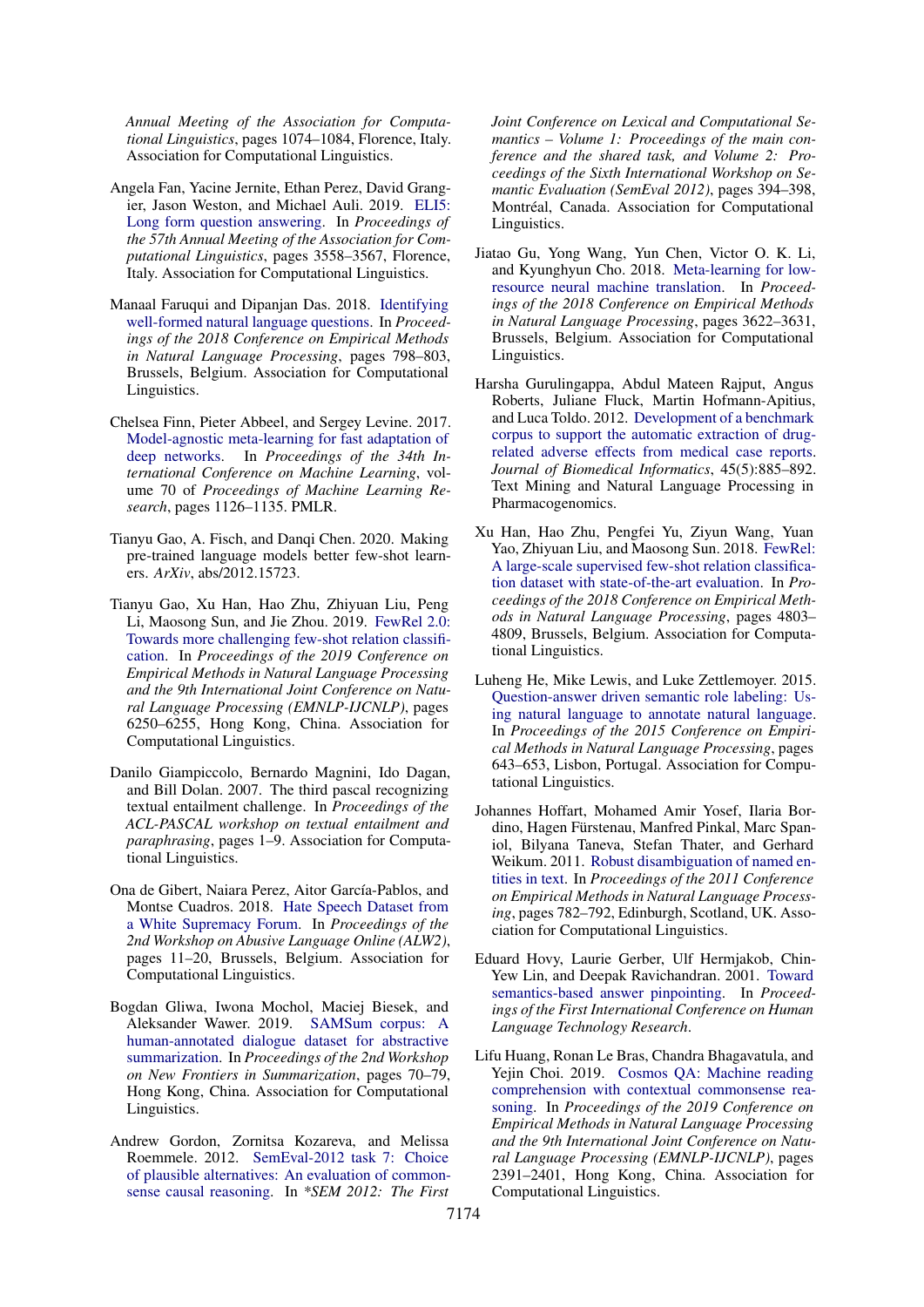- <span id="page-12-15"></span>Chao Jiang, Mounica Maddela, Wuwei Lan, Yang Zhong, and Wei Xu. 2020. [Neural CRF model for](https://doi.org/10.18653/v1/2020.acl-main.709) [sentence alignment in text simplification.](https://doi.org/10.18653/v1/2020.acl-main.709) In *Proceedings of the 58th Annual Meeting of the Association for Computational Linguistics*, pages 7943– 7960, Online. Association for Computational Linguistics.
- <span id="page-12-5"></span>Kelvin Jiang, Dekun Wu, and Hui Jiang. 2019. [Free](https://doi.org/10.18653/v1/N19-1028)[baseQA: A new factoid QA data set matching trivia](https://doi.org/10.18653/v1/N19-1028)[style question-answer pairs with Freebase.](https://doi.org/10.18653/v1/N19-1028) In *Proceedings of the 2019 Conference of the North American Chapter of the Association for Computational Linguistics: Human Language Technologies, Volume 1 (Long and Short Papers)*, pages 318–323, Minneapolis, Minnesota. Association for Computational Linguistics.
- <span id="page-12-2"></span>Xisen Jin, Mohammad Rostami, and Xiang Ren. 2021. Lifelong learning of few-shot learners across nlp tasks. *ArXiv*, abs/2104.08808.
- <span id="page-12-14"></span>Daniel Khashabi, Snigdha Chaturvedi, Michael Roth, Shyam Upadhyay, and Dan Roth. 2018. [Looking be](https://doi.org/10.18653/v1/N18-1023)[yond the surface: A challenge set for reading com](https://doi.org/10.18653/v1/N18-1023)[prehension over multiple sentences.](https://doi.org/10.18653/v1/N18-1023) In *Proceedings of the 2018 Conference of the North American Chapter of the Association for Computational Linguistics: Human Language Technologies, Volume 1 (Long Papers)*, pages 252–262, New Orleans, Louisiana. Association for Computational Linguistics.
- <span id="page-12-0"></span>Daniel Khashabi, Sewon Min, Tushar Khot, Ashish Sabharwal, Oyvind Tafjord, Peter Clark, and Hannaneh Hajishirzi. 2020. [UNIFIEDQA: Crossing for](https://doi.org/10.18653/v1/2020.findings-emnlp.171)[mat boundaries with a single QA system.](https://doi.org/10.18653/v1/2020.findings-emnlp.171) In *Findings of the Association for Computational Linguistics: EMNLP 2020*, pages 1896–1907, Online. Association for Computational Linguistics.
- <span id="page-12-10"></span>Tushar Khot, Peter Clark, Michal Guerquin, Peter Jansen, and Ashish Sabharwal. 2020. [Qasc: A](https://doi.org/10.1609/aaai.v34i05.6319) [dataset for question answering via sentence compo](https://doi.org/10.1609/aaai.v34i05.6319)[sition.](https://doi.org/10.1609/aaai.v34i05.6319) *Proceedings of the AAAI Conference on Artificial Intelligence*, 34(05):8082–8090.
- <span id="page-12-3"></span>Tushar Khot, Daniel Khashabi, Kyle Richardson, Peter Clark, and Ashish Sabharwal. 2021. [Text mod](https://doi.org/10.18653/v1/2021.naacl-main.99)[ular networks: Learning to decompose tasks in the](https://doi.org/10.18653/v1/2021.naacl-main.99) [language of existing models.](https://doi.org/10.18653/v1/2021.naacl-main.99) In *Proceedings of the 2021 Conference of the North American Chapter of the Association for Computational Linguistics: Human Language Technologies*, pages 1264–1279, Online. Association for Computational Linguistics.
- <span id="page-12-13"></span>Tushar Khot, Ashish Sabharwal, and Peter Clark. 2018. SciTail: A textual entailment dataset from science question answering. In *AAAI*.
- <span id="page-12-12"></span>Byeongchang Kim, Hyunwoo Kim, and Gunhee Kim. 2019. [Abstractive summarization of Reddit posts](https://doi.org/10.18653/v1/N19-1260) [with multi-level memory networks.](https://doi.org/10.18653/v1/N19-1260) In *Proceedings of the 2019 Conference of the North American Chapter of the Association for Computational Linguistics: Human Language Technologies, Volume 1*

*(Long and Short Papers)*, pages 2519–2531, Minneapolis, Minnesota. Association for Computational Linguistics.

- <span id="page-12-7"></span>Neema Kotonya and Francesca Toni. 2020. [Ex](https://doi.org/10.18653/v1/2020.emnlp-main.623)[plainable automated fact-checking for public health](https://doi.org/10.18653/v1/2020.emnlp-main.623) [claims.](https://doi.org/10.18653/v1/2020.emnlp-main.623) In *Proceedings of the 2020 Conference on Empirical Methods in Natural Language Processing (EMNLP)*, pages 7740–7754, Online. Association for Computational Linguistics.
- <span id="page-12-8"></span>Tom Kwiatkowski, Jennimaria Palomaki, Olivia Redfield, Michael Collins, Ankur Parikh, Chris Alberti, Danielle Epstein, Illia Polosukhin, Jacob Devlin, Kenton Lee, Kristina Toutanova, Llion Jones, Matthew Kelcey, Ming-Wei Chang, Andrew M. Dai, Jakob Uszkoreit, Quoc Le, and Slav Petrov. 2019. [Natural questions: A benchmark for question an](https://doi.org/10.1162/tacl_a_00276)[swering research.](https://doi.org/10.1162/tacl_a_00276) *Transactions of the Association for Computational Linguistics*, 7:453–466.
- <span id="page-12-11"></span>Guokun Lai, Qizhe Xie, Hanxiao Liu, Yiming Yang, and Eduard Hovy. 2017. [RACE: Large-scale ReAd](https://doi.org/10.18653/v1/D17-1082)[ing comprehension dataset from examinations.](https://doi.org/10.18653/v1/D17-1082) In *Proceedings of the 2017 Conference on Empirical Methods in Natural Language Processing*, pages 785–794, Copenhagen, Denmark. Association for Computational Linguistics.
- <span id="page-12-16"></span>Rémi Lebret, David Grangier, and Michael Auli. 2016. [Neural text generation from structured data with](https://doi.org/10.18653/v1/D16-1128) [application to the biography domain.](https://doi.org/10.18653/v1/D16-1128) In *Proceedings of the 2016 Conference on Empirical Methods in Natural Language Processing*, pages 1203–1213, Austin, Texas. Association for Computational Linguistics.
- <span id="page-12-4"></span>Jens Lehmann, Robert Isele, Max Jakob, Anja Jentzsch, D. Kontokostas, Pablo N. Mendes, Sebastian Hellmann, M. Morsey, Patrick van Kleef, S. Auer, and C. Bizer. 2015. Dbpedia - a large-scale, multilingual knowledge base extracted from wikipedia. *Semantic Web*, 6:167–195.
- <span id="page-12-6"></span>Hector J. Levesque, Ernest Davis, and Leora Morgenstern. 2012. The winograd schema challenge. In *Proceedings of the Thirteenth International Conference on Principles of Knowledge Representation and Reasoning*, KR'12, page 552–561. AAAI Press.
- <span id="page-12-9"></span>Omer Levy, Minjoon Seo, Eunsol Choi, and Luke Zettlemoyer. 2017. [Zero-shot relation extraction via](https://doi.org/10.18653/v1/K17-1034) [reading comprehension.](https://doi.org/10.18653/v1/K17-1034) In *Proceedings of the 21st Conference on Computational Natural Language Learning (CoNLL 2017)*, pages 333–342, Vancouver, Canada. Association for Computational Linguistics.
- <span id="page-12-1"></span>Mike Lewis, Yinhan Liu, Naman Goyal, Marjan Ghazvininejad, Abdelrahman Mohamed, Omer Levy, Veselin Stoyanov, and Luke Zettlemoyer. 2020. [BART: Denoising sequence-to-sequence pre](https://doi.org/10.18653/v1/2020.acl-main.703)[training for natural language generation, translation,](https://doi.org/10.18653/v1/2020.acl-main.703) [and comprehension.](https://doi.org/10.18653/v1/2020.acl-main.703) In *Proceedings of the 58th Annual Meeting of the Association for Computational*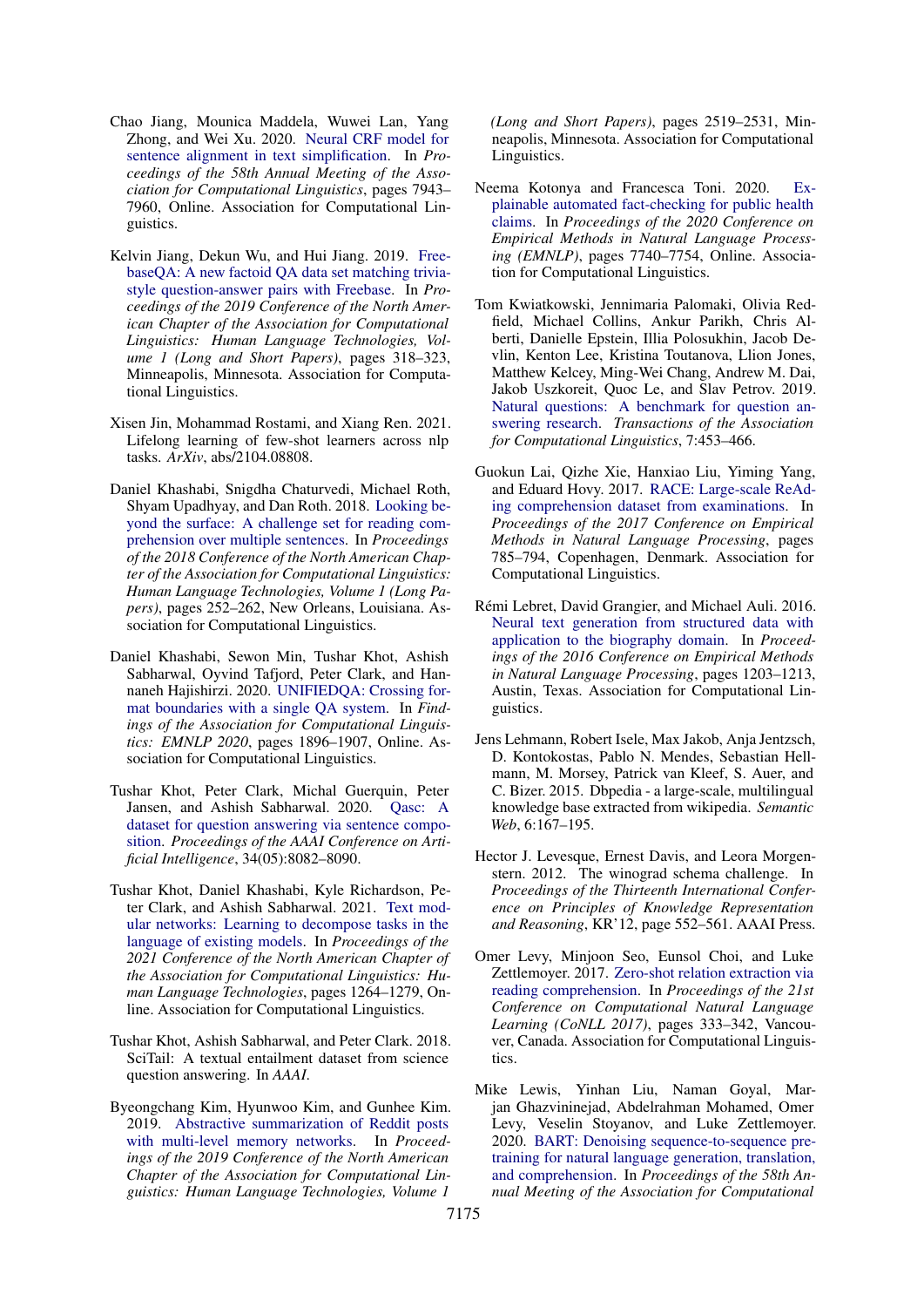*Linguistics*, pages 7871–7880, Online. Association for Computational Linguistics.

- <span id="page-13-2"></span>Quentin Lhoest, Albert Villanova del Moral, Yacine Jernite, A. Thakur, Patrick von Platen, Suraj Patil, Julien Chaumond, Mariama Drame, Julien Plu, Lewis Tunstall, Joe Davison, Mario vSavsko, Gunjan Chhablani, Bhavitvya Malik, Simon Brandeis, Teven Le Scao, Victor Sanh, Canwen Xu, Nicolas Patry, Angelina McMillan-Major, Philipp Schmid, Sylvain Gugger, Clement Delangue, Th'eo Matussiere, Lysandre Debut, Stas Bekman, Pierric Cistac, Thibault Goehringer, Victor Mustar, Franccois Lagunas, Alexander M. Rush, and Thomas Wolf. 2021. Datasets: A community library for natural language processing.
- <span id="page-13-17"></span>Xin Li and Dan Roth. 2002. [Learning question clas](https://www.aclweb.org/anthology/C02-1150)[sifiers.](https://www.aclweb.org/anthology/C02-1150) In *COLING 2002: The 19th International Conference on Computational Linguistics*.
- <span id="page-13-12"></span>Bill Yuchen Lin, Seyeon Lee, Rahul Khanna, and Xiang Ren. 2020a. [Birds have four legs?!](https://doi.org/10.18653/v1/2020.emnlp-main.557) [NumerSense: Probing Numerical Commonsense](https://doi.org/10.18653/v1/2020.emnlp-main.557) [Knowledge of Pre-Trained Language Models.](https://doi.org/10.18653/v1/2020.emnlp-main.557) In *Proceedings of the 2020 Conference on Empirical Methods in Natural Language Processing (EMNLP)*, pages 6862–6868, Online. Association for Computational Linguistics.
- <span id="page-13-6"></span>Bill Yuchen Lin, Wangchunshu Zhou, Ming Shen, Pei Zhou, Chandra Bhagavatula, Yejin Choi, and Xiang Ren. 2020b. [CommonGen: A constrained text gen](https://doi.org/10.18653/v1/2020.findings-emnlp.165)[eration challenge for generative commonsense rea](https://doi.org/10.18653/v1/2020.findings-emnlp.165)[soning.](https://doi.org/10.18653/v1/2020.findings-emnlp.165) In *Findings of the Association for Computational Linguistics: EMNLP 2020*, pages 1823–1840, Online. Association for Computational Linguistics.
- <span id="page-13-14"></span>Kevin Lin, Oyvind Tafjord, Peter Clark, and Matt Gardner. 2019. [Reasoning over paragraph effects in situ](https://doi.org/10.18653/v1/D19-5808)[ations.](https://doi.org/10.18653/v1/D19-5808) In *Proceedings of the 2nd Workshop on Machine Reading for Question Answering*, pages 58– 62, Hong Kong, China. Association for Computational Linguistics.
- <span id="page-13-4"></span>Wang Ling, Dani Yogatama, Chris Dyer, and Phil Blunsom. 2017. [Program induction by rationale genera](https://doi.org/10.18653/v1/P17-1015)[tion: Learning to solve and explain algebraic word](https://doi.org/10.18653/v1/P17-1015) [problems.](https://doi.org/10.18653/v1/P17-1015) In *Proceedings of the 55th Annual Meeting of the Association for Computational Linguistics (Volume 1: Long Papers)*, pages 158–167, Vancouver, Canada. Association for Computational Linguistics.
- <span id="page-13-0"></span>Tal Linzen. 2020. [How can we accelerate progress to](https://doi.org/10.18653/v1/2020.acl-main.465)[wards human-like linguistic generalization?](https://doi.org/10.18653/v1/2020.acl-main.465) In *Proceedings of the 58th Annual Meeting of the Association for Computational Linguistics*, pages 5210– 5217, Online. Association for Computational Linguistics.
- <span id="page-13-5"></span>Annie Louis, Dan Roth, and Filip Radlinski. 2020. ["I'd](https://doi.org/10.18653/v1/2020.emnlp-main.601) [rather just go to bed": Understanding indirect an](https://doi.org/10.18653/v1/2020.emnlp-main.601)[swers.](https://doi.org/10.18653/v1/2020.emnlp-main.601) In *Proceedings of the 2020 Conference on*

*Empirical Methods in Natural Language Processing (EMNLP)*, pages 7411–7425, Online. Association for Computational Linguistics.

- <span id="page-13-9"></span>Andrew L. Maas, Raymond E. Daly, Peter T. Pham, Dan Huang, Andrew Y. Ng, and Christopher Potts. 2011. [Learning word vectors for sentiment analy](https://www.aclweb.org/anthology/P11-1015)[sis.](https://www.aclweb.org/anthology/P11-1015) In *Proceedings of the 49th Annual Meeting of the Association for Computational Linguistics: Human Language Technologies*, pages 142–150, Portland, Oregon, USA. Association for Computational Linguistics.
- <span id="page-13-7"></span>Pekka Malo, Ankur Sinha, Pekka Korhonen, Jyrki Wallenius, and Pyry Takala. 2014. [Good debt or bad](https://doi.org/10.1002/asi.23062) [debt: Detecting semantic orientations in economic](https://doi.org/10.1002/asi.23062) [texts.](https://doi.org/10.1002/asi.23062) *J. Assoc. Inf. Sci. Technol.*, 65(4):782–796.
- <span id="page-13-10"></span>Irene Manotas, Ngoc Phuoc An Vo, and Vadim Sheinin. 2020. [LiMiT: The literal motion in text dataset.](https://doi.org/10.18653/v1/2020.findings-emnlp.88) In *Findings of the Association for Computational Linguistics: EMNLP 2020*, pages 991–1000, Online. Association for Computational Linguistics.
- <span id="page-13-15"></span>Marco Marelli, Stefano Menini, Marco Baroni, Luisa Bentivogli, Raffaella Bernardi, and Roberto Zamparelli. 2014. [A SICK cure for the evaluation of com](http://www.lrec-conf.org/proceedings/lrec2014/pdf/363_Paper.pdf)[positional distributional semantic models.](http://www.lrec-conf.org/proceedings/lrec2014/pdf/363_Paper.pdf) In *Proceedings of the Ninth International Conference on Language Resources and Evaluation (LREC-2014)*, pages 216–223, Reykjavik, Iceland. European Languages Resources Association (ELRA).
- <span id="page-13-16"></span>Marie-Catherine de Marneffe, Mandy Simons, and Judith Tonhauser. 2019. [The commitmentbank: Inves](https://doi.org/10.18148/sub/2019.v23i2.601)[tigating projection in naturally occurring discourse.](https://doi.org/10.18148/sub/2019.v23i2.601) *Proceedings of Sinn und Bedeutung*, 23(2):107–124.
- <span id="page-13-8"></span>Binny Mathew, Punyajoy Saha, Seid Muhie Yimam, Chris Biemann, Pawan Goyal, and Animesh Mukherjee. 2020. Hatexplain: A benchmark dataset for explainable hate speech detection. *arXiv preprint arXiv:2012.10289*.
- <span id="page-13-3"></span>Julian McAuley and J. Leskovec. 2013. Hidden factors and hidden topics: understanding rating dimensions with review text. *Proceedings of the 7th ACM conference on Recommender systems*.
- <span id="page-13-1"></span>Bryan McCann, N. Keskar, Caiming Xiong, and R. Socher. 2018. The natural language decathlon: Multitask learning as question answering. *ArXiv*, abs/1806.08730.
- <span id="page-13-11"></span>Clara H. McCreery, Namit Katariya, Anitha Kannan, Manish Chablani, and Xavier Amatriain. 2020. [Ef](https://doi.org/10.1145/3394486.3412861)[fective transfer learning for identifying similar ques](https://doi.org/10.1145/3394486.3412861)[tions: Matching user questions to covid-19 faqs.](https://doi.org/10.1145/3394486.3412861) In *Proceedings of the 26th ACM SIGKDD International Conference on Knowledge Discovery & Data Mining*, KDD '20, page 3458–3465, New York, NY, USA. Association for Computing Machinery.
- <span id="page-13-13"></span>Todor Mihaylov, Peter Clark, Tushar Khot, and Ashish Sabharwal. 2018. [Can a suit of armor conduct elec](https://doi.org/10.18653/v1/D18-1260)[tricity? a new dataset for open book question an](https://doi.org/10.18653/v1/D18-1260)[swering.](https://doi.org/10.18653/v1/D18-1260) In *Proceedings of the 2018 Conference on*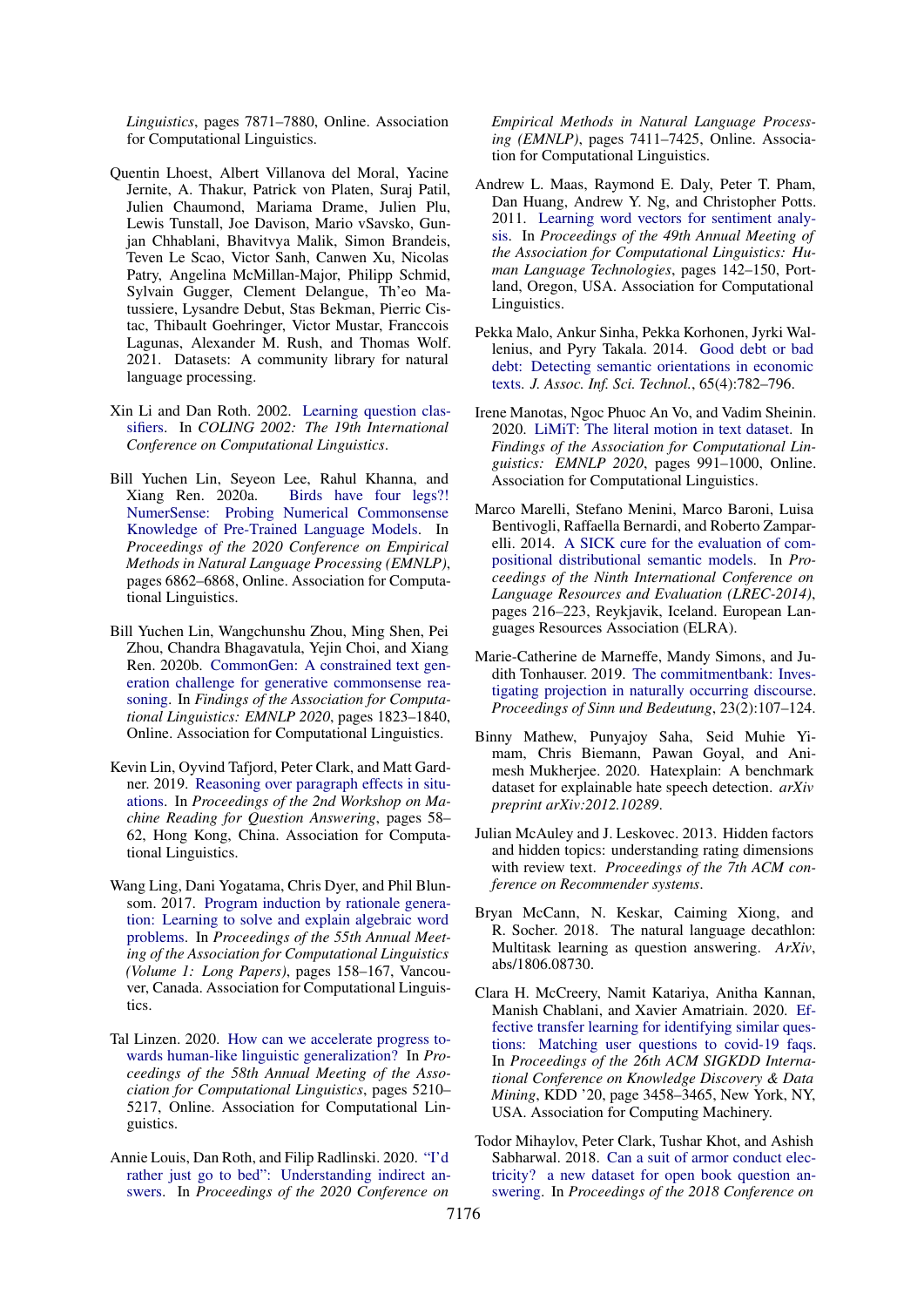*Empirical Methods in Natural Language Processing*, pages 2381–2391, Brussels, Belgium. Association for Computational Linguistics.

- <span id="page-14-3"></span>Swaroop Mishra, Daniel Khashabi, Chitta Baral, and Hannaneh Hajishirzi. 2021. Cross-task generalization via natural language crowdsourcing instructions. *arXiv preprint arXiv:2104.08773*.
- <span id="page-14-11"></span>Ioannis Mollas, Zoe Chrysopoulou, Stamatis Karlos, and Grigorios Tsoumakas. 2020. Ethos: an online hate speech detection dataset. *ArXiv*, abs/2006.08328.
- <span id="page-14-5"></span>Shikhar Murty, T. Hashimoto, and Christopher D. Manning. 2021. Dreca: A general task augmentation strategy for few-shot natural language inference.
- <span id="page-14-10"></span>Nikita Nangia, Clara Vania, Rasika Bhalerao, and Samuel R. Bowman. 2020. [CrowS-pairs: A chal](https://doi.org/10.18653/v1/2020.emnlp-main.154)[lenge dataset for measuring social biases in masked](https://doi.org/10.18653/v1/2020.emnlp-main.154) [language models.](https://doi.org/10.18653/v1/2020.emnlp-main.154) In *Proceedings of the 2020 Conference on Empirical Methods in Natural Language Processing (EMNLP)*, pages 1953–1967, Online. Association for Computational Linguistics.
- <span id="page-14-12"></span>Courtney Napoles, Matthew Gormley, and Benjamin Van Durme. 2012. [Annotated Gigaword.](https://www.aclweb.org/anthology/W12-3018) In *Proceedings of the Joint Workshop on Automatic Knowledge Base Construction and Web-scale Knowledge Extraction (AKBC-WEKEX)*, pages 95–100, Montréal, Canada. Association for Computational Linguistics.
- <span id="page-14-17"></span>Shashi Narayan, Shay B. Cohen, and Mirella Lapata. 2018. [Don't give me the details, just the summary!](https://doi.org/10.18653/v1/D18-1206) [topic-aware convolutional neural networks for ex](https://doi.org/10.18653/v1/D18-1206)[treme summarization.](https://doi.org/10.18653/v1/D18-1206) In *Proceedings of the 2018 Conference on Empirical Methods in Natural Language Processing*, pages 1797–1807, Brussels, Belgium. Association for Computational Linguistics.
- <span id="page-14-1"></span>Alex Nichol, Joshua Achiam, and John Schulman. 2018. On first-order meta-learning algorithms. *ArXiv*, abs/1803.02999.
- <span id="page-14-7"></span>Yixin Nie, Adina Williams, Emily Dinan, Mohit Bansal, Jason Weston, and Douwe Kiela. 2020. [Ad](https://doi.org/10.18653/v1/2020.acl-main.441)[versarial NLI: A new benchmark for natural lan](https://doi.org/10.18653/v1/2020.acl-main.441)[guage understanding.](https://doi.org/10.18653/v1/2020.acl-main.441) In *Proceedings of the 58th Annual Meeting of the Association for Computational Linguistics*, pages 4885–4901, Online. Association for Computational Linguistics.
- <span id="page-14-2"></span>Farhad Nooralahzadeh, Giannis Bekoulis, Johannes Bjerva, and Isabelle Augenstein. 2020. [Zero-shot](https://doi.org/10.18653/v1/2020.emnlp-main.368) [cross-lingual transfer with meta learning.](https://doi.org/10.18653/v1/2020.emnlp-main.368) In *Proceedings of the 2020 Conference on Empirical Methods in Natural Language Processing (EMNLP)*, pages 4547–4562, Online. Association for Computational Linguistics.
- <span id="page-14-8"></span>A. Othman and M. Jemni. 2012. English-asl gloss parallel corpus 2012: Aslg-pc12.
- <span id="page-14-15"></span>Bo Pang and Lillian Lee. 2005. [Seeing stars: Ex](https://doi.org/10.3115/1219840.1219855)[ploiting class relationships for sentiment categoriza](https://doi.org/10.3115/1219840.1219855)[tion with respect to rating scales.](https://doi.org/10.3115/1219840.1219855) In *Proceedings of the 43rd Annual Meeting of the Association for Computational Linguistics (ACL'05)*, pages 115– 124, Ann Arbor, Michigan. Association for Computational Linguistics.
- <span id="page-14-9"></span>Dimitris Pappas, Petros Stavropoulos, Ion Androutsopoulos, and Ryan McDonald. 2020. [BioMRC: A](https://www.aclweb.org/anthology/2020.bionlp-1.15) [dataset for biomedical machine reading comprehen](https://www.aclweb.org/anthology/2020.bionlp-1.15)[sion.](https://www.aclweb.org/anthology/2020.bionlp-1.15) In *Proceedings of the 19th SIGBioMed Workshop on Biomedical Language Processing*, pages 140–149, Online. Association for Computational Linguistics.
- <span id="page-14-14"></span>Fabio Petroni, Patrick Lewis, Aleksandra Piktus, Tim Rocktäschel, Yuxiang Wu, Alexander H. Miller, and Sebastian Riedel. 2020. [How context affects lan](https://openreview.net/forum?id=025X0zPfn)[guage models' factual predictions.](https://openreview.net/forum?id=025X0zPfn) In *Automated Knowledge Base Construction*.
- <span id="page-14-13"></span>Fabio Petroni, Tim Rocktäschel, Sebastian Riedel, Patrick Lewis, Anton Bakhtin, Yuxiang Wu, and Alexander Miller. 2019. [Language models as knowl](https://doi.org/10.18653/v1/D19-1250)[edge bases?](https://doi.org/10.18653/v1/D19-1250) In *Proceedings of the 2019 Conference on Empirical Methods in Natural Language Processing and the 9th International Joint Conference on Natural Language Processing (EMNLP-IJCNLP)*, pages 2463–2473, Hong Kong, China. Association for Computational Linguistics.
- <span id="page-14-16"></span>Mohammad Taher Pilehvar and Jose Camacho-Collados. 2019. [WiC: the word-in-context dataset](https://doi.org/10.18653/v1/N19-1128) [for evaluating context-sensitive meaning represen](https://doi.org/10.18653/v1/N19-1128)[tations.](https://doi.org/10.18653/v1/N19-1128) In *Proceedings of the 2019 Conference of the North American Chapter of the Association for Computational Linguistics: Human Language Technologies, Volume 1 (Long and Short Papers)*, pages 1267–1273, Minneapolis, Minnesota. Association for Computational Linguistics.
- <span id="page-14-6"></span>Amir Pouran Ben Veyseh, Franck Dernoncourt, Quan Hung Tran, and Thien Huu Nguyen. 2020. [What does this acronym mean? introducing a new](https://doi.org/10.18653/v1/2020.coling-main.292) [dataset for acronym identification and disambigua](https://doi.org/10.18653/v1/2020.coling-main.292)[tion.](https://doi.org/10.18653/v1/2020.coling-main.292) In *Proceedings of the 28th International Conference on Computational Linguistics*, pages 3285– 3301, Barcelona, Spain (Online). International Committee on Computational Linguistics.
- <span id="page-14-0"></span>Yada Pruksachatkun, Jason Phang, Haokun Liu, Phu Mon Htut, Xiaoyi Zhang, Richard Yuanzhe Pang, Clara Vania, Katharina Kann, and Samuel R. Bowman. 2020. [Intermediate-task transfer learning](https://doi.org/10.18653/v1/2020.acl-main.467) [with pretrained language models: When and why](https://doi.org/10.18653/v1/2020.acl-main.467) [does it work?](https://doi.org/10.18653/v1/2020.acl-main.467) In *Proceedings of the 58th Annual Meeting of the Association for Computational Linguistics*, pages 5231–5247, Online. Association for Computational Linguistics.
- <span id="page-14-4"></span>Colin Raffel, Noam Shazeer, Adam Roberts, Katherine Lee, Sharan Narang, Michael Matena, Yanqi Zhou, Wei Li, and Peter J. Liu. 2020. [Exploring](http://jmlr.org/papers/v21/20-074.html)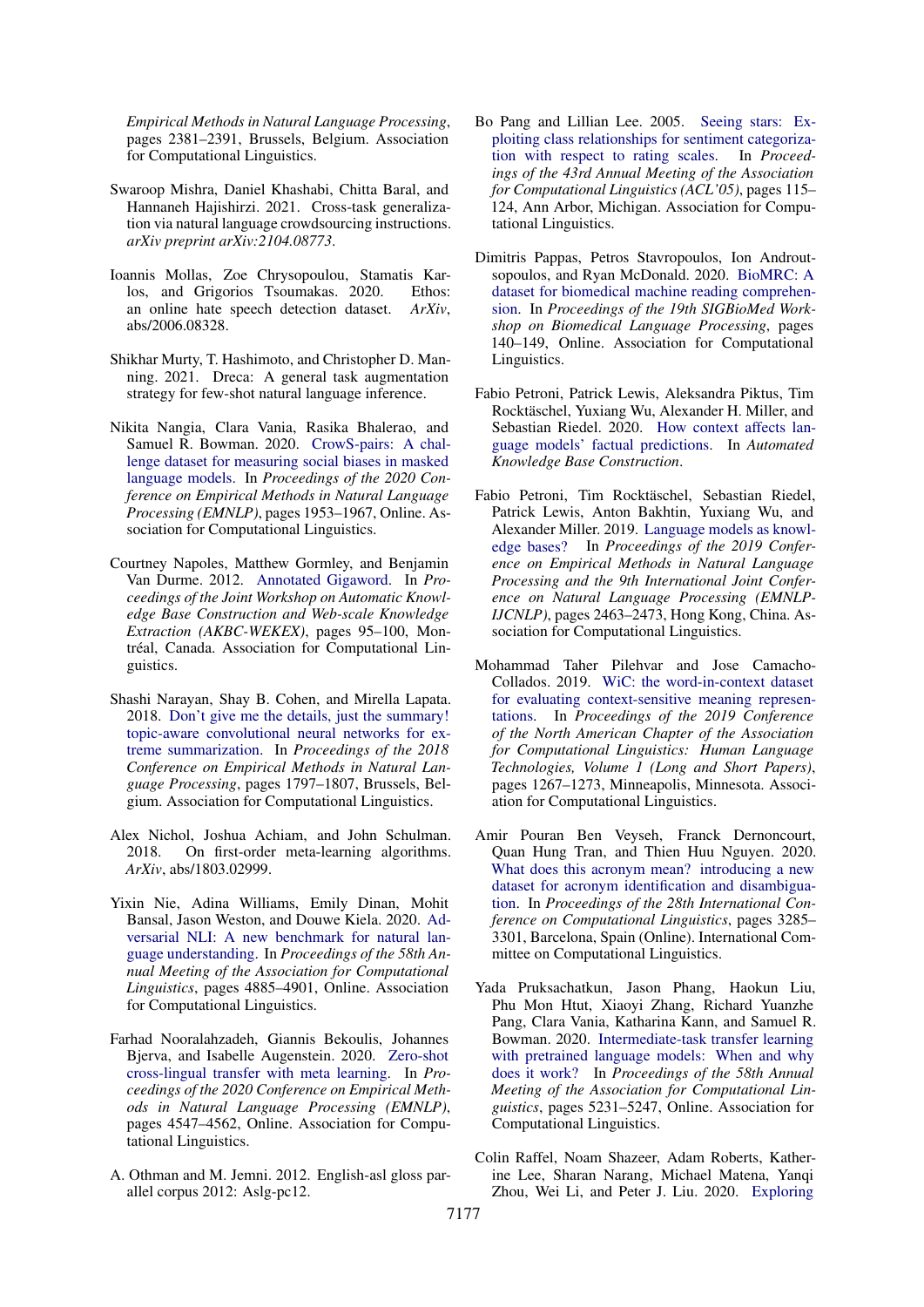[the limits of transfer learning with a unified text-to](http://jmlr.org/papers/v21/20-074.html)[text transformer.](http://jmlr.org/papers/v21/20-074.html) *Journal of Machine Learning Research*, 21(140):1–67.

- <span id="page-15-6"></span>Altaf Rahman and Vincent Ng. 2012. [Resolving com](https://www.aclweb.org/anthology/D12-1071)[plex cases of definite pronouns: The Winograd](https://www.aclweb.org/anthology/D12-1071) [schema challenge.](https://www.aclweb.org/anthology/D12-1071) In *Proceedings of the 2012 Joint Conference on Empirical Methods in Natural Language Processing and Computational Natural Language Learning*, pages 777–789, Jeju Island, Korea. Association for Computational Linguistics.
- <span id="page-15-5"></span>Nazneen Fatema Rajani, Bryan McCann, Caiming Xiong, and Richard Socher. 2019. [Explain yourself!](https://doi.org/10.18653/v1/P19-1487) [leveraging language models for commonsense rea](https://doi.org/10.18653/v1/P19-1487)[soning.](https://doi.org/10.18653/v1/P19-1487) In *Proceedings of the 57th Annual Meeting of the Association for Computational Linguistics*, pages 4932–4942, Florence, Italy. Association for Computational Linguistics.
- <span id="page-15-11"></span>Pranav Rajpurkar, Jian Zhang, Konstantin Lopyrev, and Percy Liang. 2016. [SQuAD: 100,000+ questions for](https://doi.org/10.18653/v1/D16-1264) [machine comprehension of text.](https://doi.org/10.18653/v1/D16-1264) In *Proceedings of the 2016 Conference on Empirical Methods in Natural Language Processing*, pages 2383–2392, Austin, Texas. Association for Computational Linguistics.
- <span id="page-15-10"></span>Hannah Rashkin, Eric Michael Smith, Margaret Li, and Y-Lan Boureau. 2019. [Towards empathetic open](https://doi.org/10.18653/v1/P19-1534)[domain conversation models: A new benchmark and](https://doi.org/10.18653/v1/P19-1534) [dataset.](https://doi.org/10.18653/v1/P19-1534) In *Proceedings of the 57th Annual Meeting of the Association for Computational Linguistics*, pages 5370–5381, Florence, Italy. Association for Computational Linguistics.
- <span id="page-15-0"></span>Marco Tulio Ribeiro, Tongshuang Wu, Carlos Guestrin, and Sameer Singh. 2020. [Beyond accuracy: Be](https://doi.org/10.18653/v1/2020.acl-main.442)[havioral testing of NLP models with CheckList.](https://doi.org/10.18653/v1/2020.acl-main.442) In *Proceedings of the 58th Annual Meeting of the Association for Computational Linguistics*, pages 4902– 4912, Online. Association for Computational Linguistics.
- <span id="page-15-14"></span>Anna Rogers, Olga Kovaleva, Matthew Downey, and Anna Rumshisky. 2020. [Getting closer to ai com](https://doi.org/10.1609/aaai.v34i05.6398)[plete question answering: A set of prerequisite real](https://doi.org/10.1609/aaai.v34i05.6398) [tasks.](https://doi.org/10.1609/aaai.v34i05.6398) *Proceedings of the AAAI Conference on Artificial Intelligence*, 34(05):8722–8731.
- <span id="page-15-8"></span>Amrita Saha, Rahul Aralikatte, Mitesh M. Khapra, and Karthik Sankaranarayanan. 2018. [DuoRC: Towards](https://doi.org/10.18653/v1/P18-1156) [complex language understanding with paraphrased](https://doi.org/10.18653/v1/P18-1156) [reading comprehension.](https://doi.org/10.18653/v1/P18-1156) In *Proceedings of the 56th Annual Meeting of the Association for Computational Linguistics (Volume 1: Long Papers)*, pages 1683–1693, Melbourne, Australia. Association for Computational Linguistics.
- <span id="page-15-16"></span>Keisuke Sakaguchi, Ronan Le Bras, Chandra Bhagavatula, and Yejin Choi. 2020. [Winogrande: An ad](https://doi.org/10.1609/aaai.v34i05.6399)[versarial winograd schema challenge at scale.](https://doi.org/10.1609/aaai.v34i05.6399) *Proceedings of the AAAI Conference on Artificial Intelligence*, 34(05):8732–8740.
- <span id="page-15-15"></span>Maarten Sap, Hannah Rashkin, Derek Chen, Ronan Le Bras, and Yejin Choi. 2019. [Social IQa: Com](https://doi.org/10.18653/v1/D19-1454)[monsense reasoning about social interactions.](https://doi.org/10.18653/v1/D19-1454) In *Proceedings of the 2019 Conference on Empirical Methods in Natural Language Processing and the 9th International Joint Conference on Natural Language Processing (EMNLP-IJCNLP)*, pages 4463– 4473, Hong Kong, China. Association for Computational Linguistics.
- <span id="page-15-9"></span>Elvis Saravia, Hsien-Chi Toby Liu, Yen-Hao Huang, Junlin Wu, and Yi-Shin Chen. 2018. [CARER: Con](https://doi.org/10.18653/v1/D18-1404)[textualized affect representations for emotion recog](https://doi.org/10.18653/v1/D18-1404)[nition.](https://doi.org/10.18653/v1/D18-1404) In *Proceedings of the 2018 Conference on Empirical Methods in Natural Language Processing*, pages 3687–3697, Brussels, Belgium. Association for Computational Linguistics.
- <span id="page-15-1"></span>Timo Schick and Hinrich Schütze. 2020a. [Exploiting](http://arxiv.org/abs/2001.07676) [cloze questions for few-shot text classification and](http://arxiv.org/abs/2001.07676) [natural language inference.](http://arxiv.org/abs/2001.07676) *Computing Research Repository*, arXiv:2001.07676.
- <span id="page-15-2"></span>Timo Schick and Hinrich Schütze. 2020b. [It's not just](http://arxiv.org/abs/2009.07118) [size that matters: Small language models are also](http://arxiv.org/abs/2009.07118) [few-shot learners.](http://arxiv.org/abs/2009.07118) *Computing Research Repository*, arXiv:2009.07118.
- <span id="page-15-13"></span>Emily Sheng and David Uthus. 2020. [Investigating](https://www.aclweb.org/anthology/2020.gebnlp-1.9) [societal biases in a poetry composition system.](https://www.aclweb.org/anthology/2020.gebnlp-1.9) In *Proceedings of the Second Workshop on Gender Bias in Natural Language Processing*, pages 93–106, Barcelona, Spain (Online). Association for Computational Linguistics.
- <span id="page-15-3"></span>Taylor Shin, Yasaman Razeghi, Robert L. Logan IV, Eric Wallace, and Sameer Singh. 2020. [AutoPrompt:](https://doi.org/10.18653/v1/2020.emnlp-main.346) [Eliciting Knowledge from Language Models with](https://doi.org/10.18653/v1/2020.emnlp-main.346) [Automatically Generated Prompts.](https://doi.org/10.18653/v1/2020.emnlp-main.346) In *Proceedings of the 2020 Conference on Empirical Methods in Natural Language Processing (EMNLP)*, pages 4222–4235, Online. Association for Computational Linguistics.
- <span id="page-15-7"></span>Damien Sileo, Tim Van De Cruys, Camille Pradel, and Philippe Muller. 2019. [Mining discourse mark](https://doi.org/10.18653/v1/N19-1351)[ers for unsupervised sentence representation learn](https://doi.org/10.18653/v1/N19-1351)[ing.](https://doi.org/10.18653/v1/N19-1351) In *Proceedings of the 2019 Conference of the North American Chapter of the Association for Computational Linguistics: Human Language Technologies, Volume 1 (Long and Short Papers)*, pages 3477–3486, Minneapolis, Minnesota. Association for Computational Linguistics.
- <span id="page-15-12"></span>Richard Socher, Alex Perelygin, Jean Wu, Jason Chuang, Christopher D. Manning, Andrew Ng, and Christopher Potts. 2013. [Recursive deep models](https://www.aclweb.org/anthology/D13-1170) [for semantic compositionality over a sentiment tree](https://www.aclweb.org/anthology/D13-1170)[bank.](https://www.aclweb.org/anthology/D13-1170) In *Proceedings of the 2013 Conference on Empirical Methods in Natural Language Processing*, pages 1631–1642, Seattle, Washington, USA. Association for Computational Linguistics.
- <span id="page-15-4"></span>Trevor Scott Standley, A. Zamir, Dawn Chen, L. Guibas, Jitendra Malik, and S. Savarese. 2020.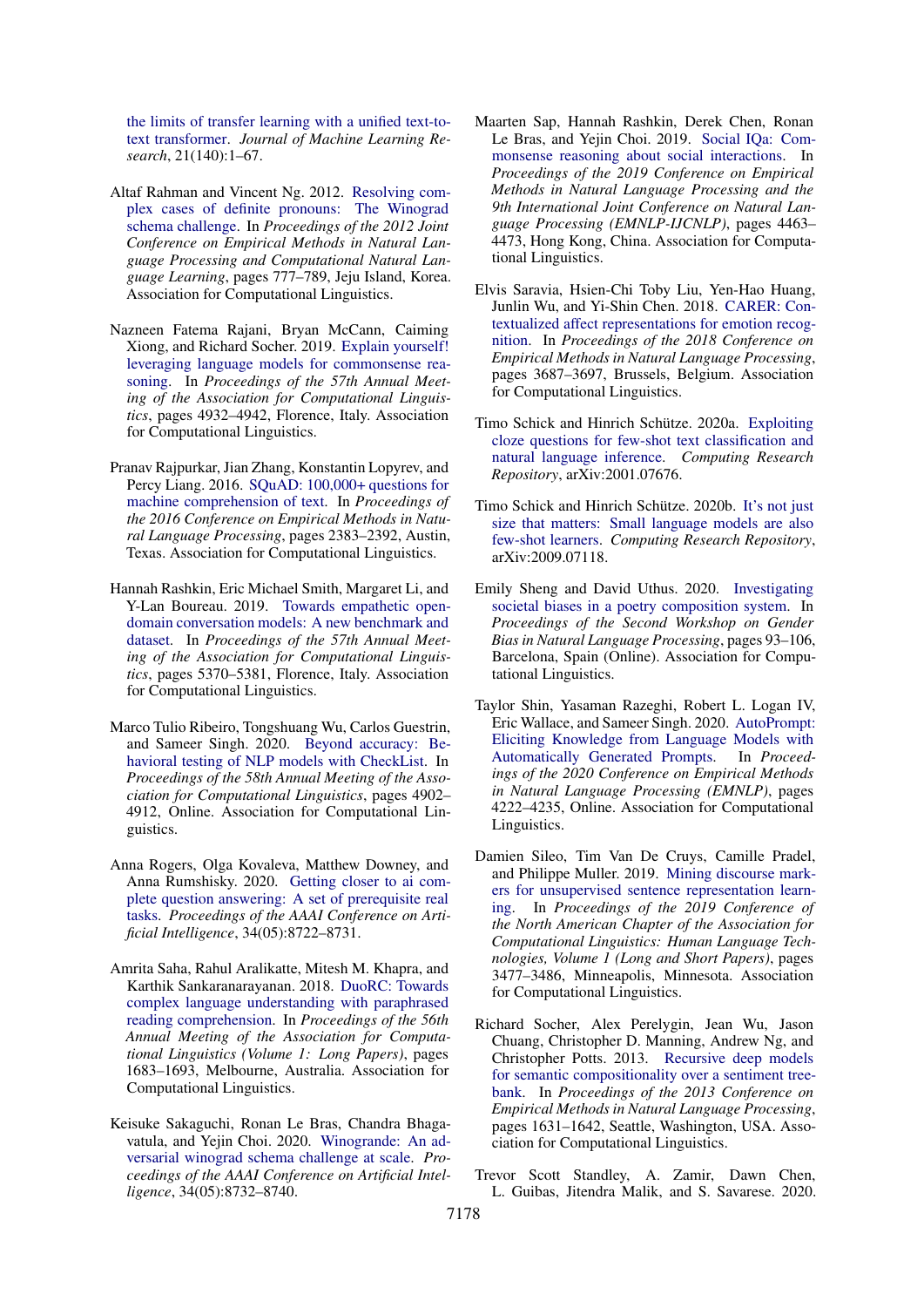Which tasks should be learned together in multi-task learning? In *ICML*.

- <span id="page-16-7"></span>Kai Sun, Dian Yu, Jianshu Chen, Dong Yu, Yejin Choi, and Claire Cardie. 2019. [DREAM: A challenge data](https://doi.org/10.1162/tacl_a_00264) [set and models for dialogue-based reading compre](https://doi.org/10.1162/tacl_a_00264)[hension.](https://doi.org/10.1162/tacl_a_00264) *Transactions of the Association for Computational Linguistics*, 7:217–231.
- <span id="page-16-13"></span>Oyvind Tafjord, Peter Clark, Matt Gardner, Wen-tau Yih, and Ashish Sabharwal. 2019a. [Quarel: A](https://doi.org/10.1609/aaai.v33i01.33017063) [dataset and models for answering questions about](https://doi.org/10.1609/aaai.v33i01.33017063) [qualitative relationships.](https://doi.org/10.1609/aaai.v33i01.33017063) *Proceedings of the AAAI Conference on Artificial Intelligence*, 33(01):7063– 7071.
- <span id="page-16-14"></span>Oyvind Tafjord, Matt Gardner, Kevin Lin, and Peter Clark. 2019b. [QuaRTz: An open-domain dataset of](https://doi.org/10.18653/v1/D19-1608) [qualitative relationship questions.](https://doi.org/10.18653/v1/D19-1608) In *Proceedings of the 2019 Conference on Empirical Methods in Natural Language Processing and the 9th International Joint Conference on Natural Language Processing (EMNLP-IJCNLP)*, pages 5941–5946, Hong Kong, China. Association for Computational Linguistics.
- <span id="page-16-6"></span>Alon Talmor, Jonathan Herzig, Nicholas Lourie, and Jonathan Berant. 2019. [CommonsenseQA: A ques](https://doi.org/10.18653/v1/N19-1421)[tion answering challenge targeting commonsense](https://doi.org/10.18653/v1/N19-1421) [knowledge.](https://doi.org/10.18653/v1/N19-1421) In *Proceedings of the 2019 Conference of the North American Chapter of the Association for Computational Linguistics: Human Language Technologies, Volume 1 (Long and Short Papers)*, pages 4149–4158, Minneapolis, Minnesota. Association for Computational Linguistics.
- <span id="page-16-2"></span>Derek Tam, R. R. Menon, M. Bansal, Shashank Srivastava, and Colin Raffel. 2021. Improving and simplifying pattern exploiting training. *ArXiv*, abs/2103.11955.
- <span id="page-16-16"></span>Niket Tandon, Bhavana Dalvi, Keisuke Sakaguchi, Peter Clark, and Antoine Bosselut. 2019. [WIQA: A](https://doi.org/10.18653/v1/D19-1629) [dataset for "what if..." reasoning over procedural](https://doi.org/10.18653/v1/D19-1629) [text.](https://doi.org/10.18653/v1/D19-1629) In *Proceedings of the 2019 Conference on Empirical Methods in Natural Language Processing and the 9th International Joint Conference on Natural Language Processing (EMNLP-IJCNLP)*, pages 6076–6085, Hong Kong, China. Association for Computational Linguistics.
- <span id="page-16-10"></span>James Thorne, Andreas Vlachos, Christos Christodoulopoulos, and Arpit Mittal. 2018. [FEVER: a large-scale dataset for fact extraction](https://doi.org/10.18653/v1/N18-1074) [and VERification.](https://doi.org/10.18653/v1/N18-1074) In *Proceedings of the 2018 Conference of the North American Chapter of the Association for Computational Linguistics: Human Language Technologies, Volume 1 (Long Papers)*, pages 809–819, New Orleans, Louisiana. Association for Computational Linguistics.
- <span id="page-16-0"></span>Eleni Triantafillou, Tyler Zhu, Vincent Dumoulin, Pascal Lamblin, Utku Evci, Kelvin Xu, Ross Goroshin, Carles Gelada, Kevin Swersky, Pierre-Antoine Manzagol, and Hugo Larochelle. 2020. [Meta-dataset: A](https://openreview.net/forum?id=rkgAGAVKPr)

[dataset of datasets for learning to learn from few ex](https://openreview.net/forum?id=rkgAGAVKPr)[amples.](https://openreview.net/forum?id=rkgAGAVKPr) In *International Conference on Learning Representations*.

- <span id="page-16-12"></span>Sowmya Vajjala and Ivana Lučić. 2018. [On](https://doi.org/10.18653/v1/W18-0535)[eStopEnglish corpus: A new corpus for automatic](https://doi.org/10.18653/v1/W18-0535) [readability assessment and text simplification.](https://doi.org/10.18653/v1/W18-0535) In *Proceedings of the Thirteenth Workshop on Innovative Use of NLP for Building Educational Applications*, pages 297–304, New Orleans, Louisiana. Association for Computational Linguistics.
- <span id="page-16-1"></span>Tu Vu, Tong Wang, Tsendsuren Munkhdalai, Alessandro Sordoni, Adam Trischler, Andrew Mattarella-Micke, Subhransu Maji, and Mohit Iyyer. 2020. [Ex](https://doi.org/10.18653/v1/2020.emnlp-main.635)[ploring and predicting transferability across NLP](https://doi.org/10.18653/v1/2020.emnlp-main.635) [tasks.](https://doi.org/10.18653/v1/2020.emnlp-main.635) In *Proceedings of the 2020 Conference on Empirical Methods in Natural Language Processing (EMNLP)*, pages 7882–7926, Online. Association for Computational Linguistics.
- <span id="page-16-4"></span>Sinong Wang, Han Fang, Madian Khabsa, Hanzi Mao, and Hao Ma. 2021. Entailment as few-shot learner. *arXiv preprint arXiv:2104.14690*.
- <span id="page-16-17"></span>Sinong Wang, Madian Khabsa, and Hao Ma. 2020. [To](https://doi.org/10.18653/v1/2020.acl-main.200) [pretrain or not to pretrain: Examining the benefits](https://doi.org/10.18653/v1/2020.acl-main.200) [of pretrainng on resource rich tasks.](https://doi.org/10.18653/v1/2020.acl-main.200) In *Proceedings of the 58th Annual Meeting of the Association for Computational Linguistics*, pages 2209–2213, Online. Association for Computational Linguistics.
- <span id="page-16-11"></span>William Yang Wang. 2017. ["liar, liar pants on fire": A](https://doi.org/10.18653/v1/P17-2067) [new benchmark dataset for fake news detection.](https://doi.org/10.18653/v1/P17-2067) In *Proceedings of the 55th Annual Meeting of the Association for Computational Linguistics (Volume 2: Short Papers)*, pages 422–426, Vancouver, Canada. Association for Computational Linguistics.
- <span id="page-16-5"></span>Alex Warstadt, Alicia Parrish, Haokun Liu, Anhad Mohananey, Wei Peng, Sheng-Fu Wang, and Samuel R. Bowman. 2020. [Blimp: The benchmark of linguis](https://doi.org/10.1162/tacl_a_00321)[tic minimal pairs for english.](https://doi.org/10.1162/tacl_a_00321) *Transactions of the Association for Computational Linguistics*, 8:377–392.
- <span id="page-16-8"></span>Alex Warstadt, Amanpreet Singh, and Samuel R. Bowman. 2019. [Neural network acceptability judgments.](https://doi.org/10.1162/tacl_a_00290) *Transactions of the Association for Computational Linguistics*, 7:625–641.
- <span id="page-16-3"></span>Jason Wei, Maarten Bosma, Vincent Y. Zhao, Kelvin Guu, Adams Wei Yu, Brian Lester, Nan Du, Andrew M. Dai, and Quoc V. Le. 2021. Finetuned language models are zero-shot learners.
- <span id="page-16-15"></span>Johannes Welbl, Nelson F. Liu, and Matt Gardner. 2017. [Crowdsourcing multiple choice science questions.](https://doi.org/10.18653/v1/W17-4413) In *Proceedings of the 3rd Workshop on Noisy Usergenerated Text*, pages 94–106, Copenhagen, Denmark. Association for Computational Linguistics.
- <span id="page-16-9"></span>Adina Williams, Nikita Nangia, and Samuel Bowman. 2018. [A broad-coverage challenge corpus for sen](https://doi.org/10.18653/v1/N18-1101)[tence understanding through inference.](https://doi.org/10.18653/v1/N18-1101) In *Proceedings of the 2018 Conference of the North American*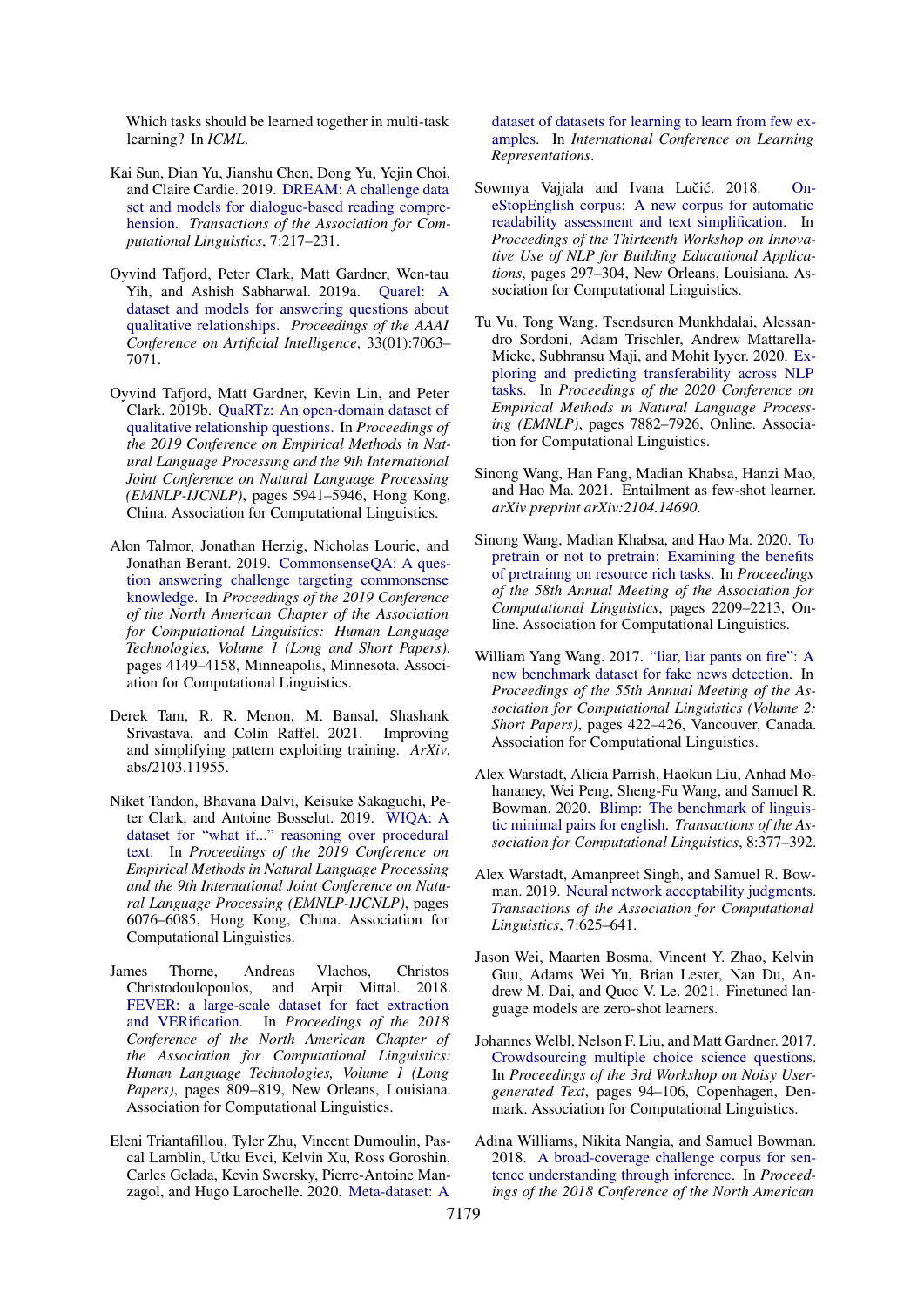*Chapter of the Association for Computational Linguistics: Human Language Technologies, Volume 1 (Long Papers)*, pages 1112–1122, New Orleans, Louisiana. Association for Computational Linguistics.

- <span id="page-17-15"></span>Thomas Wolf, Lysandre Debut, Victor Sanh, Julien Chaumond, Clement Delangue, Anthony Moi, Pierric Cistac, Tim Rault, Remi Louf, Morgan Funtowicz, Joe Davison, Sam Shleifer, Patrick von Platen, Clara Ma, Yacine Jernite, Julien Plu, Canwen Xu, Teven Le Scao, Sylvain Gugger, Mariama Drame, Quentin Lhoest, and Alexander Rush. 2020. [Trans](https://doi.org/10.18653/v1/2020.emnlp-demos.6)[formers: State-of-the-art natural language process](https://doi.org/10.18653/v1/2020.emnlp-demos.6)[ing.](https://doi.org/10.18653/v1/2020.emnlp-demos.6) In *Proceedings of the 2020 Conference on Empirical Methods in Natural Language Processing: System Demonstrations*, pages 38–45, Online. Association for Computational Linguistics.
- <span id="page-17-6"></span>Tomer Wolfson, Mor Geva, Ankit Gupta, Matt Gardner, Yoav Goldberg, Daniel Deutch, and Jonathan Berant. 2020. [Break it down: A question under](https://doi.org/10.1162/tacl_a_00309)[standing benchmark.](https://doi.org/10.1162/tacl_a_00309) *Transactions of the Association for Computational Linguistics*, 8:183–198.
- <span id="page-17-3"></span>Sen Wu, Hongyang R. Zhang, and Christopher Ré. 2020. [Understanding and improving information](https://openreview.net/forum?id=SylzhkBtDB) [transfer in multi-task learning.](https://openreview.net/forum?id=SylzhkBtDB) In *International Conference on Learning Representations*.
- <span id="page-17-13"></span>Wenhan Xiong, Jiawei Wu, Hong Wang, Vivek Kulkarni, Mo Yu, Shiyu Chang, Xiaoxiao Guo, and William Yang Wang. 2019. [TWEETQA: A social](https://doi.org/10.18653/v1/P19-1496) [media focused question answering dataset.](https://doi.org/10.18653/v1/P19-1496) In *Proceedings of the 57th Annual Meeting of the Association for Computational Linguistics*, pages 5020– 5031, Florence, Italy. Association for Computational Linguistics.
- <span id="page-17-14"></span>Yi Yang, Wen-tau Yih, and Christopher Meek. 2015. [WikiQA: A challenge dataset for open-domain ques](https://doi.org/10.18653/v1/D15-1237)[tion answering.](https://doi.org/10.18653/v1/D15-1237) In *Proceedings of the 2015 Conference on Empirical Methods in Natural Language Processing*, pages 2013–2018, Lisbon, Portugal. Association for Computational Linguistics.
- <span id="page-17-9"></span>Zhilin Yang, Peng Qi, Saizheng Zhang, Yoshua Bengio, William Cohen, Ruslan Salakhutdinov, and Christopher D. Manning. 2018. [HotpotQA: A dataset](https://doi.org/10.18653/v1/D18-1259) [for diverse, explainable multi-hop question answer](https://doi.org/10.18653/v1/D18-1259)[ing.](https://doi.org/10.18653/v1/D18-1259) In *Proceedings of the 2018 Conference on Empirical Methods in Natural Language Processing*, pages 2369–2380, Brussels, Belgium. Association for Computational Linguistics.
- <span id="page-17-2"></span>Wenpeng Yin, Nazneen Fatema Rajani, Dragomir Radev, Richard Socher, and Caiming Xiong. 2020. [Universal natural language processing with limited](https://doi.org/10.18653/v1/2020.emnlp-main.660) [annotations: Try few-shot textual entailment as a](https://doi.org/10.18653/v1/2020.emnlp-main.660) [start.](https://doi.org/10.18653/v1/2020.emnlp-main.660) In *Proceedings of the 2020 Conference on Empirical Methods in Natural Language Processing (EMNLP)*, pages 8229–8239, Online. Association for Computational Linguistics.
- <span id="page-17-0"></span>Dani Yogatama, Cyprien de Masson d'Autume, Jerome Connor, Tomás Kociský, Mike Chrzanowski, Lingpeng Kong, A. Lazaridou, Wang Ling, L. Yu, Chris Dyer, and P. Blunsom. 2019. Learning and evaluating general linguistic intelligence. *ArXiv*, abs/1901.11373.
- <span id="page-17-10"></span>Tao Yu, Rui Zhang, Kai Yang, Michihiro Yasunaga, Dongxu Wang, Zifan Li, James Ma, Irene Li, Qingning Yao, Shanelle Roman, Zilin Zhang, and Dragomir Radev. 2018. [Spider: A large](https://doi.org/10.18653/v1/D18-1425)[scale human-labeled dataset for complex and cross](https://doi.org/10.18653/v1/D18-1425)[domain semantic parsing and text-to-SQL task.](https://doi.org/10.18653/v1/D18-1425) In *Proceedings of the 2018 Conference on Empirical Methods in Natural Language Processing*, pages 3911–3921, Brussels, Belgium. Association for Computational Linguistics.
- <span id="page-17-1"></span>Tianhe Yu, Deirdre Quillen, Zhanpeng He, Ryan Julian, Karol Hausman, Chelsea Finn, and Sergey Levine. 2020. [Meta-world: A benchmark and evaluation for](http://proceedings.mlr.press/v100/yu20a.html) [multi-task and meta reinforcement learning.](http://proceedings.mlr.press/v100/yu20a.html) In *Proceedings of the Conference on Robot Learning*, volume 100 of *Proceedings of Machine Learning Research*, pages 1094–1100. PMLR.
- <span id="page-17-4"></span>Amir R. Zamir, Alexander Sax, William B. Shen, Leonidas J. Guibas, Jitendra Malik, and Silvio Savarese. 2018. Taskonomy: Disentangling task transfer learning. In *IEEE Conference on Computer Vision and Pattern Recognition (CVPR)*. IEEE.
- <span id="page-17-12"></span>Rowan Zellers, Yonatan Bisk, Roy Schwartz, and Yejin Choi. 2018. [SWAG: A large-scale adversar](https://doi.org/10.18653/v1/D18-1009)[ial dataset for grounded commonsense inference.](https://doi.org/10.18653/v1/D18-1009) In *Proceedings of the 2018 Conference on Empirical Methods in Natural Language Processing*, pages 93– 104, Brussels, Belgium. Association for Computational Linguistics.
- <span id="page-17-8"></span>Rowan Zellers, Ari Holtzman, Yonatan Bisk, Ali Farhadi, and Yejin Choi. 2019. [HellaSwag: Can](https://doi.org/10.18653/v1/P19-1472) [a machine really finish your sentence?](https://doi.org/10.18653/v1/P19-1472) In *Proceedings of the 57th Annual Meeting of the Association for Computational Linguistics*, pages 4791– 4800, Florence, Italy. Association for Computational Linguistics.
- <span id="page-17-7"></span>Hao Zhang, Jae Ro, and Richard Sproat. 2020. [Semi](https://doi.org/10.18653/v1/2020.coling-main.411)[supervised URL segmentation with recurrent neu](https://doi.org/10.18653/v1/2020.coling-main.411)[ral networks pre-trained on knowledge graph enti](https://doi.org/10.18653/v1/2020.coling-main.411)[ties.](https://doi.org/10.18653/v1/2020.coling-main.411) In *Proceedings of the 28th International Conference on Computational Linguistics*, pages 4667– 4675, Barcelona, Spain (Online). International Committee on Computational Linguistics.
- <span id="page-17-5"></span>Rui Zhang and Joel Tetreault. 2019. [This email could](https://doi.org/10.18653/v1/P19-1043) [save your life: Introducing the task of email subject](https://doi.org/10.18653/v1/P19-1043) [line generation.](https://doi.org/10.18653/v1/P19-1043) In *Proceedings of the 57th Annual Meeting of the Association for Computational Linguistics*, pages 446–456, Florence, Italy. Association for Computational Linguistics.
- <span id="page-17-11"></span>Sheng Zhang, X. Liu, J. Liu, Jianfeng Gao, Kevin Duh, and Benjamin Van Durme. 2018. Record: Bridging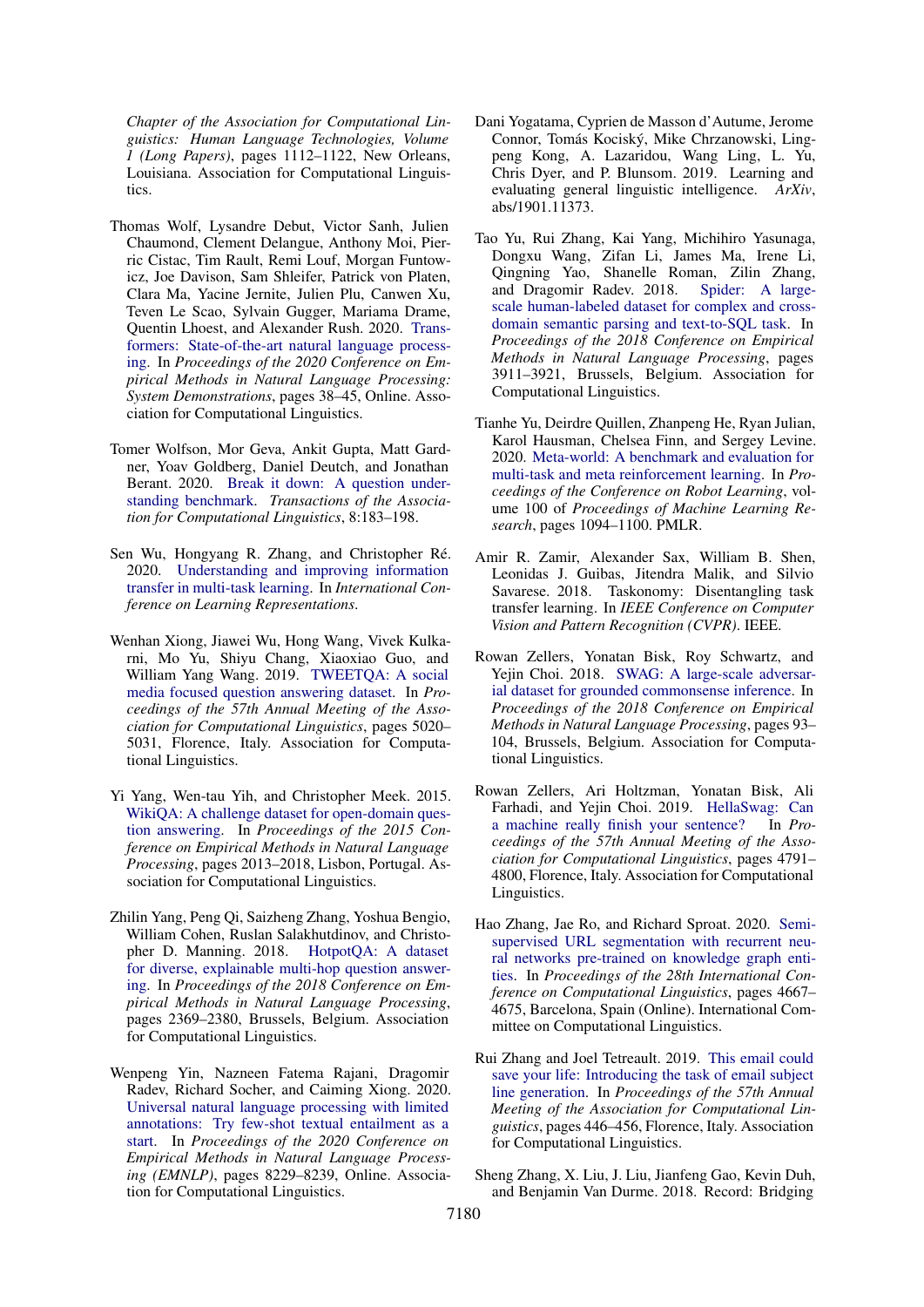the gap between human and machine commonsense reading comprehension. *ArXiv*, abs/1810.12885.

- <span id="page-18-0"></span>Tianyi Zhang, Felix Wu, Arzoo Katiyar, Kilian Q Weinberger, and Yoav Artzi. 2021. [Revisiting few](https://openreview.net/forum?id=cO1IH43yUF)[sample {bert} fine-tuning.](https://openreview.net/forum?id=cO1IH43yUF) In *International Conference on Learning Representations*.
- <span id="page-18-5"></span>Xiang Zhang, Junbo Zhao, and Yann LeCun. 2015. Character-level convolutional networks for text classification. In *Proceedings of the 28th International Conference on Neural Information Processing Systems - Volume 1*, NIPS'15, page 649–657, Cambridge, MA, USA. MIT Press.
- <span id="page-18-3"></span>Yuan Zhang, Jason Baldridge, and Luheng He. 2019. [PAWS: Paraphrase adversaries from word scram](https://doi.org/10.18653/v1/N19-1131)[bling.](https://doi.org/10.18653/v1/N19-1131) In *Proceedings of the 2019 Conference of the North American Chapter of the Association for Computational Linguistics: Human Language Technologies, Volume 1 (Long and Short Papers)*, pages 1298–1308, Minneapolis, Minnesota. Association for Computational Linguistics.
- <span id="page-18-1"></span>Ruiqi Zhong, Kristy Lee, Zheng Zhang, and D. Klein. 2021. Adapting language models for zero-shot learning by meta-tuning on dataset and prompt collections. *ArXiv*, abs/2104.04670.
- <span id="page-18-4"></span>Victor Zhong, Caiming Xiong, and Richard Socher. 2017. Seq2sql: Generating structured queries from natural language using reinforcement learning. *CoRR*, abs/1709.00103.
- <span id="page-18-2"></span>Ben Zhou, Daniel Khashabi, Qiang Ning, and Dan Roth. 2019. ["going on a vacation" takes longer](https://doi.org/10.18653/v1/D19-1332) [than "going for a walk": A study of temporal com](https://doi.org/10.18653/v1/D19-1332)[monsense understanding.](https://doi.org/10.18653/v1/D19-1332) In *Proceedings of the 2019 Conference on Empirical Methods in Natural Language Processing and the 9th International Joint Conference on Natural Language Processing (EMNLP-IJCNLP)*, pages 3363–3369, Hong Kong, China. Association for Computational Linguistics.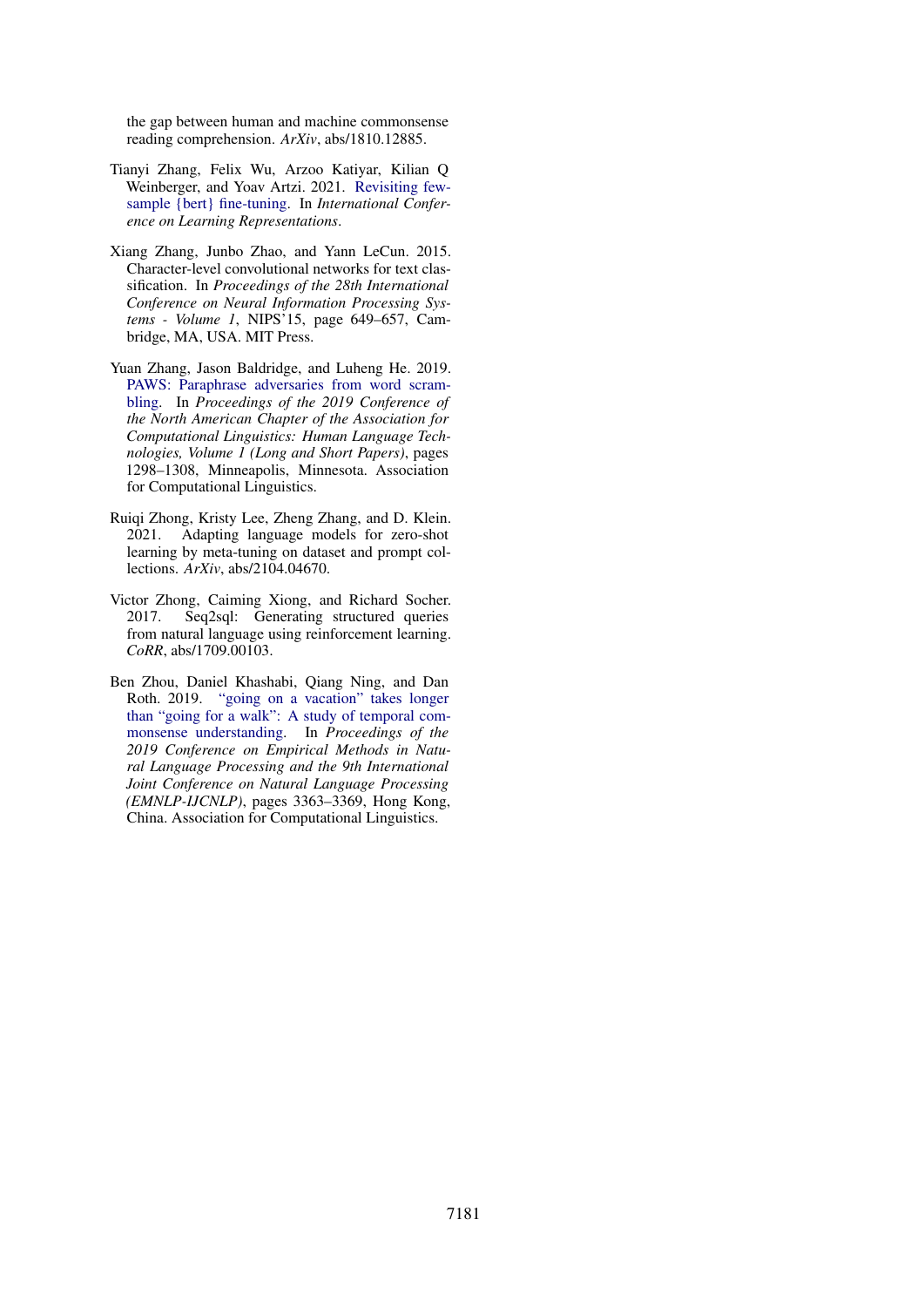# <span id="page-19-0"></span>A Selected Tasks in NLP Few-shot Gym

 $\overline{a}$ 

| Task Name                                            | Ontology                                                        | <b>Reference</b>                                |
|------------------------------------------------------|-----------------------------------------------------------------|-------------------------------------------------|
| acronym identification                               | other                                                           | Pouran Ben Veyseh et al. 2020                   |
| ade_corpus_v2-classification                         | cls/other                                                       | Gurulingappa et al. 2012                        |
| ade_corpus_v2-dosage                                 | other/slot filling                                              | Gurulingappa et al. 2012                        |
| ade_corpus_v2-effect                                 | other/slot filling                                              | Gurulingappa et al. 2012                        |
| adversarialqa                                        | qa/machine reading comprehension                                | Bartolo et al. 2020                             |
| aeslc                                                | cg/summarization                                                | Zhang and Tetreault 2019                        |
| ag_news                                              | cls/topic                                                       | Gulli (link)                                    |
| ai2_arc                                              | qa/multiple-choice qa                                           | Clark et al. 2018                               |
| amazon_polarity                                      | cls/sentiment analysis                                          | McAuley and Leskovec 2013                       |
| anli                                                 | cls/nli                                                         | Nie et al. 2020                                 |
| app_reviews                                          | other/regression                                                | Missing                                         |
| aqua_rat                                             | qa/multiple-choice qa                                           | Ling et al. 2017                                |
| art (abductive nli)                                  | other                                                           | Bhagavatula et al. 2020                         |
| aslg_pc12<br>biomrc                                  | other                                                           | Othman and Jemni 2012                           |
| blimp-anaphor_gender_agreement                       | qa/machine reading comprehension<br>other/linguistic phenomenon | Pappas et al. 2020<br>Warstadt et al. 2020      |
| blimp-anaphor_number_agreement                       | other/linguistic phenomenon                                     | Warstadt et al. 2020                            |
| blimp-determiner_noun_agreement_with_adj_irregular_1 | other/linguistic phenomenon                                     | Warstadt et al. 2020                            |
| blimp-ellipsis_n_bar_1                               | other/linguistic phenomenon                                     | Warstadt et al. 2020                            |
| blimp-ellipsis_n_bar_2                               | other/linguistic phenomenon                                     | Warstadt et al. 2020                            |
| blimp-existential_there_quantifiers_1                | other/linguistic phenomenon                                     | Warstadt et al. 2020                            |
| blimp-irregular_past_participle_adjectives           | other/linguistic phenomenon                                     | Warstadt et al. 2020                            |
| blimp-sentential_negation_npi_licensor_present       | other/linguistic phenomenon                                     | Warstadt et al. 2020                            |
| blimp-sentential negation npi scope                  | other/linguistic phenomenon                                     | Warstadt et al. 2020                            |
| blimp-wh_questions_object_gap                        | other/linguistic phenomenon                                     | Warstadt et al. 2020                            |
| boolq                                                | qa/binary                                                       | Clark et al. 2019                               |
| break-QDMR                                           | other                                                           | Wolfson et al. 2020                             |
| break-QDMR-high-level                                | other                                                           | Wolfson et al. 2020                             |
| circa                                                | cls/other                                                       | Louis et al. 2020                               |
| climate fever                                        | cls/fact checking                                               | Diggelmann et al. 2020                          |
| codah                                                | qa/multiple-choice qa                                           | Chen et al. 2019                                |
| common_gen                                           | other                                                           | Lin et al. $2020b$                              |
| commonsense_qa                                       | qa/multiple-choice qa                                           | Talmor et al. 2019                              |
| $\cos$ <sup>e</sup>                                  | other/generate explanation                                      | Rajani et al. 2019                              |
| cosmos_qa<br>crawl_domain                            | qa/multiple-choice qa<br>other                                  | Huang et al. 2019                               |
| crows_pairs                                          | other                                                           | Zhang et al. 2020<br>Nangia et al. 2020         |
| dbpedia_14                                           | cls/topic                                                       | Lehmann et al. 2015                             |
| definite_pronoun_resolution                          | other                                                           | Rahman and Ng 2012                              |
| discovery                                            | cls/other                                                       | Sileo et al. 2019                               |
| dream                                                | qa/multiple-choice qa                                           | Sun et al. 2019                                 |
| duorc                                                | qa/machine reading comprehension                                | Saha et al. 2018                                |
| e2e_nlg_cleaned                                      | other                                                           | Dušek et al. 2020, 2019                         |
| eli5-askh                                            | qa/long-form qa                                                 | Fan et al. 2019                                 |
| eli5-asks                                            | qa/long-form qa                                                 | Fan et al. 2019                                 |
| eli5-eli5                                            | qa/long-form qa                                                 | Fan et al. 2019                                 |
| emo                                                  | cls/emotion                                                     | Chatterjee et al. 2019                          |
| emotion                                              | cls/emotion                                                     | Saravia et al. 2018                             |
| empathetic_dialogues                                 | cg/dialogue                                                     | Rashkin et al. 2019                             |
| ethos-directed_vs_generalized                        | cls/hate speech detection                                       | Mollas et al. 2020                              |
| ethos-disability                                     | cls/hate speech detection                                       | Mollas et al. 2020                              |
| ethos-gender                                         | cls/hate speech detection                                       | Mollas et al. 2020                              |
| ethos-national_origin<br>ethos-race                  | cls/hate speech detection<br>cls/hate speech detection          | Mollas et al. 2020<br>Mollas et al. 2020        |
|                                                      | cls/hate speech detection                                       | Mollas et al. 2020                              |
| ethos-religion<br>ethos-sexual_orientation           | cls/hate speech detection                                       | Mollas et al. 2020                              |
| financial phrasebank                                 | cls/sentiment analysis                                          | Malo et al. 2014                                |
| freebase_qa                                          | qa/closed-book qa                                               | Jiang et al. 2019                               |
| gigaword                                             | cg/summarization                                                | Napoles et al. 2012                             |
| glue-cola                                            | cls/other                                                       | Warstadt et al. 2019                            |
| glue-mnli                                            | cls/nli                                                         | Williams et al. 2018                            |
| glue-mrpc                                            | cls/paraphrase                                                  | Dolan and Brockett 2005                         |
| glue-qnli                                            | cls/nli                                                         | Rajpurkar et al. 2016                           |
| glue-qqp                                             | cls/paraphrase                                                  | (link)                                          |
| glue-rte                                             | cls/nli                                                         | Dagan et al. 2005; Bar-Haim et al. 2006         |
|                                                      |                                                                 | Giampiccolo et al. 2007; Bentivogli et al. 2009 |
| glue-sst2                                            | cls/sentiment analysis                                          | Socher et al. 2013                              |
| glue-wnli                                            | cls/nli                                                         | Levesque et al. 2012                            |
| google_wellformed_query                              | cls/other                                                       | Faruqui and Das 2018                            |
| hate_speech18<br>hate speech offensive               | cls/hate speech detection                                       | de Gibert et al. 2018                           |
| hatexplain                                           | cls/hate speech detection<br>cls/hate speech detection          | Davidson et al. 2017<br>Mathew et al. 2020      |
| health_fact                                          | cls/fact checking                                               | Kotonya and Toni 2020                           |
| hellaswag                                            | qa/multiple-choice qa                                           | Zellers et al. 2019                             |
| hotpot_qa                                            | qa/machine reading comprehension                                | Yang et al. 2018                                |
| imdb                                                 | cls/sentiment analysis                                          | Maas et al. 2011                                |
| jeopardy                                             | qa/closed-book qa                                               | (link)                                          |
| kilt_ay2                                             | other/entity linking                                            | Hoffart et al. 2011                             |

## Table 3: Tasks in NLP Few-shot Gym.

Continued on next page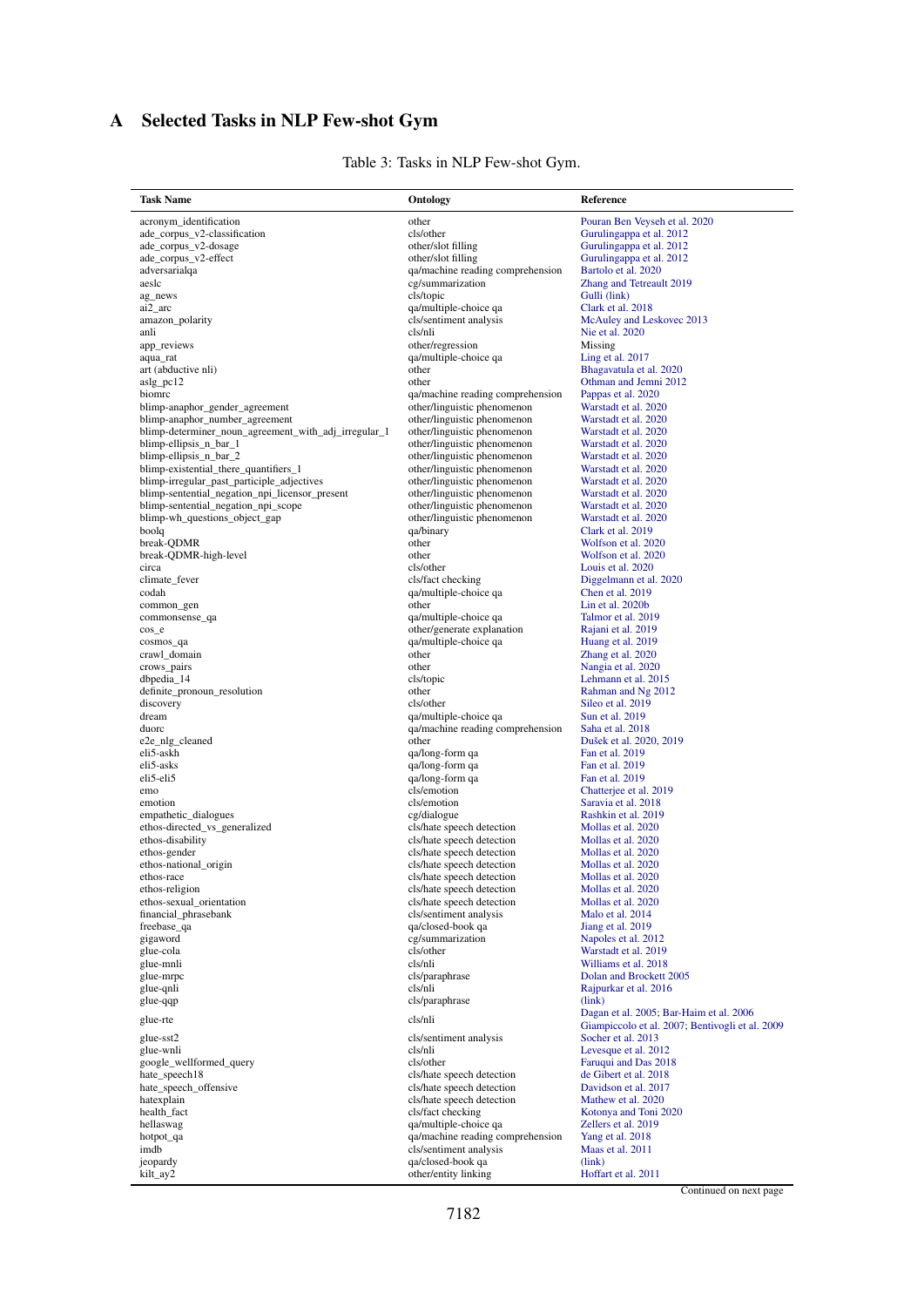kilt\_trex <br>
kilt\_trex qa/closed-book qa<br>
eg/dialogue et al. 2018 kilt\_zsre qa/closed-book qa<br>
lama-conceptnet data al. 2017 al. 2017 al. 2017 al. 2017 al. 2017 al. 2017 al. 2017 al. 2017 al. 2017 al. 2017 al. 2017 al. 2017 al. 2017 al. 2017 al. 2017 al. 2017 al. 2017 al. 2017 al. 2017 a liar cls/fact checking<br>limit other mc\_taco qa/binary distributions and the medical questions pairs and distribution of the distribution of the distribution of the distribution of the distribution of the distribution of the distribution of the distribution o numer\_sense qa/closed-book qa qa/closed-book qa qa/closed-book qa qa/closed-book qa qa/closed-book qa qa/closed-book qa qa/closed-book qa qa/closed-book qa qa/closed-book qa qa/closed-book qa qa/closed-book qa qa/closed-bo openbookqa qa/multiple-choice qa qa/multiple-choice qa qa/multiple-choice qa qa/multiple-choice qa qa/multiple-choice qa qa/multiple-choice qa qa/multiple-choice qa qa/multiple-choice qa qa/multiple-choice qa qa/multiple-c samsum cg/summarization et al. 2019<br>cls/other cls/other sciq qa/multiple-choice qa<br>citail et al. 2017<br>cls/nli search\_qa qa/closed-book qa qa/closed-book qa qa/closed-book qa qa/closed-book qa qa/closed-book qa qa/closed-book qa qa tweet\_eval-emotion cls/emotion cls/emotion cls/emotion cls/emotion cls/emotion web\_questions qa/closed-book qa al. 2013/01/2014 qa/closed-book qa al. 2013/01/2014 qa/closed-book qa al. 2013/01/2014 qa/closed-book qa al. 2013/01/2014 qa/closed-book qa al. 2013/01/2014 qa/closed-book qa al. 2013/01/201 wiqa qa/multiple-choice qa qa/multiple-choice qa [Tandon et al. 2019](#page-16-16) yahoo\_answers\_topics cls/topic cls/topic cls/topic cls/sentiment analysis

kilt\_fever cls/fact checking cls/fact checking [Thorne et al. 2018](#page-16-10)<br>
ca/closed-book as calculated thorne and the class of the class of the class of the calculated thorne et al. 2018 kilt\_hotpotqa qa/closed-book qa [Yang et al. 2018](#page-17-9) kilt\_nq<br>
interval and the calculated-book qa<br>
qa/closed-book qa<br>
ga/closed-book qa<br>
Elsahar et al. 2018 kilt\_wow cg/dialogue [Dinan et al. 2019](#page-10-12)<br>
kilt\_zsre da/closed-book qa Levy et al. 2017 lama-conceptnet del ama-conceptnet de la maria de la maria de la maria de la maria de la maria de la maria de<br>
la maria de la maria de la maria de la maria de la maria de la maria de la maria de la maria de la maria de l<br> lama-squad and a qa/closed-book qa and [Petroni et al. 2019,](#page-14-13) [2020](#page-14-14)<br>alma-trex aa/closed-book qa Petroni et al. 2019, 2020 lama-trex qualitative control of the control of the control of the control of the control of the control of the control of the control of the control of the control of the control of the control of the control of the contr limit other [Manotas et al. 2020](#page-13-10)<br>
math\_qa and qa/multiple-choice qa Amini et al. 2019 math\_qa <br>mc taco qa/multiple-choice qa [Amini et al. 2019](#page-9-10)<br>a/binary <br>Zhou et al. 2019 medical\_questions\_pairs cls/paraphrase [McCreery et al. 2020](#page-13-11) mocha other/regression [Chen et al. 2020a](#page-9-11) multi\_news cg/summarization [Fabbri et al. 2019](#page-10-13)<br>
qa/closed-book qa Lin et al. 2020a onestop\_english cls/other Cls/other Vajjala and Lučić [2018](#page-16-12) openbookqa qa/multiple-choice qa Mihaylov et al. 2018 pays cls/paraphrase  $\frac{2 \text{ hang et al. 2019}}{\text{Risk et al. 2020}}$ piqa bisk et al. 2020<br>
poem\_sentiment<br>
piqa other [Bisk et al. 2020](#page-9-12)<br>
cls/sentiment<br>
cls/sentiment<br>
cls/sentiment<br>
cls/sentiment<br>
cls/sentiment<br>
cls/sentiment<br>
cls/sentiment<br>
cls/sentiment<br>
cls/sentiment<br>
cls/sentiment<br>
cls/ poem\_sentiment<br>
poem\_sentiment<br>
cls/sentiment analysis [Sheng and Uthus 2020](#page-15-13)<br>
proto\_qa Boratko et al. 2020 proto\_qa other [Boratko et al. 2020](#page-9-13)<br>
qa\_srl Boratko et al. 2020<br>
other He et al. 2015 qa\_srl deter [He et al. 2015](#page-11-12)<br>qase determined a structure et al. 2015<br>qase determined a structure et al. 2020 qa/multiple-choice qa [Khot et al. 2020](#page-12-10)<br>
qa/multiple-choice qa Rogers et al. 2020 qa/multiple-choice qa<br>
qa/multiple-choice qa<br>
Tafiord et al. 2019a quarel qa/multiple-choice qa [Tafjord et al. 2019a](#page-16-13)<br>
qa/multiple-choice qa Tafjord et al. 2019a<br>
qa/multiple-choice qa Tafjord et al. 2019b quartitude choice quarties and the choice quarties of the [Tafjord et al. 2019b](#page-16-14)<br>qa/multiple-choice qa Tafjord et al. 2019b quartz-with\_knowledge  $q$ a/multiple-choice qa Tafjord et al. 2019<br>quartz-with\_knowledge qa/machine reading comprehension Dasigi et al. 2019 quoref a/machine reading comprehension Dasigi et al. 2017<br>
qa/machine reading comprehension Dasigi et al. 2017<br>
qa/multiple-choice qa Lai et al. 2017 race-high qa/multiple-choice qa [Lai et al. 2017](#page-12-11)<br>race-middle qa/multiple-choice qa Lai et al. 2017 race-middle qa/multiple-choice qa [Lai et al. 2017](#page-12-11)<br>
reddit tifu-title choice qa ce/summarization Kim et al. 2019 reddit\_tifu-title cg/summarization [Kim et al. 2019](#page-12-12)<br>
cg/summarization Kim et al. 2019<br>
cg/summarization Kim et al. 2019 red at the cg/summarization cg/summarization Einer al. 2019<br>qa/machine reading comprehension Lin et al. 2019 ropes<br>
qa/machine reading comprehension [Lin et al. 2019](#page-13-14)<br>
cls/sentiment analysis Pang and Lee 2005 rotten\_tomatoes cls/sentiment analysis [Pang and Lee 2005](#page-14-15)<br>
cg/summarization Cliwa et al. 2019 scitail cls/nli<br>
cls/nli Cls/nli [Khot et al. 2018](#page-12-13)<br>
calcosed-book qa Dunn et al. 2017 sick and the class of the class of the class of the class of the class of the class of the class of the class of the class of the class of the class of the class of the class of the class of the class of the class of the c sms\_spam cls/other [Almeida et al. 2011](#page-8-1)<br>social\_i\_qa qa/multiple-choice qa Sap et al. 2019 qa/multiple-choice qa [Sap et al. 2019](#page-15-15)<br>Cg/other Superior Sap et al. 2018 spider and the cg/other cg/other cg/other Services and Tune of the Services of the Services of the Services of the Services of the Services of the Services of the Services of the Services of the Services of the Services of squad-no\_context qa/closed-book qa [Rajpurkar et al. 2016](#page-15-11)<br>squad-with\_context qa/machine reading comprehension Rajpurkar et al. 2016 squad-with\_context qa/machine reading comprehension quad-with\_context qa/machine reading comprehension clusters superglue-cb cls/nli cls/nli [de Marneffe et al. 2019](#page-13-16)<br>
superglue-copa qa/multiple-choice qa Gordon et al. 2012 superglue-copa<br>superglue-copa qa/multiple-choice qa [Gordon et al. 2012](#page-11-14)<br>qa/multiple-choice qa Khashabi et al. 2018 superglue-multirc and the contract of the qa/multiple-choice qa Rhashabi et al. 2018<br>qa/machine reading comprehension Zhang et al. 2018 qa/machine reading comprehension swag qa/multiple-choice qa [Zellers et al. 2018](#page-17-12)<br>tab\_fact class class class class class class class class class class class class class class class class class class class class class class class class class class class clas cls/fact checking<br>cls/other the electron cls/emotion<br>
the classical classical classical classical classical classical classical classical classical classical classical classical classical classical classical classical classical classical classical cl the cls/emotion cls/emotion [Barbieri et al. 2020](#page-9-14)<br>Rarbieri et al. 2020 tweet\_eval-irony cls/emotion barbieri et al. 2020<br>
tweet eval-offensive cls/emotion cls/emotion [Barbieri et al. 2020](#page-9-14) tweet\_eval-offensive cls/emotion [Barbieri et al. 2020](#page-9-14)<br>tweet\_eval-sentiment cls/emotion cls/emotion Barbieri et al. 2020 tweet\_eval-sentiment cls/emotion cls/emotion [Barbieri et al. 2020](#page-9-14)<br>
cls/emotion Barbieri et al. 2020<br>
cls/emotion Barbieri et al. 2020 tweet\_eval-stance\_abortion cls/emotion cls/emotion [Barbieri et al. 2020](#page-9-14)<br>
cls/emotion Barbieri et al. 2020<br>
Cls/emotion Barbieri et al. 2020 tweet\_eval-stance\_atheism cls/emotion [Barbieri et al. 2020](#page-9-14)<br>
tweet\_eval-stance\_climate cls/emotion cls/emotion Barbieri et al. 2020 tweet\_eval-stance\_climate cls/emotion cls/emotion [Barbieri et al. 2020](#page-9-14)<br>
tweet eval-stance feminist cls/emotion cls/emotion Barbieri et al. 2020 tweet\_eval-stance\_feminist<br>tweet eval-stance\_feminist<br>cls/emotion cls/emotion [Barbieri et al. 2020](#page-9-14) tweet\_eval-stance\_hillary cls/emotion [Barbieri et al. 2020](#page-9-14)<br>tweet quadruschine reading comprehension Clouds at al. 2019 tweet\_qa <br>
qa/machine reading comprehension [Xiong et al. 2019](#page-17-13)<br>
web questions <br>
qa/closed-book qa Berant et al. 2013 wiki\_auto cls/other January Cls/other [Jiang et al. 2020](#page-12-15)<br>wiki\_auto cls/other Jiang et al. 2020<br>wiki\_bio cg/other Lebret et al. 2010 wiki\_bio cg/other [Lebret et al. 2016](#page-12-16) wiki\_qa cls/other [Yang et al. 2015](#page-17-14)<br>wiki\_split cg/other Postal and Call 2018 eg/other [Botha et al. 2018](#page-9-16)<br>Extends the al. 2018<br>Zhong et al. 2017 wikisql cg/other 2Dong et al. 2017<br>
wino\_grande and the qamultiple-choice qa Sakaguchi et al. 2020 qa/multiple-choice qa Sakaguchi et al. 20<br>qa/multiple-choice qa Tandon et al. 2019 xsum cg/summarization [Narayan et al. 2018](#page-14-17)<br>cls/topic (link) yelp\_polarity cls/sentiment analysis  $\frac{1}{2}$ <br>yelp\_review\_full cls/sentiment analysis  $\frac{1}{2}$ <br>yelp\_review\_full cls/sentiment analysis  $\frac{1}{2}$ <br>xhang et al. 2015; [\(link\)](https://www.yelp.com/dataset) other/regression [Zhang et al. 2015;](#page-18-5) [\(link\)](https://www.yelp.com/dataset)

Task Name Ontology Reference Petroni et al.  $2019$ ,  $2020$ [Cohan et al. 2019](#page-10-15)<br>Welbl et al. 2017 superglue-rte clearly complements of [Dagan et al. 2005;](#page-10-9) [Bar-Haim et al. 2006](#page-9-8)<br>Class complements clearly complements of Dagan et al. 2005; Bar-Haim et al. 2006 [Giampiccolo et al. 2007;](#page-11-8) [Bentivogli et al. 2009](#page-9-9) superglue-wic cls/other cls/other [Pilehvar and Camacho-Collados 2019](#page-14-16)<br>cls/other cls/other cls/other cls/other cls/other cls/other cls/other cls/other cls/other cls/other cls/other cls/other cls/other cls/other cls/other cls [Levesque et al. 2012](#page-12-6)<br>Zellers et al. 2018 trec content the content of the club of the class of the class of the content of the class of the class of the c<br>
class of the class of the class of the content of the content of the content of the content of the content o trec-finegrained cls/other [Li and Roth 2002;](#page-13-17) [Hovy et al. 2001](#page-11-15)<br>tweet\_eval-emoji cls/emotion Barbieri et al. 2020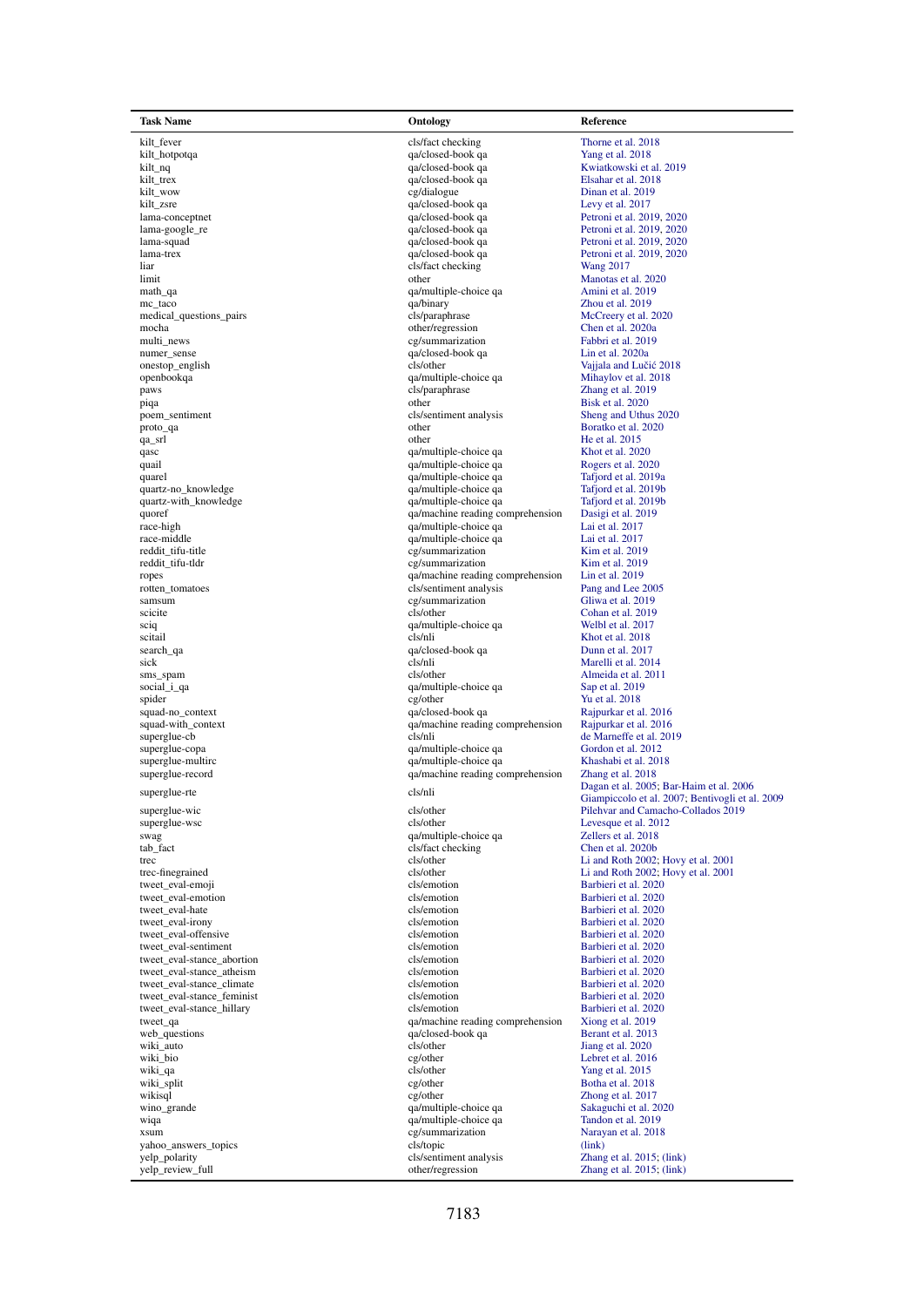## <span id="page-21-0"></span>B Details about Task Partition

## B.1 Partition 1. Random

| -1             | $\left\{ \right.$                                                                                                                                                                                                                                                                                            |
|----------------|--------------------------------------------------------------------------------------------------------------------------------------------------------------------------------------------------------------------------------------------------------------------------------------------------------------|
| $\overline{2}$ | "train": ['glue-mrpc', 'math_qa', 'quarel', 'e2e_nlg_cleaned', 'tweet_eval-stance_atheism', 'lama-squad'<br>, 'tab_fact', 'aqua_rat', 'tweet_eval-emoji', 'glue-wnli', 'codah', 'tweet_eval-offensive', '<br>wiki_qa', 'blimp-ellipsis_n_bar_1', 'openbookqa', 'sms_spam', 'acronym_identification', 'blimp- |
|                | determiner_noun_agreement_with_adj_irregular_1', 'ethos-national_origin', 'spider', '                                                                                                                                                                                                                        |
|                | definite_pronoun_resolution', 'hellaswag', 'superglue-wsc', 'numer_sense', 'ade_corpus_v2-dosage',                                                                                                                                                                                                           |
|                | 'blimp-ellipsis_n_bar_2', 'kilt_ay2', 'squad-no_context', 'google_wellformed_query', 'xsum', 'wiqa'<br>, 'tweet_eval-stance_abortion', 'reddit_tifu-tldr', 'ade_corpus_v2-effect', 'qa_srl', 'ethos-                                                                                                         |
|                | religion', 'commonsense_qa', 'jeopardy', 'biomrc', 'superglue-multirc', 'ethos-race', 'eli5-askh',                                                                                                                                                                                                           |
|                | 'glue-qqp', 'paws', 'ethos-directed_vs_generalized', 'glue-sst2', 'mocha', 'tweet_eval-hate', 'glue                                                                                                                                                                                                          |
|                | -rte', 'blimp-anaphor_number_agreement', 'lama-conceptnet', 'hate_speech_offensive', 'superglue-wic                                                                                                                                                                                                          |
|                | ', 'boolg', 'kilt_hotpotga', 'quartz-no_knowledge', 'aslg_pc12', 'sick', 'tweet_eval-stance_climate<br>', 'tweet_eval-sentiment', 'crows_pairs', 'glue-mnli', 'medical_questions_pairs', 'break-ODMR-high-                                                                                                   |
|                | level', 'qasc', 'imdb', 'ethos-gender', 'trec-finegrained', 'adversarialga', 'onestop_english', '                                                                                                                                                                                                            |
|                | web_questions', 'duorc', 'yelp_review_full', 'swag', 'proto_qa', 'scitail', 'tweet_eval-                                                                                                                                                                                                                     |
|                | stance_feminist', 'limit', 'common_gen', 'scicite', 'blimp-irregular_past_participle_adjectives', '                                                                                                                                                                                                          |
|                | social_i_qa', 'anli', 'kilt_zsre', 'cosmos_qa', 'superglue-record', 'squad-with_context', 'emotion'                                                                                                                                                                                                          |
|                | , 'blimp-existential_there_quantifiers_1', 'race-middle', 'kilt_wow', 'sciq', 'wino_grande', '<br>rotten_tomatoes', 'superglue-cb', 'poem_sentiment', 'ropes', 'reddit_tifu-title', 'piqa', '                                                                                                                |
|                | climate_fever', 'lama-google_re', 'search_qa', 'wiki_auto', 'mc_taco', 'blimp-                                                                                                                                                                                                                               |
|                | wh_questions_object_gap', 'hotpot_qa', 'emo', 'kilt_nq', 'kilt_trex', 'quartz-with_knowledge', '                                                                                                                                                                                                             |
|                | dbpedia_14', 'yahoo_answers_topics', 'app_reviews', 'superglue-copa', 'blimp-                                                                                                                                                                                                                                |
|                | anaphor_gender_agreement', 'hate_speech18', 'gigaword', 'multi_news', 'aeslc', 'quail'],                                                                                                                                                                                                                     |
| 3              | "dev": ['cos_e', 'kilt_fever', 'eli5-asks', 'trec', 'eli5-eli5', 'art', 'empathetic_dialogues', '                                                                                                                                                                                                            |
|                | tweet_qa', 'wikisql', 'lama-trex', 'tweet_eval-stance_hillary', 'discovery', 'tweet_eval-emotion',<br>'liar', 'wiki_bio', 'dream', 'ade_corpus_v2-classification', 'health_fact', 'samsum', '                                                                                                                |
|                | financial_phrasebank'],                                                                                                                                                                                                                                                                                      |
| $\overline{4}$ | "test": ['quoref', 'wiki_split', 'ethos-disability', 'yelp_polarity', 'superglue-rte', 'glue-cola', '                                                                                                                                                                                                        |
|                | ethos-sexual_orientation', 'blimp-sentential_negation_npi_scope', 'ai2_arc', 'amazon_polarity', '                                                                                                                                                                                                            |
|                | race-high', 'blimp-sentential_negation_npi_licensor_present', 'tweet_eval-irony', 'break-ODMR', '                                                                                                                                                                                                            |
| 5              | crawl_domain', 'freebase_qa', 'glue-qnli', 'hatexplain', 'ag_news', 'circa'],                                                                                                                                                                                                                                |
|                |                                                                                                                                                                                                                                                                                                              |

## B.2 Partition 2.1. 45cls

 $\overline{a}$ 

| 2              | "train": ["superglue-rte", "tweet_eval-sentiment", "discovery", "glue-rte", "superglue-wsc", "scicite", |
|----------------|---------------------------------------------------------------------------------------------------------|
|                | "glue-mrpc", "tweet_eval-stance_hillary", "tweet_eval-offensive", "emotion", "hatexplain", "glue-       |
|                | cola", "sick", "paws", "ethos-sexual_orientation", "glue-qqp", "tweet_eval-emotion", "sms_spam", "      |
|                | health_fact", "glue-mnli", "imdb", "ethos-disability", "glue-wnli", "scitail", "trec-finegrained",      |
|                | "yahoo_answers_topics", "liar", "glue-sst2", "tweet_eval-stance_abortion", "circa", "tweet_eval-        |
|                | stance_climate", "glue-qnli", "tweet_eval-emoji", "ethos-directed_vs_generalized", "ade_corpus_v2-      |
|                | classification", "wiki_auto", "hate_speech_offensive", "superglue-wic", "google_wellformed_query",      |
|                | "tweet_eval-irony", "ethos-gender", "onestop_english", "trec", "rotten_tomatoes", "kilt_fever"],        |
| 3              | "dev": ["tweet_eval-stance_feminist", "ethos-national_origin", "tweet_eval-hate", "ag_news", "          |
|                | amazon_polarity", "hate_speech18", "poem_sentiment", "climate_fever", "medical_questions_pairs", "      |
|                | tweet eval-stance atheism"].                                                                            |
| $\overline{4}$ | "test": ["superglue-cb", "dbpedia_14", "wiki_qa", "emo", "yelp_polarity", "ethos-religion", "           |
|                | financial_phrasebank", "tab_fact", "anli", "ethos-race"],                                               |
| 5              |                                                                                                         |

## B.3 Partition 2.2. 23cls+22non-cls

```
\frac{1}{2}"train": ["ade_corpus_v2-dosage", "biomrc", "blimp-ellipsis_n_bar_2", "blimp-<br>sentential_negation_npi_scope", "commonsense_qa", "crows_pairs", "duorc", "hellaswag", "kilt_zsre",<br>"lama-google_re", "lama-squad", "math_qa", "
                       \label{eq:3} \begin{array}{lll} \texttt{if} & \texttt{if} & \texttt{if} & \texttt{if} & \texttt{if} \\ \texttt{if} & \texttt{if} & \texttt{if} & \texttt{if} & \texttt{if} & \texttt{if} \\ \texttt{if} & \texttt{if} & \texttt{if} & \texttt{if} & \texttt{if} & \texttt{if} \\ \texttt{if} & \texttt{if} & \texttt{if} & \texttt{if} & \texttt{if} & \texttt{if} \\ \texttt{if} & \texttt{if} & \texttt{if} & \texttt{if} & \texttt{if} & \texttt{if} \\ \texttt5 }
```
## B.4 Partition 2.3. 45non-cls

 $1 \quad$  {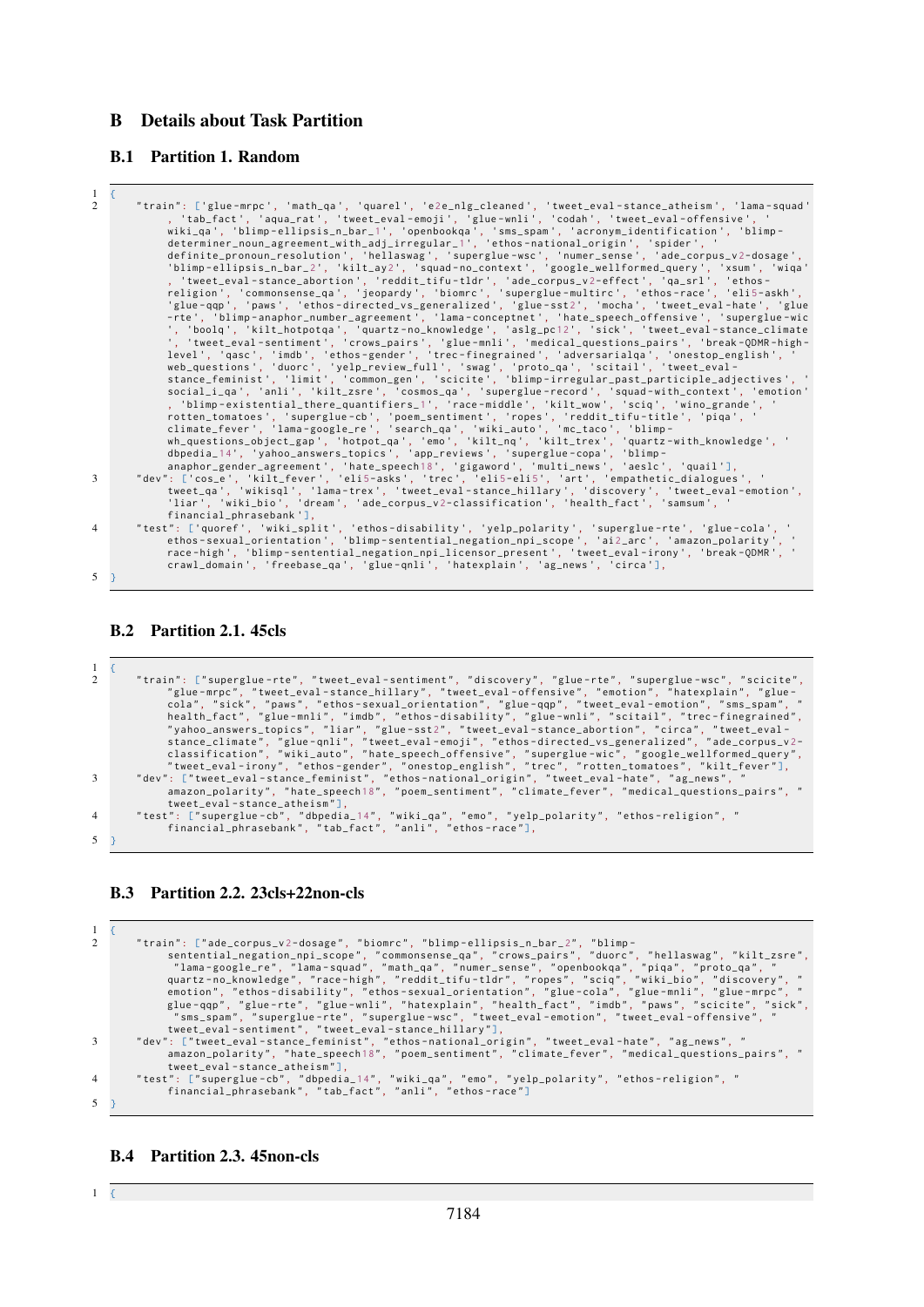| 2              | "train": ["ade_corpus_v2-dosage", "art", "biomrc", "blimp-anaphor_number_agreement", "blimp-<br>ellipsis_n_bar_2", "blimp-sentential_negation_npi_licensor_present", "blimp- |
|----------------|------------------------------------------------------------------------------------------------------------------------------------------------------------------------------|
|                | sentential_negation_npi_scope", "break-ODMR-high-level", "commonsense_qa", "crows_pairs", "dream",                                                                           |
|                | "duorc", "eli5-asks", "eli5-eli5", "freebase_qa", "gigaword", "hellaswag", "hotpot_qa", "kilt_ay2",                                                                          |
|                | "kilt_hotpotqa", "kilt_trex", "kilt_zsre", "lama-conceptnet", "lama-google_re", "lama-squad", "                                                                              |
|                | math_qa", "numer_sense", "openbookqa", "piqa", "proto_qa", "qa_srl", "quarel", "quartz-no_knowledge                                                                          |
|                | ", "race-high", "reddit_tifu-title", "reddit_tifu-tldr", "ropes", "sciq", "social_i_qa", "spider",                                                                           |
|                | "superglue-multirc", "wiki_bio", "wikisql", "xsum", "yelp_review_full"],                                                                                                     |
| 3              | "dev": ["tweet_eval-stance_feminist", "ethos-national_origin", "tweet_eval-hate", "ag_news", "                                                                               |
|                | amazon_polarity", "hate_speech18", "poem_sentiment", "climate_fever", "medical_questions_pairs", "                                                                           |
|                | $tweet$ _eval -stance_atheism"],                                                                                                                                             |
| $\overline{4}$ | "test": ["superglue-cb", "dbpedia_14", "wiki_qa", "emo", "yelp_polarity", "ethos-religion", "                                                                                |
|                | financial_phrasebank", "tab_fact", "anli", "ethos-race"]                                                                                                                     |
|                |                                                                                                                                                                              |

## B.5 Partition 3.1. Held-out-NLI

 $1 \leq \ell$ 

| $\overline{c}$ | "train": ["ade_corpus_v2-classification", "ag_news", "amazon_polarity", "circa", "climate_fever", "    |
|----------------|--------------------------------------------------------------------------------------------------------|
|                | dbpedia_14", "discovery", "emo", "emotion", "ethos-directed_vs_generalized", "ethos-disability", "     |
|                | ethos-gender", "ethos-national_origin", "ethos-race", "ethos-religion", "ethos-sexual_orientation",    |
|                | "financial_phrasebank", "glue-cola", "glue-mrpc", "glue-qqp", "glue-sst2", "                           |
|                | google_wellformed_query", "hate_speech18", "hate_speech_offensive", "hatexplain", "health_fact", "     |
|                | imdb", "kilt_fever", "liar", "medical_questions_pairs", "onestop_english", "paws", "poem_sentiment"    |
|                | , "rotten_tomatoes", "scicite", "sick", "sms_spam", "superglue-wic", "superglue-wsc", "tab_fact", "    |
|                | trec", "trec-finegrained", "tweet_eval-emoji", "tweet_eval-emotion", "tweet_eval-hate", "tweet_eval    |
|                | -irony", "tweet_eval-offensive", "tweet_eval-sentiment", "tweet_eval-stance_abortion", "tweet_eval-    |
|                | stance_atheism", "tweet_eval-stance_climate", "tweet_eval-stance_feminist", "tweet_eval-               |
|                | stance_hillary", "wiki_auto", "wiki_qa", "yahoo_answers_topics", "yelp_polarity"                       |
| $\overline{3}$ |                                                                                                        |
| $\overline{4}$ | "dev": $\lceil \cdot \rceil$ .                                                                         |
| 5              | "test": ["anli", "glue-mnli", "glue-qnli", "glue-rte", "glue-wnli", "scitail", "sick", "superglue-cb"] |
| 6              |                                                                                                        |

## B.6 Partition 3.2. Held-out-Para

```
\frac{1}{2}"train": ["ade_corpus_v2-classification", "ag_news", "amazon_polarity", "anli", "circa", "climate_fever"<br>"ethos-gender", "ethos-national_origin", "ethos-race", "ethos-race", "ethos-sexual_orientiality",<br>"ethos-generalized"
yelp_polarity "],
3 " dev ": [ ],
4 " test ": [" glue - mrpc ", " glue - qqp ", " medical_questions_pairs ", " paws "]
    \overline{\phantom{a}}
```
## B.7 Partition 4.1. Held-out-MRC

```
\frac{1}{2}"train": ["ai2_arc", "aqua_rat", "boolq", "codah", "commonsense_qa", "cosmos_qa", "dream", "eli5-askh",<br>"eli5-asks", "eli5-eli5", "freebase_qa", "hellaswag", "jeopardy", "kilt_hotpotqa", "kilt_nq", "<br>"kilt_trex", "kilt_zsr
 3 ],
4 " dev ": [ ],
 5 " test ": [" adversarialqa ", " biomrc ", " duorc ", " hotpot_qa ", " quoref ", " ropes ", " squad - with_context ", "
superglue - record ", " tweet_qa "],
6 }
```
B.8 Partition 4.2. Held-out-MCQA

```
\frac{1}{2}"train": ["adversarialqa", "biomrc", "boolq", "duorc", "eli5-askh", "eli5-asks", "eli5-eli5", "<br>freebase_qa", "hotpot_qa", "jeopardy", "kilt_hotpotqa", "kilt_nq", "kilt_trex", "kilt_zsre", "lama-<br>conceptnet", "lama-soogle_
3 ],
4 " dev ": [ ],
```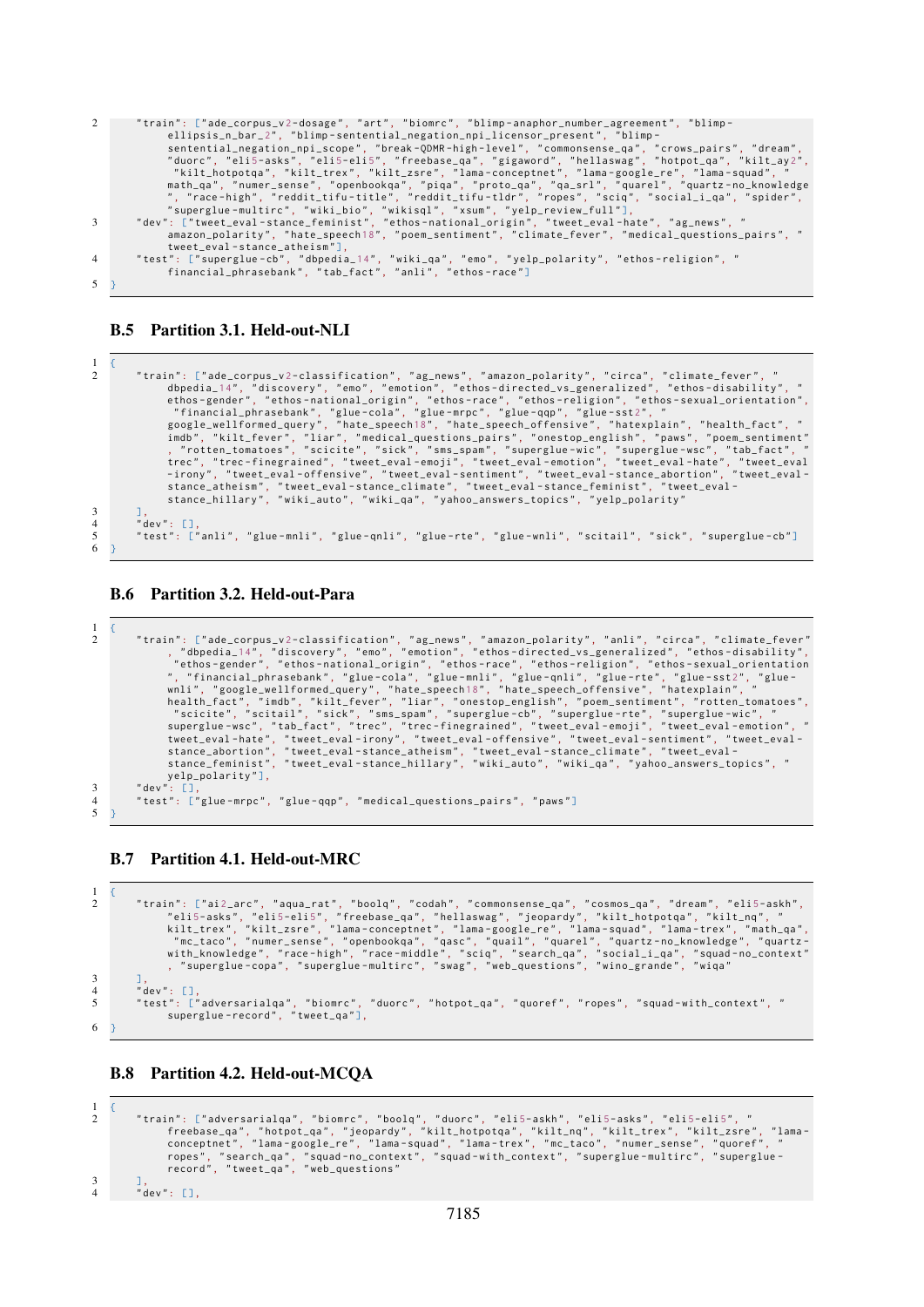,"test": ["ai2\_arc", "aqua\_rat", "codah", "commonsense\_qa", "cosmos\_qa", "dream", "hellaswag", "math\_qa", "<br>"openbookqa", "qasc", "quail", "quarel", "quartz-no\_knowledge", "quartz-with\_knowledge", "race-"<br>high", "race-midd 6 }

## B.9 Partition 5. Held-out-GLUE

To examine whether combining our methods with template-based training [\(Schick and Schütze,](#page-15-1) [2020a](#page-15-1)[,b;](#page-15-2) [Gao et al.,](#page-11-0) [2020\)](#page-11-0) results in even better few-shot performance, we add another partition that uses all non-GLUE classification tasks as  $\mathcal{T}_{train}$ , and all GLUE tasks as  $\mathcal{T}_{test}$ .

 $\frac{1}{2}$ "train": ["ade\_corpus\_v2-classification", "ag\_news", "amazon\_polarity", "anli", "circa", "climate\_fever", "dbpedia\_14", "discovery", "emo", "enthos-disected\_vs\_generalized", "ethos-disability",<br>"thos-generalized", "ethos-a tweet\_eval - stance\_climate ", " tweet\_eval - stance\_feminist ", " tweet\_eval - stance\_hillary ", " wiki\_auto ", " wiki\_qa ", " yahoo\_answers\_topics ", " yelp\_polarity "], 3 "dev": [],<br>4 "test": ["glue-cola", "glue-mnli", "glue-mrpc", "glue-qnli", "glue-qqp", "glue-rte", "glue-sst2", "glue-<br>wnli"] 5 }

Continued on next page.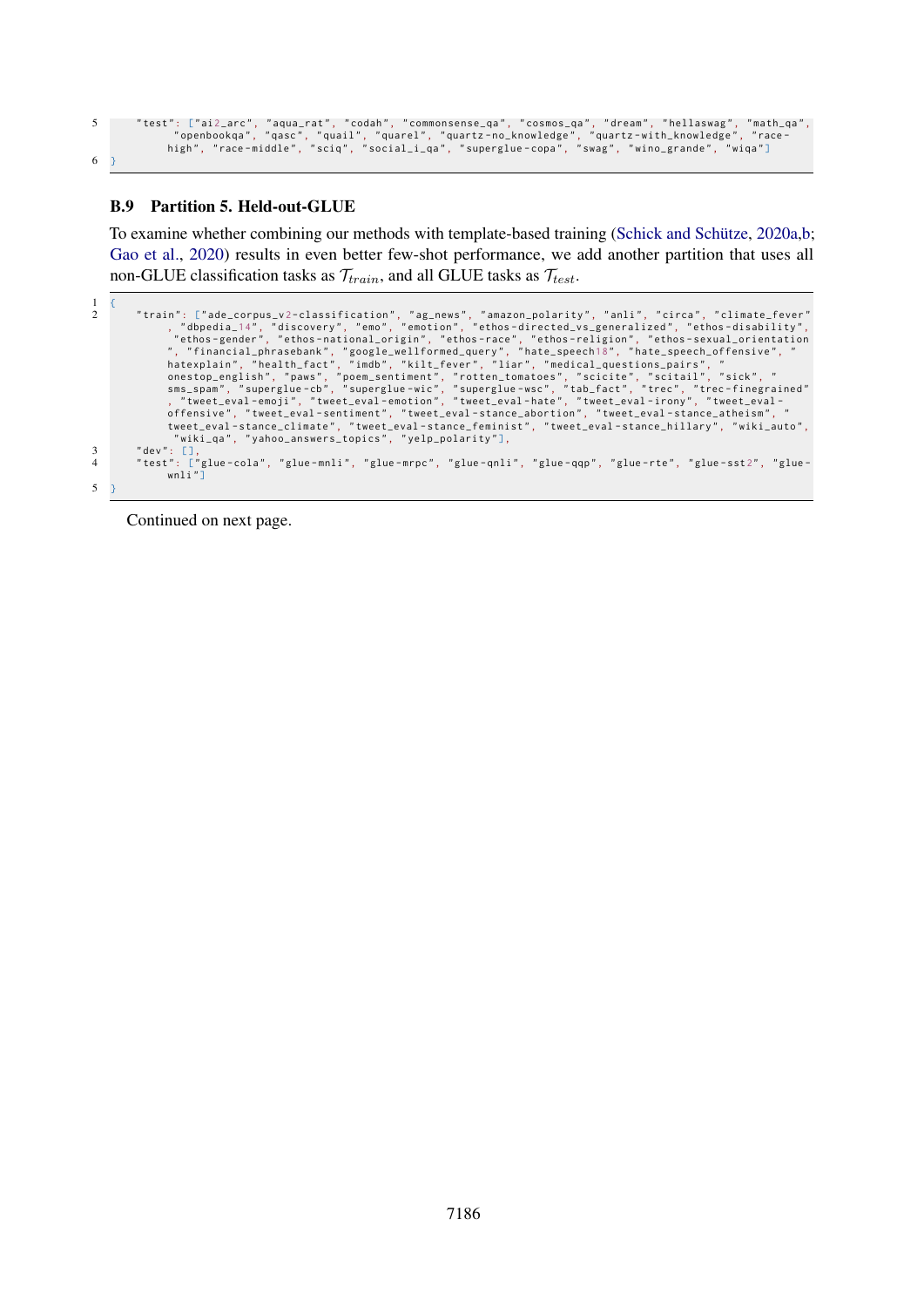## <span id="page-24-0"></span>C Additional Results and Analysis

 $-\hat{\mathcal{Q}}$  O4. Does the improved cross-task generalization ability go beyond few-shot settings?

In real-world applications, annotated data usually grow for a few-shot task over time. Is upstream learning still helpful when a target task has more shots? To study this question, we study CommonsenseQA (in *Held-out-Multiple-Choice Partition*), ROPES (in *Held-out-MRC Partition*), and MNLI (in *Held-out-NLI Partition*) as target tasks in medium and high-resource scenarios. We take their corresponding checkpoints after upstream learning and conduct experiments in medium and highresource scenarios. That is, we randomly sample  $\{32, 64, \ldots, 4096\}$  examples from the three datasets, and use them as  $\mathcal{D}_{train}$ . Then, we sample a  $\mathcal{D}_{dev}$  with the same size as  $\mathcal{D}_{train}$ , or has the size of 1024 if  $|\mathcal{D}_{train}| > 1024$ . We also try fine-tuning with the full dataset. $6$  The performance of these settings is shown in Fig. [7.](#page-25-0)

From Fig. [7,](#page-25-0) we see that the benefits brought by upstream learning methods extend into medium resource cases with up to 2048 training examples. For CommonsenseQA, checkpoints from upstream learning outperform direct fine-tuning significantly, even with the full dataset. This finding encourages the use of upstream learning before task-specific fine-tuning when the target task has limited annotation. On the other hand, for resource-rich tasks (e.g., MNLI), the improvement brought by upstream learning diminishes. This aligns with the findings of [\(Wang et al.,](#page-16-17) [2020\)](#page-16-17) who discuss the benefits of pre-training on resource-rich tasks.

 $\frac{1}{2}Q^2$  Q5. Can we further improve few-shot performance by using different/larger pre-trained models?

We have been mainly using BART-Base (139M parameters) as the main network, while it is possible to further push the limits of few-shot learning by using scaling up to larger models or using different model architectures. Previous work has shown that scaling up model size leads to better performance [\(Raffel et al.,](#page-14-4) [2020;](#page-14-4) [Brown et al.,](#page-9-17) [2020\)](#page-9-17). Moreover, since meta-learning algorithms are naturally unstable, it is important to verify whether they

function as expected with larger models. In Q5, we experiment with T5-v1.1-Base  $(248M)^7$  $(248M)^7$  and BART-Large (406M) model with Held-out-Para Partition to verify these assumptions. We only consider firstorder methods, as second-order optimization with these larger models is impossible with our available computation.

Our results are plotted in Fig. [8.](#page-25-1) In Fig. [8\(](#page-25-1)a) we compare the few-shot performance of direct finetuning on these three pre-trained models. On average, few-shot performance grows with models size, with a few exceptions such as QQP+T5-v1.1-Base and MRPC+Bart-Large. In Fig. [8\(](#page-25-1)b-c) we plot the effect brought by upstream learning method for larger models. Except for FoMAML+T5-v1.1- Base[8](#page-24-3) , upstream learning methods consistently improves few-shot performance on  $\mathcal{T}_{test}$ , which verifies that upstream learning methods we use are model-agnostic, and can be applied to larger models to further improve few-shot performance.

 $\frac{1}{2}$  Q6. Can we use pattern-exploiting training to replace direct fine-tuning to achieve even better performance?

Pattern-exploiting training (PET) is a novel method that formulate a target task into cloze-style questions [\(Schick and Schütze,](#page-15-1) [2020a,](#page-15-1)[b;](#page-15-2) [Gao et al.,](#page-11-0) [2020\)](#page-11-0). This approach narrows the gap between the masked language modeling objective during pre-training and downstream task fine-tuning, and therefore leads to more efficient transfer. PET is demonstrated to be effective with encoder models (e.g., RoBERTa), however, whether it is applicable to text-to-text models with auto-regressive decoders is underexplored to the best of our knowledge. In Q6, we study whether applying PETstyle methods to text-to-text models is feasible, and whether combining the two methods further pushes the few-shot performance.

To align with the experiment settings in [\(Schick](#page-15-1) [and Schütze,](#page-15-1) [2020a](#page-15-1)[,b;](#page-15-2) [Gao et al.,](#page-11-0) [2020\)](#page-11-0), we introduce a new task partition "Held-out-GLUE", which uses non-GLUE classification tasks as  $\mathcal{T}_{train}$ , and GLUE tasks as  $\mathcal{T}_{test}$ . We use the top 3 patterns in [\(Gao et al.,](#page-11-0) [2020\)](#page-11-0) for each GLUE task, and use the

<span id="page-24-1"></span><sup>&</sup>lt;sup>6</sup>We do five random samples of 1024 examples as  $\mathcal{D}_{dev}$ and use the remaining examples in the original train set as  $\mathcal{D}_{train}$ . We use the original dev set for testing.

<span id="page-24-2"></span> $7T5$ -Base was trained on a mixture of downstream tasks during its pre-training; such practice strays from the purpose of our study. Therefore, we use T5-v1.1-Base model, which is trained with the C4 Corpus only.

<span id="page-24-3"></span><sup>8</sup>We observe instability in training loss during FoMAML training for T5-v1.1-Base.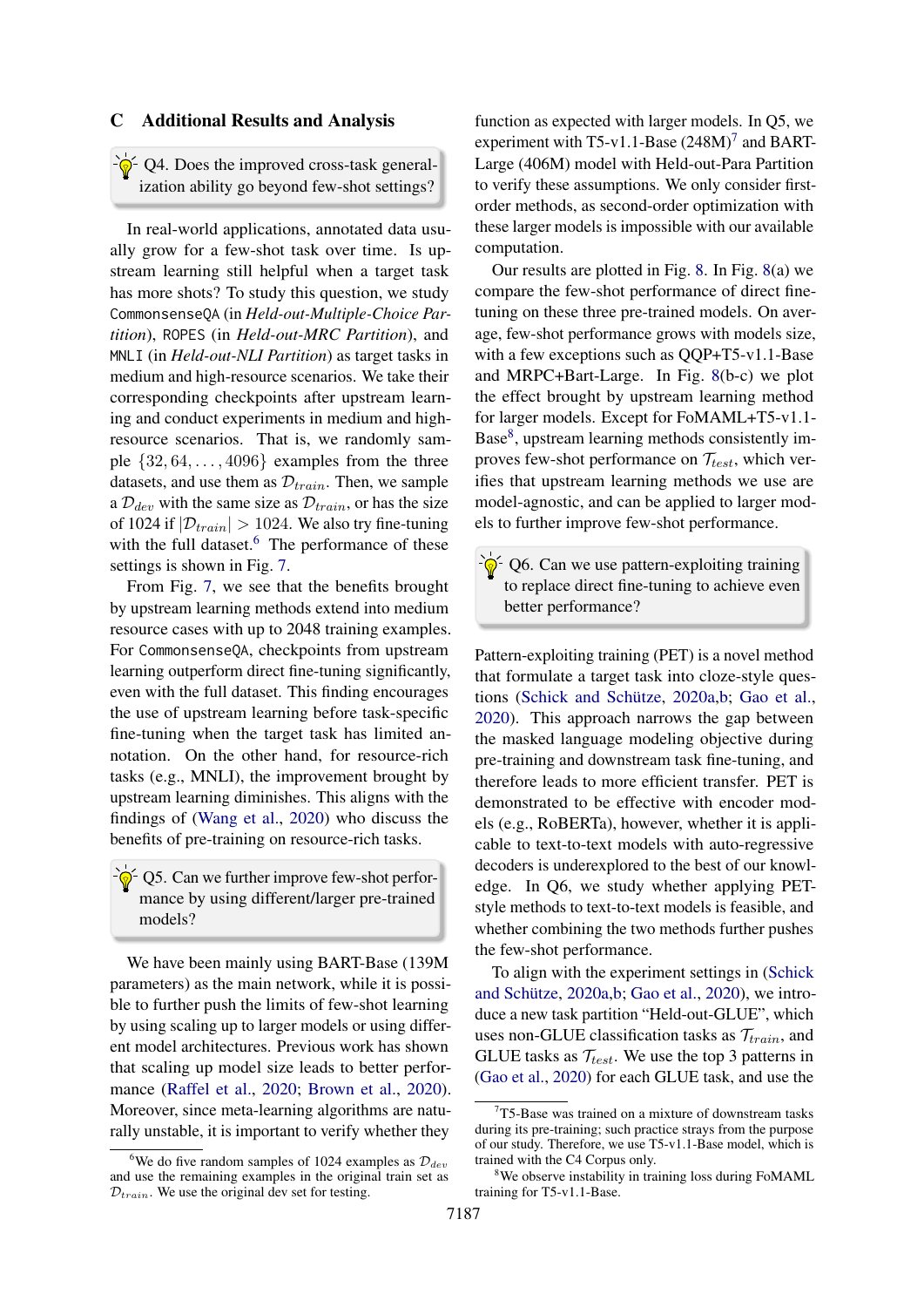<span id="page-25-0"></span>

Figure 7: Performance comparisons in medium and high-resource scenarios. Benefits brought by upstream learning lasts in medium-resource scenarios.

<span id="page-25-1"></span>

Figure 8: Extending upstream learning to larger pre-trained text-to-text models. (a) Absolute performance with direct fine-tuning with different pre-trained models. (b-c) Relative performance gain using upstream learning.

ensemble of the three models to produce the final prediction.

Since pattern-exploiting training is originally designed for encoder models (e.g., BERT/RoBERTa), we first tried two of its variants that adapts it to our auto-regressive transformer models. The first variant generates complete sentence, e.g., generate "The movie is great. A wonderful piece" from "The movie is great. A <mask> piece" for sentiment classification. The second variant generates only the word "wonderful", from "The movie is great. A <mask> piece". Though the first variant is more similar to the denoising pre-training objective of BART, we find the second variant to have better performance.

We then launch pattern-exploiting training using variant two with the original BART-Base models. We observe negative performance on average (leftmost blue bar in Fig. [9\)](#page-26-0). Performance is improved with CoLA and MRPC, but not with the remaining GLUE tasks. We further launch experiments with/without pattern-exploiting training, with our upstream learning checkpoints. Still pattern-exploiting training leads to deteriorated performance on average.

We stop further investigation since this is out of the scope of our study. Still we believe it is important to identify the reasons and develop patternexploiting methods for auto-regressive models.

## D Reproducibility

Implementation. All our experiments are imple-mented with Huggingface Transformers<sup>[9](#page-25-2)</sup> [\(Wolf](#page-17-15) [et al.,](#page-17-15) [2020\)](#page-17-15). For higher-order optimization in the meta-learning approach optimization, we use higher library<sup>[10](#page-25-3)</sup>. Our code has been uploaded in supplementary materials, and is also open-sourced at [https://github.com/INK-USC/CrossFit.](https://github.com/INK-USC/CrossFit)

Hyper-parameters. We mainly follow the practice in [\(Gao et al.,](#page-11-0) [2020\)](#page-11-0). During few-shot finetuning, we select the learning rate from  ${1e 5, 2e-5, 5e-5$ , and the batch size from  $\{2, 4, 8\}$ , based on  $D_{dev}$  performance. We set the total number of updates to be 1000, number of warmup updates to be 100. We evaluate the model on  $D_{dev}$ every 100 steps.

Infrastructure and Runtime. Upstream learning are done with one single Quadro RTX 8000 (48GB). Upstream learning jobs finishes within 3 hours on average. Fine-tuning experiments are all done with one single GPU, with either NVIDIA Quadro GP100, NVIDIA Quadro RTX 8000, NVIDIA Quadro RTX 6000, NVIDIA GeForce RTX 1080 Ti, or NVIDIA GeForce RTX 2080 Ti, based on availability. Fine-tuning on one few-shot

<span id="page-25-2"></span><sup>9</sup> <https://github.com/huggingface/transformers>

<span id="page-25-3"></span><sup>10</sup><https://github.com/facebookresearch/higher>